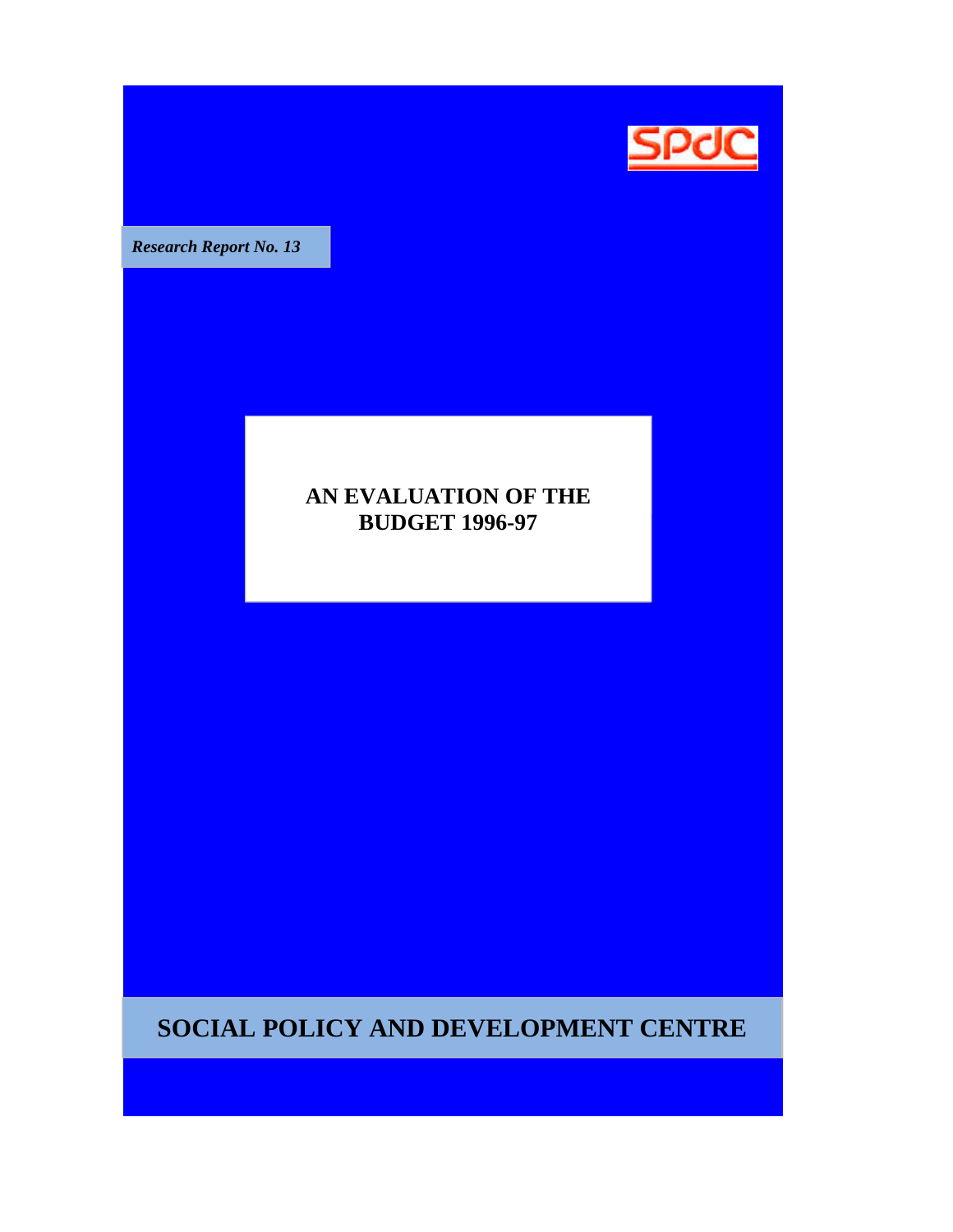# **AN EVALUATION OF THE BUDGET 1996-97**

## FOREWARD

## 1. MACROECONOMIC BACKDROP TO THE BUDGET

- 1.1 State of the Economy and Implications for the Federal Budget 1996-97
- 1.2 The Numbers Game
- 1.3 Reflections on the Eve of the Budget
- 1.4 The Debt Trap

## 2. SALIENT FEATURES OF THE BUDGET

- 2.1 Budgetary Outcomes of 1995-96
- 2.2 Options for the Budget of 1996-97
- 2.3 Salient Features of the Federal Budget, 1996-97
- 2.4 The Reality of Fiscal Adjustment

## 3. IMPACT OF THE BUDGET ON SOCIAL DEVELOPMENT

- 3.1 Impact of the Federal Budget on Poverty and Income Distribution
- 3.2 Implications for the Provincial Governments
- 3.3 Resource Mobilisation by The Provincial governments
- 3.4 Provincial Expenditure Priorities
- 3.5 The Mythical Numbers of SAP Achievements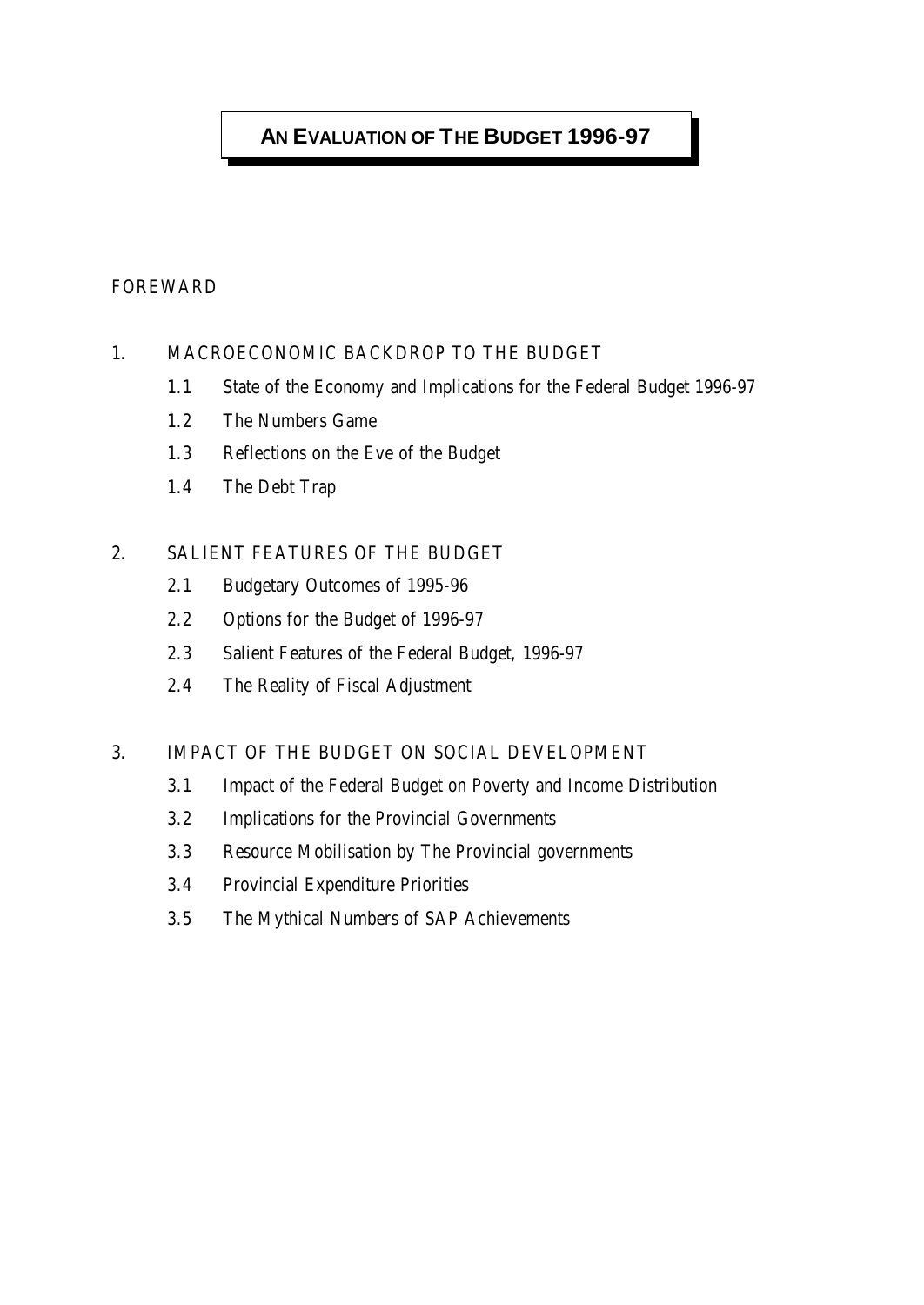## **FOREWORD**

Budget in Pakistan, constitutes a statement of government's fiscal priorities and policy objectives for the forthcoming year. At times major policy changes are announced which include changes in tariff rates, taxes, incentives etc., that have subsequent impacts on various segments in the economy. Therefore, it generally generates a lot of debate, both within and outside the Assembly. Also, the budget is proceeded by the publication of the Pakistan Economic Survey which enables an assessment of the macro-economic performance alongwith the financial review of government revenues and expenditures presented in the budget.

Social Policy and Development Centre, which focuses on policy analysis in particular social sector policy, has published a number of articles both prior to the announcement of the budget and following it. These articles relate to the state of the economy, the debt trap, the budgetary outcome for 1995-96 the options for the budget, the process of fiscal adjustment and the impact of the budget on poverty social development and the provincial finances. Moreover, an analysis of provincial resource mobilisation and expenditure priorities also is presented.

This report is a compilation of these articles. We hope that our analysis will represent an objective appraisal of the economy and the Budget of 1996-97 and will be of some use to you.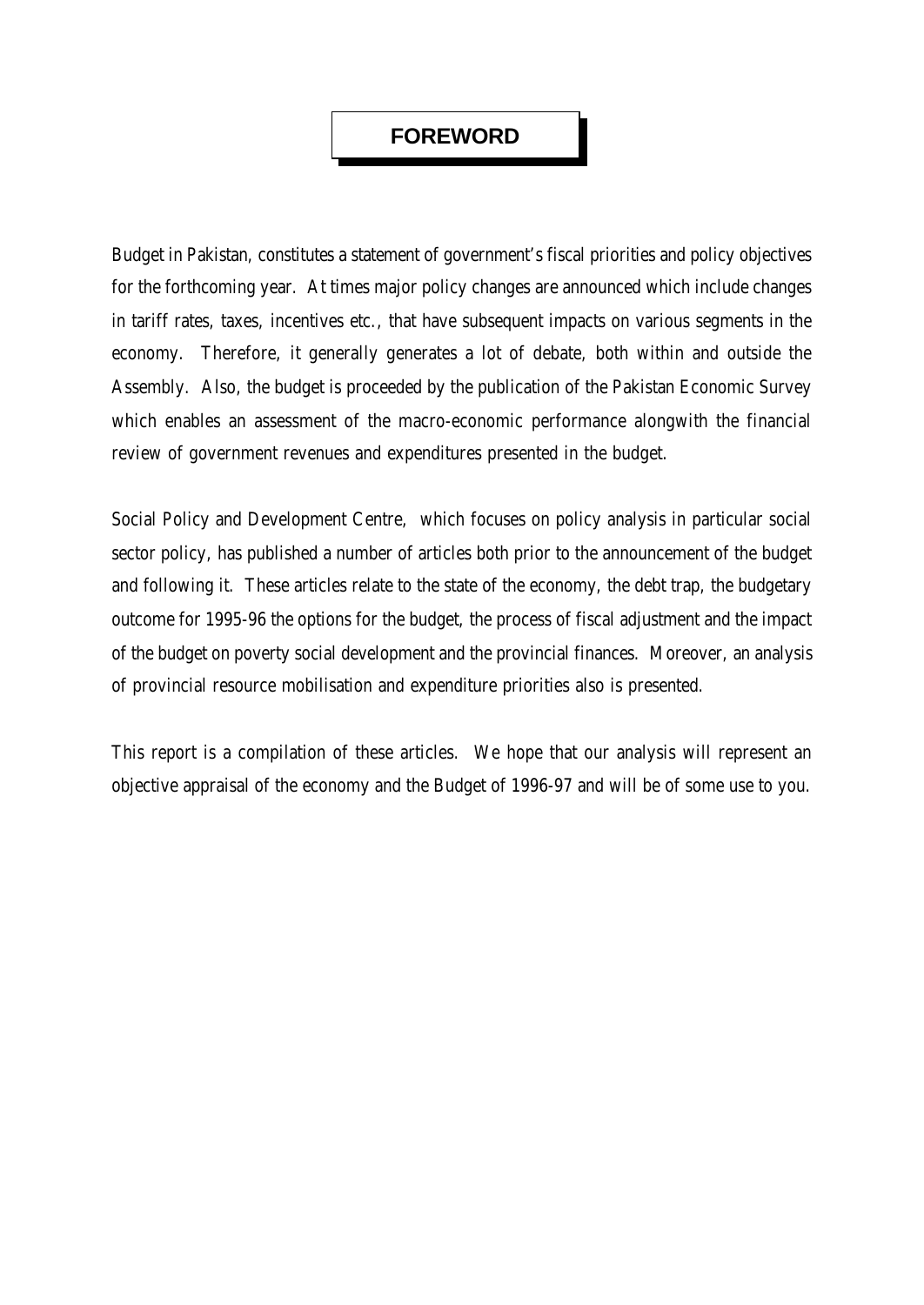# **1. MACROECONOMIC BACKDROP TO THE BUDGET**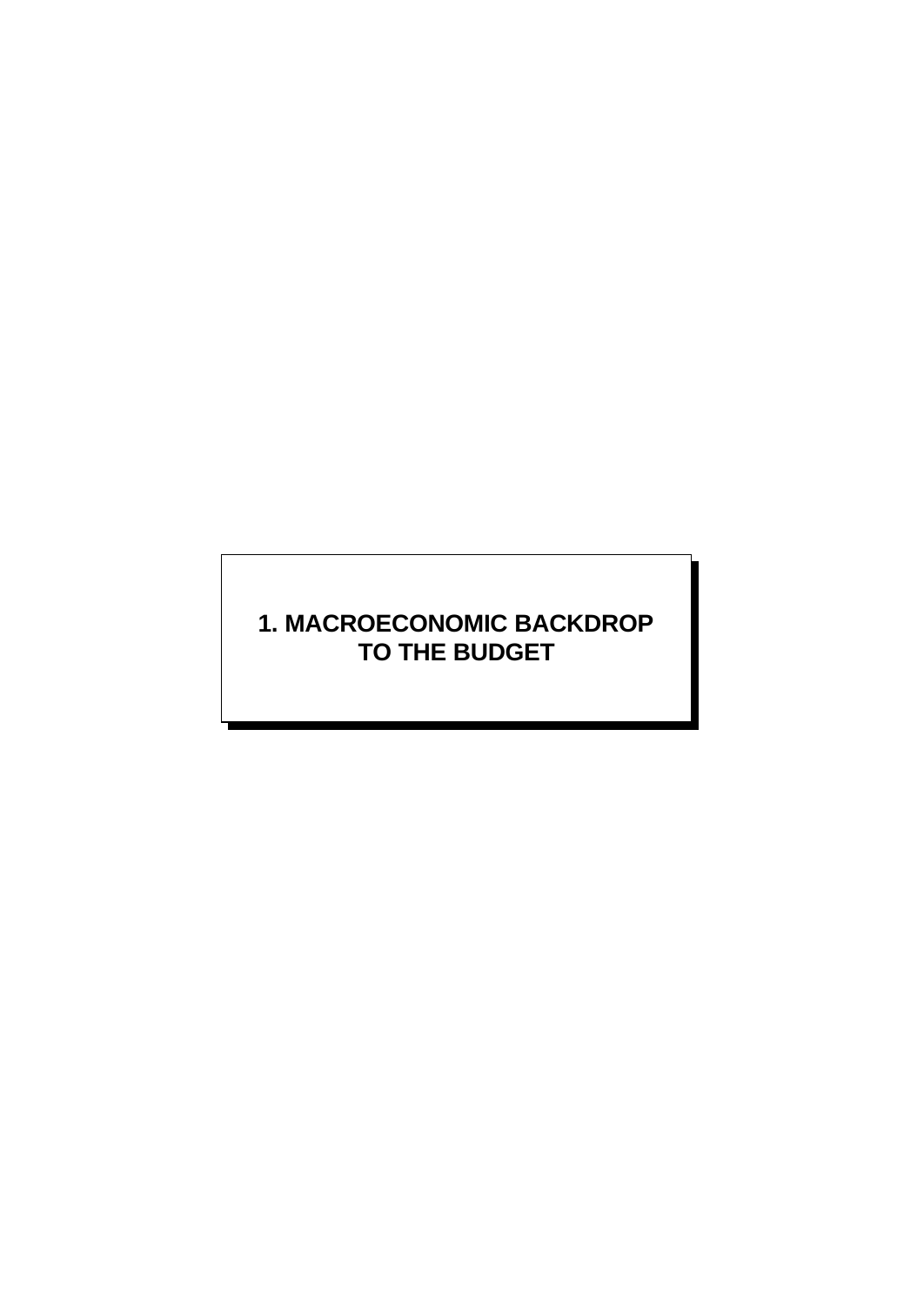## **STATE OF THE ECONOMY AND IMPLICATIONS FOR THE FEDERAL BUDGET OF 1996-97 BY** *Dr. A.F. Aisha Ghaus*

The Federal Budget for 1996-97 is being announced at a juncture when the economy exhibits mixed trends. The GDP growth rate has picked up after a few years of recession. GDP growth for 1995-96 is estimated to be 5.6 percent as opposed to 4.7 percent in the last year. The large-scale manufacturing sector, however, fails to show signs of recovery with a low growth rate of 1.6 percent as opposed to the 6 percent targeted for the year. The price situation has improved somewhat with a projected average increase of 11 percent in the CPI, which is lower than 13 percent registered in 1994-95.

Positive developments have emerged on the fiscal side with a decline the budget deficit which according to initial indications has fallen to 4.6 percent of the GDP from the peak level of about 8 percent in 1992-93. This is a consequence of various resource mobilisation measures introduced during the course of the year including imposition of 10 percent regulatory duty on imports, substantial increase in petroleum prices, withdrawal of sales tax exemptions, and major cut backs in development expenditure.

Unfortunately, the adverse feature emerging this year is a rapidly increasing imbalance in the external sector. The current account deficit during July 1995 to March 1996 is \$ 3.2 billion, equivalent to about 5 percent of the GDP. Indications are that the fiscal year will close with a very high current account deficit of 6-7 percent of the GDP. This is a consequence of rapid growth in imports, lower than the target growth in exports and decline in remittances. If left unabated there may be a danger of an impending foreign exchange crisis in the country.

Given this economic background, the budget for 1996-97 should include measures to boost the manufacturing sector, control an upsurge in imports, particularly of consumer goods, encourage exports and be non-inflationary. As such, government should avoid an over zealous development of general sales tax and excise duties, the incidence of which will largely be on the manufacturing sector. In addition, further increases in petroleum and utility prices must be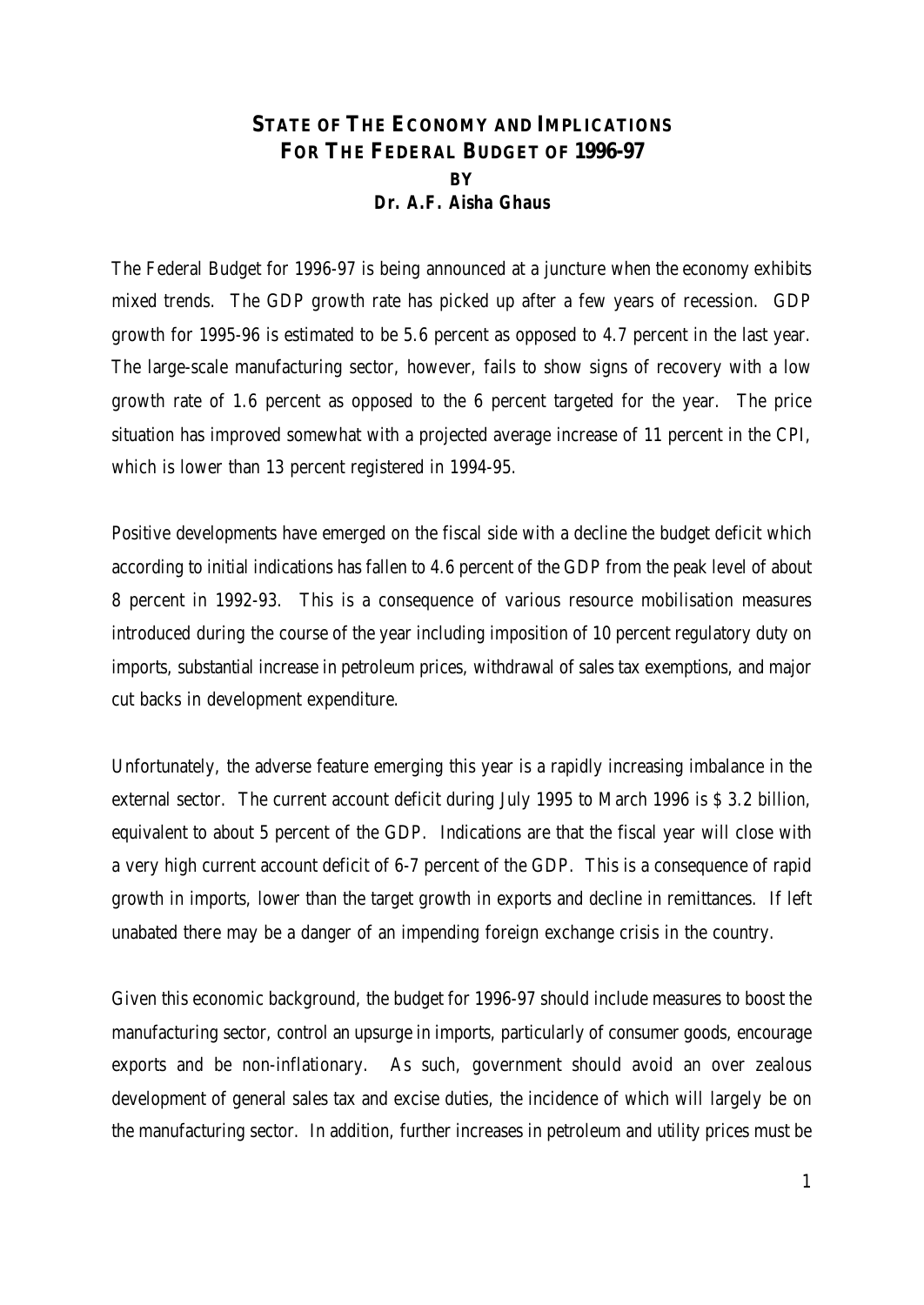avoided. These measures not only depress the manufacturing sector but are also inflationary, thereby encourage stagflationary tendencies in the economy. Efforts at resource mobilisation should concentrate on removing exemptions and concessions from income tax and import duties. It is also necessary to raise the level of the ADP, to enhance the growth potential of the economy and encourage private investment.

Also, rapid pace of import tariff reduction may not be easily absorbed by the local industry. On top of this, to the extent that imports are price elastic, tariff reductions may encourage imports and further accentuate the severe current account deficit problem which is currently being faced. The problem may be further exacerbate by the imposition of a broad based GST on textiles, which could adversely affect exports, in the event of delays in refunds for achieving zero rating of exports.

Altogether, the economy has had a heavy dose of structural adjustment during the last few years, as a consequence of which the budget deficit problem has largely been controlled. As such, there is less urgency for severe fiscal adjustments in the immediate future and greater need to focus on other objectives of growth and macro economic stability. The budget for 1996-97 should, therefore, aim to slow down the process of further fiscal adjustment, concentrate on giving a boost to the manufacturing and in particular the export sectors and lay the basis for future growth in the economy.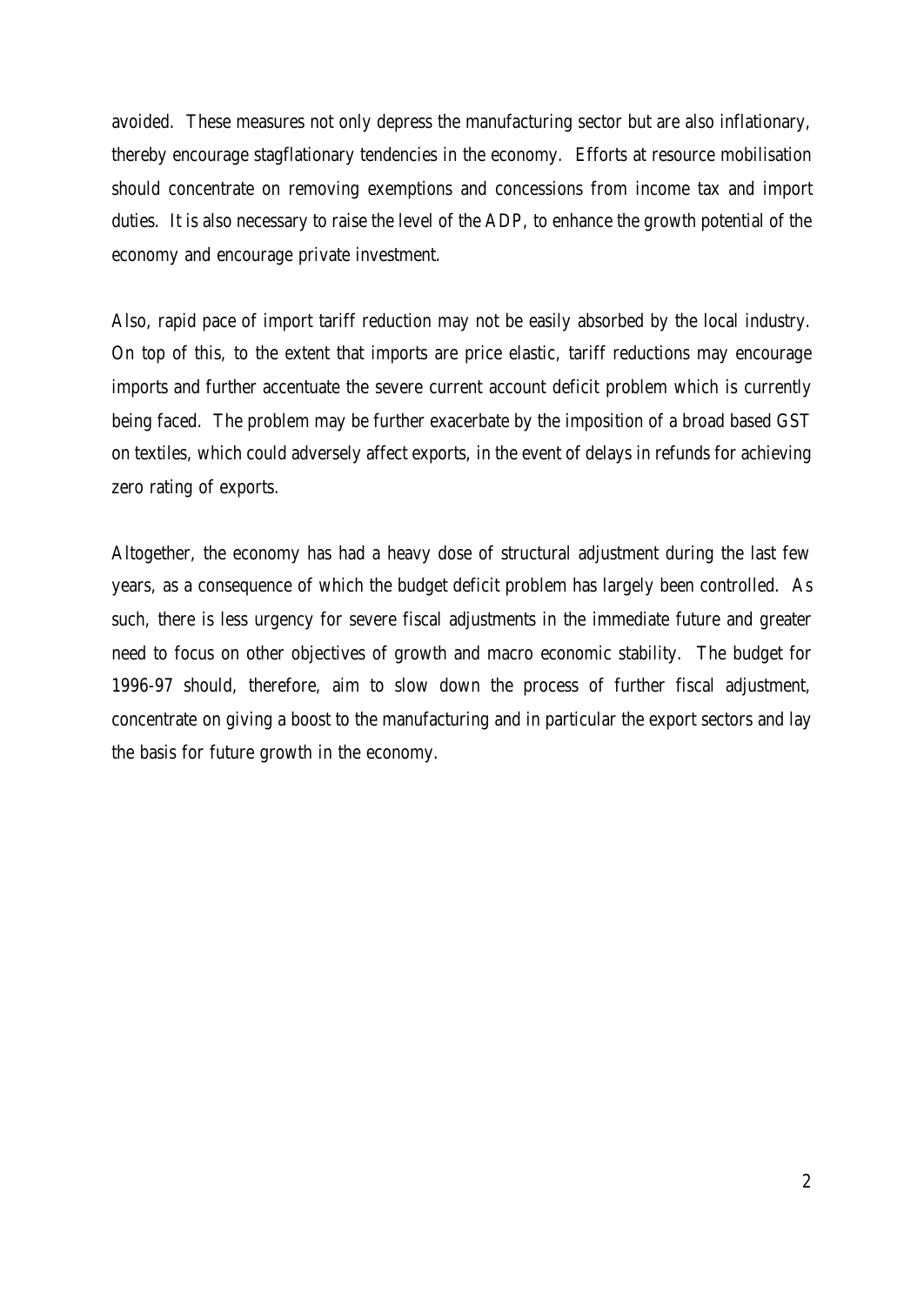## **THE NUMBERS GAME BY** *Asad Sayeed and Nadeem Ahmad*

It is not only the heat coupled with frequent power cuts that the people of Pakistan have to endure at this time of the year, every year. They are also subjected to new taxes, further inflation and other subtle and not so subtle measures which see their incomes and potential for income generation being steadily eroded. In the midst of all this rough and tumble, the government, its proponents and its critics alike, subject us with countless numbers to prove their point. What do these numbers mean and what bearing do they have on the state of the economy and on the life and livelihood of a common Pakistani?

Perhaps the most important number that is bandied about is the growth rate of GDP. It is deemed to indicate how much the country at large has materially progressed in the last one year. For many years, a high growth rate of over 6 percentage points in GDP was supposed to provide some solace to an otherwise depressing and bleak scenario that pervades in the month of June. In the last few years - since 1992-93 in particular - this growth rate has slumped below the psychologically comfortable figure of 6 per cent per annum. In the current year, however, the Benazir Bhutto government is credited for reviving the growth rate to near its trend performance after a lag of four years to just over 6 percent (6.1 percent to be precise). The government admits that this performance is due to the unusually high growth in the agricultural sector, with production of cotton registering growth rates of 21.7 per cent as a result of increase in cotton production by 1.89 million bales. But do the numbers still add up to jack up the growth rate over the magic figure of 6%?

The principal component in the growth of GDP has been the large increase in cotton output. There is a general rule of thumb applied by policy makers in Pakistan that an increase of one million bales of cotton increases the GDP growth rate by  $\frac{1}{2}$  percentage point. This appears to be largely confirmed as our estimations based on the relative weight of cotton in Gross Domestic Product as well as its impact on other sectors (principally textiles and wholesale and retail trade). Thus an increase in GDP growth from 4.4% in 1994-95 to 5.4% in 1995-96 is explained only by the largely fortuitous increase in the production of cotton.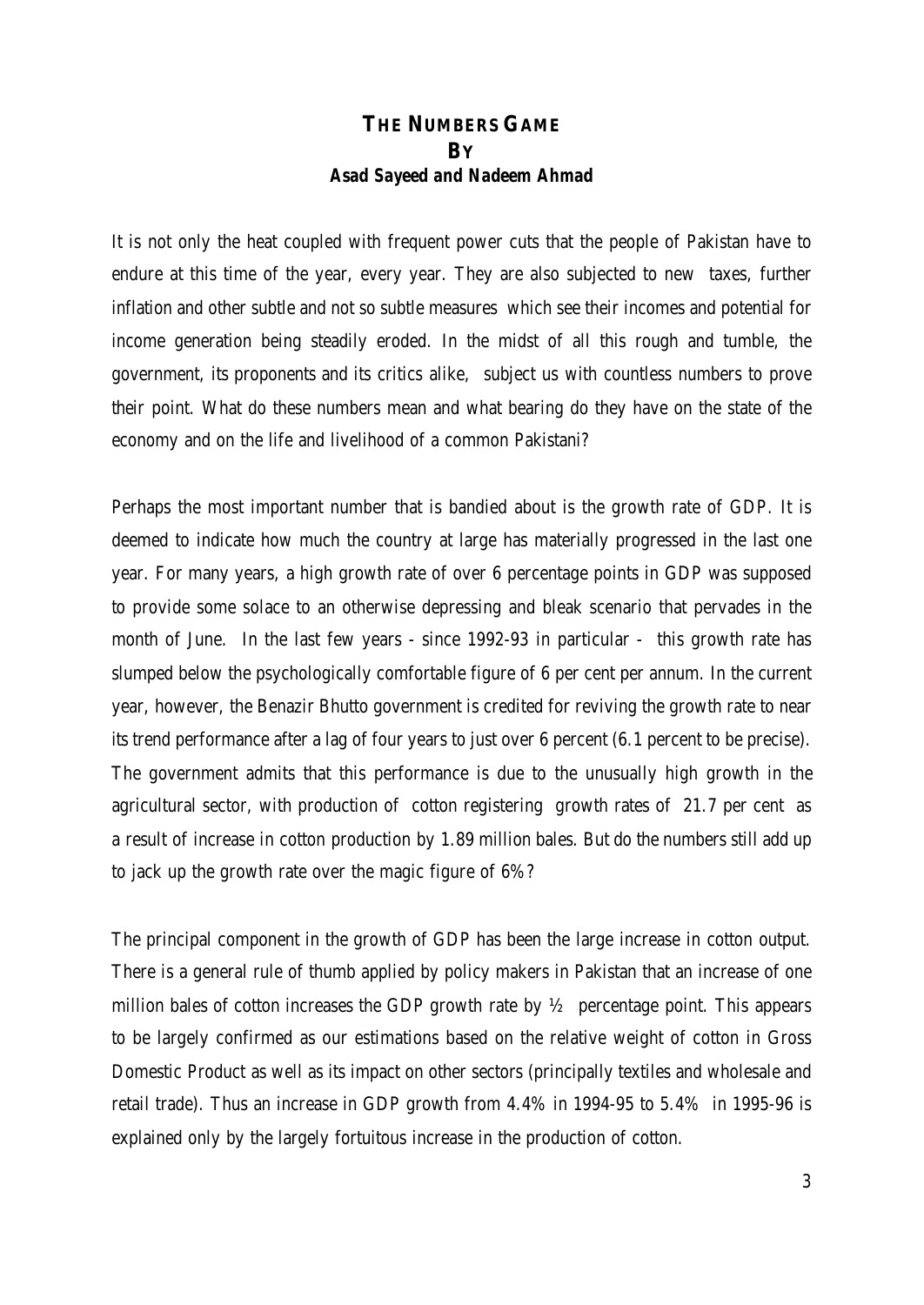So far so good. But where does the additional 0.7 to 0.8 percentage points in GDP come from? Two sectors within the GDP - small scale manufacturing and wholesale and retail trade - have been the areas where it seems some overstatement of growth appears to have taken place. Figures for small scale manufacturing growth in Pakistan have always been guesstimates. Up until 1970-71, growth in small scale manufacturing was assumed to increase at the same rate as that of the population of about 3 percent. Since then, growth estimates for this sector are based on periodic surveys carried out by the Federal Bureau of Statistics. From the early 1980s onwards, the *assumed* growth rate is 8.4%. According to the National Income Accounts this growth rate is projected on the basis of growth between 1976-77 and 1983-84 - years when censuses of small scale manufacturing were conducted. Because of this assumption, the growth rate for the manufacturing sector as a whole is overestimated, especially considering the fact that for the last four years, large scale manufacturing has grown at an abysmally low rate annually of 1.9%.

The usual governmental response to this anomaly is that because there is great buoyancy in the small scale sector, this figure is more or less correct. In the absence of hard data all one can do in this regard is to understand the determinants of growth in the small scale sector and then see whether those conditions still prevail which contributed to this growth in the 1977-84 period in the Pakistani economy. A number of studies have attributed three different spurts to growth in the small scale sector. In a nutshell, these spurts have been attributed to; (I) mechanisation in agriculture which led to the growth of small scale industry for services and repair of agricultural implements. (ii) The anti-capitalist policies adopted during the Bhutto regime in the 70s was the second important boost to small scale industry in Pakistan. The most important in this regard has been the disintegration of the textile industry. Whereas yarn production remained in the large scale sector, cloth production went into the small scale sector, where even today 52% of its production is located. (iii) The demand boom in the Pakistani economy through Middle East remittances was the third and perhaps the most important boon for this sector. Not only did the sector launch itself into the consumer non-durable market and in supporting the construction industry but also became important in sub-contracting for large-scale manufacturers in the automobile and other engineering sectors.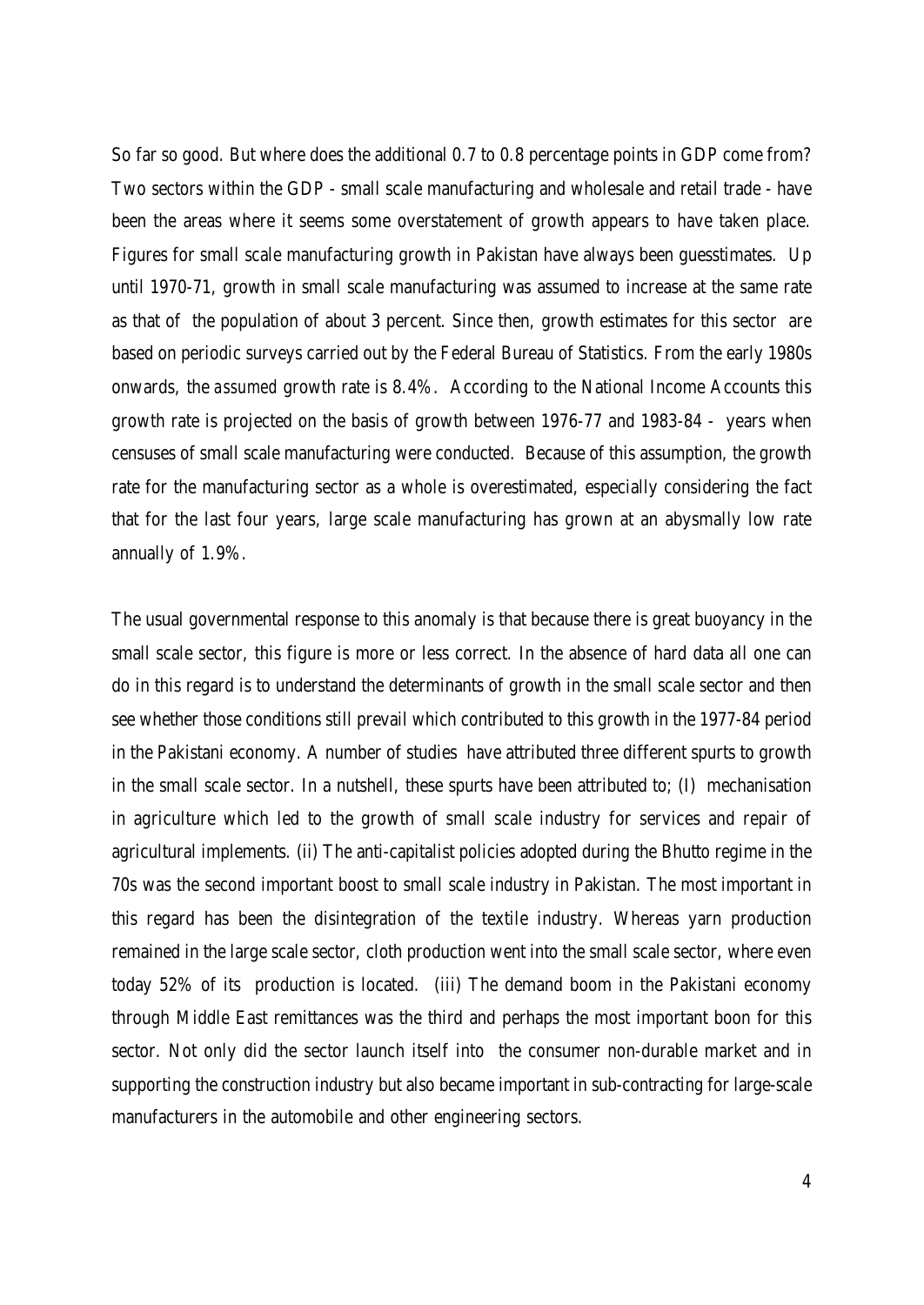With a decline in remittances in the 1980s, the last determinant of its growth has tapered off.

The power loom sector has the highest weight in aggregate small scale industry output. One indicator of growth in this sector is its export performance. Exports of cotton cloth declined by 1% in volume in 1995-96 compared to the previous year. There is, therefore, good reason to believe that small scale manufacturing cannot be the only thriving hub of activity in a generally sluggish growth environment. Since the weight of small scale manufacturing in aggregate GDP is roughly 5%, a variation of 1% point in the growth rate of small scale manufacturing will impact on aggregate GDP growth by .05%. One also wonders whether the figure of 3.1% growth in large scale manufacturing reported for the year 1995-96 will be subsequently revised downwards as it was done last year from 2.7% to a historically low of 0.5%.

The Economic Survey also reports a whopping 8.3% increase in wholesale and retail trade. According to the National Income Accounts methodology, wholesale and retail trade is assumed to grow roughly at the same rate as growth in the commodity producing sectors and imports of goods with a margin for trade mark-up to attain the value-added of wholesale and retail trade. As a result in the past, we see that the growth rate of wholesale and retail trade has increased roughly at the same rate as that of the commodity producing sectors and growth in imports. This year, however, the figures are unusually high as growth in value added in the commodity producing sectors is roughly 6% (even after taking the somewhat inflated figures for growth in manufacturing). Since wholesale and retail trade is roughly 16.5% or one-sixth of the GDP, it implies that if we carry on with convention in previous years and assume growth in this sector to be roughly around 6%, it reduces the previous year's GDP growth by .35 percentage points and down to a psychologically less sanguine and more realistic figure of 5.7%.

Add to this possible the overestimation in the growth rate of manufacturing, GDP growth reduces somewhere between a half and one percentage points, which proves the point that the increase in GDP growth is solely due to the increase in cotton production and not because the country has again launched itself on its historical growth path. The moral of the story is not nitpicking on a few percentage points here and there. Rather, by artificially jacking up its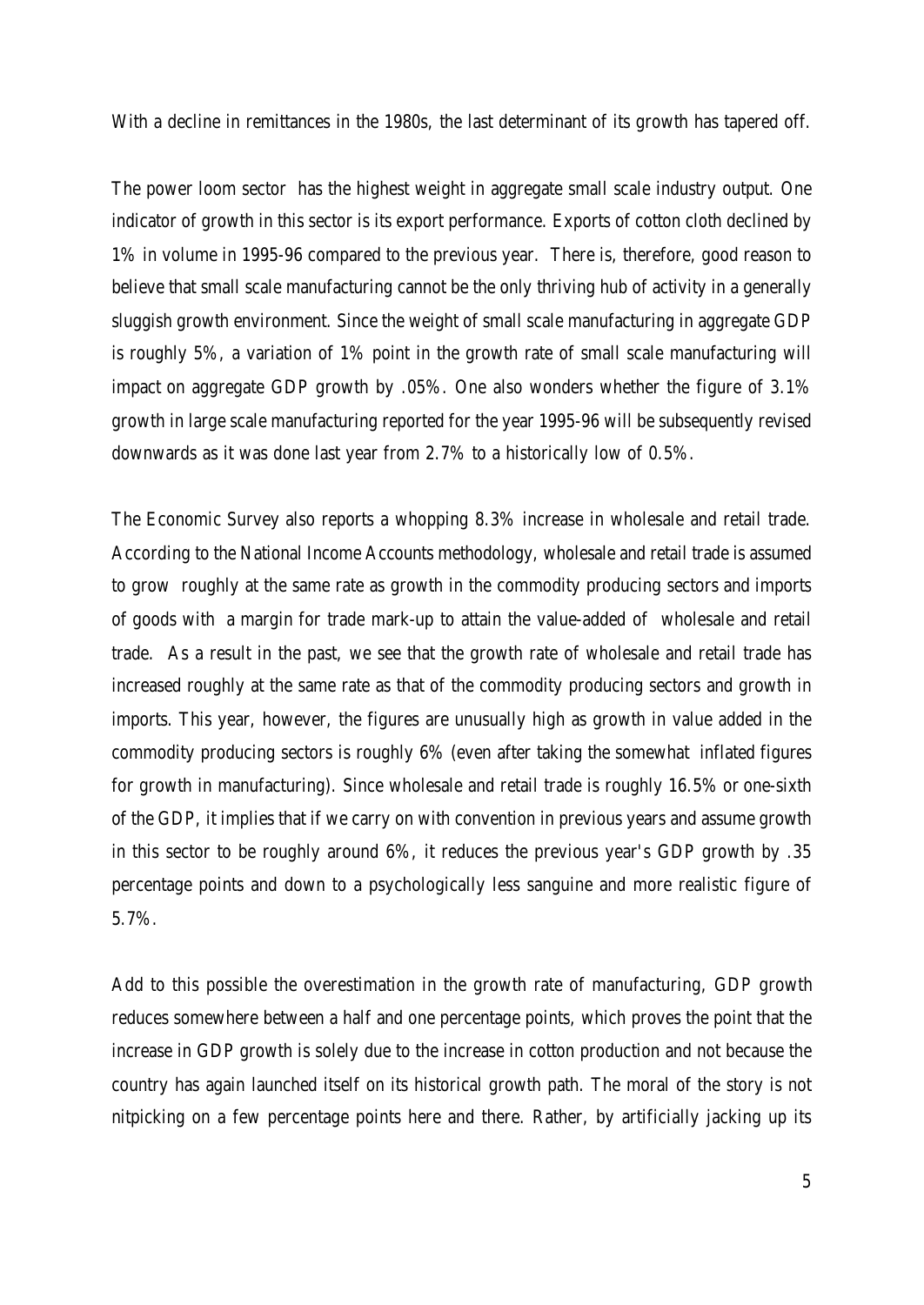figures the government reduces the credibility of its statistics, which in any case are somewhat dubious. Further, if growth rates are artificially inflated, then in subsequent years when the economy takes a plunge due to factors beyond its control, the government has to face the music for an overestimated dip in growth.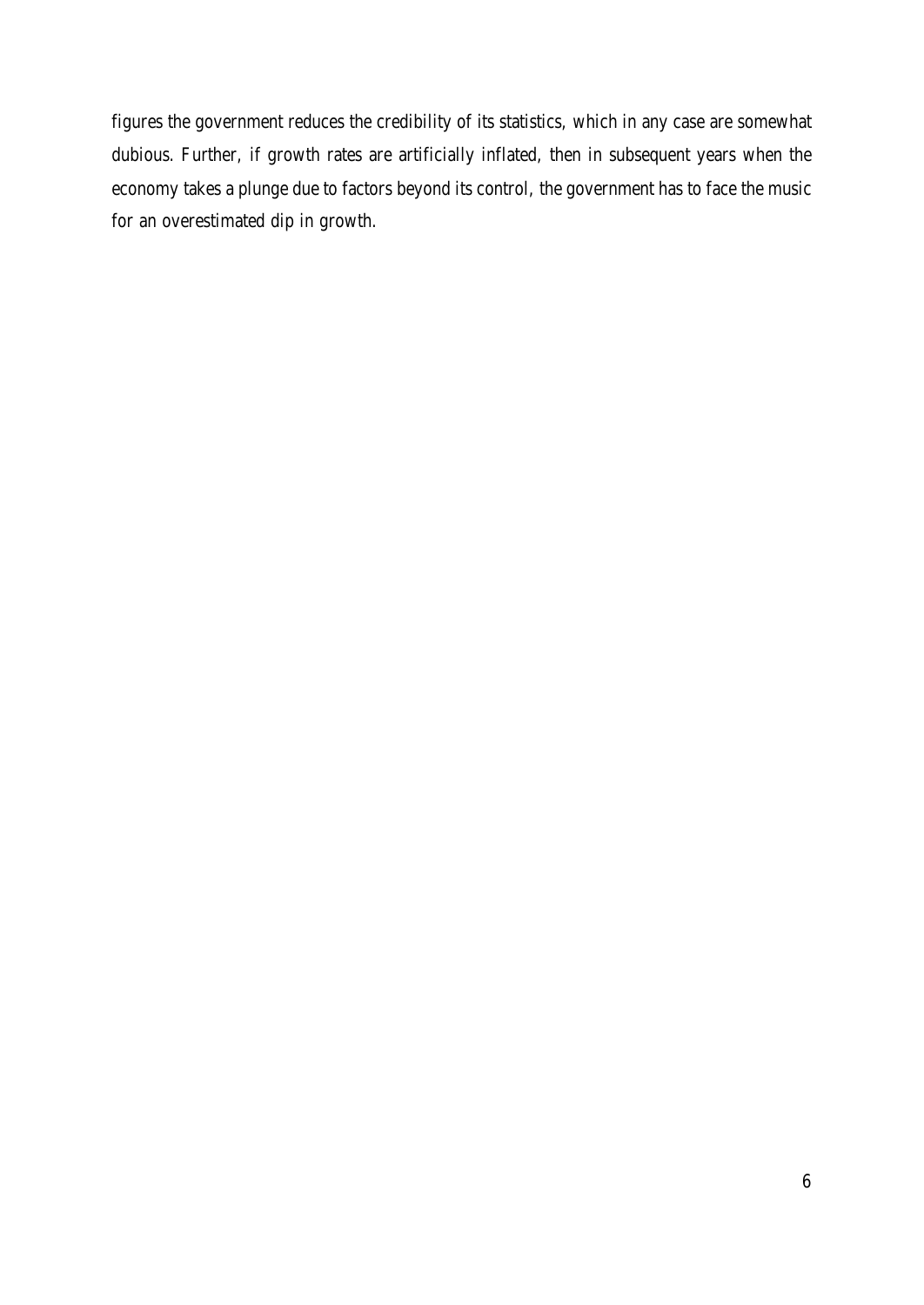## **REFLECTIONS ON THE EVE OF THE BUDGET OF 1996-97 BY** *Dr. Hafiz A. Pasha*

The federal budget of 1996-97 will be announced tomorrow, the 13th of June 1996. This will be followed soon thereafter by the provincial budgets. All kinds of speculation are currently rife about the quantum of taxation proposals in the budget, fuelled at least partly by conflicting government statements, with estimates of additional taxation ranging from Rs 20 billion to Rs 50 billion. This is a crucial magnitude because it will primarily determine the short run economic and political consequences of the budget.

By now, it has become clear under what broadly parameters the budget for 1996-97 has to be framed. First, there are the targets embodied in the agreement with the International Monetary Fund as part of the standby facility relating largely to the size of the budget deficit and the board contours of the strategy to be followed for achieving fiscal deficit reduction. According to statements by the government, including those by the Prime Minister (for example, in her speech at Karachi to the All Pakistan Textile Manufacturers Association [APTMA]), the IMF expects the budget deficit to be brought down to 4 percent of the GDP in 1996-97 and possibly to 3½ percent in 1997-98. Given the projected size of the GDP at current market prices in 1996-97 of about Rs 2500 billion, this implies that the budget deficit cannot exceed Rs 100 billion.

Second, the macroeconomic outcome for 1995-96 will inevitably influence the nature of the budget for 1996-97. The current fiscal year has been a mixed year in terms of economic performance. On the positive side is primarily the strong upsurge in the GDP growth rate from 4.7 percent to 6.1 percent due largely to big increases in production of major crops like cotton and rice. But, the Pakistan Economic Survey for 1995-96 released yesterday, has highlighted a number of major shortcomings and lack of achievement of targets, as follows:

! the budget deficit for 1995-96 which was expected to be brought down to 4.6 percent of the GDP following agreement with IMF and taxation measures during the year, like the imposition of the regulatory import duty and broad basing of GST, is likely to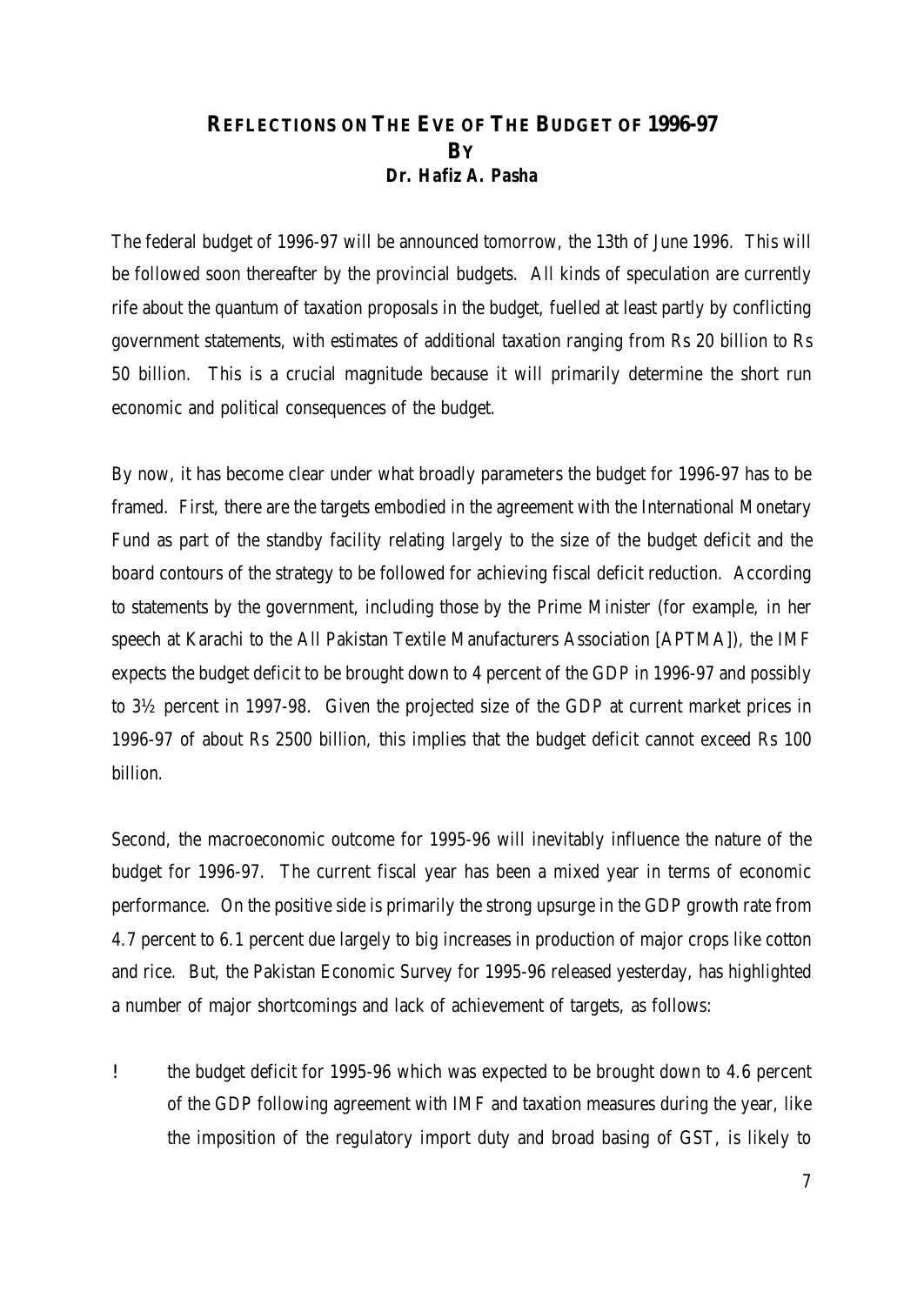remain above 5 percent of the GDP due to unanticipated increases (at the time of the framing of the budget) in debt servicing, defence expenditure, etc., especially after the devaluation and the apparent inability of CBR to achieve even the reduced target for tax revenues. Therefore, fiscal deficit reduction in 1995-96 will be very limited.

- ! Earlier this year the government was optimistic that the inflation rate had come down so much that the target of 9.5 percent would be achieved. But due to a noticeable picking up in the rate of inflation in recent months it is now expected to be double-digit, close to 11 percent.
- ! The balance of trade and current account position have deteriorated considerably over the year. Exports are well below target while imports are substantially above target. Consequently, the year will close with a trade deficit in excess of \$ 3 billion and the current account deficit may approach \$ 4.5 billion, the highest level since 1992-93 when exchange reserves plummetted to critically low levels. Already, foreign exchange reserves have declined by over \$ 1.3 billion this year. There is a strong speculation currently in the open market about a rapid slide of the Pakistani rupee.
- ! The large-scale manufacturing sector has remained sluggish for two years running. Last year the growth rate was ½ percent and the initial estimate for this year is about 3½ percent which could be revised downwards later to below 2 percent. This sector constitutes the primary tax base and has traditionally represented the main source of growth in the economy.
- ! The financial sector is increasingly fragile. Emergency action has already been taken in the context of United Bank Limited and similar action may soon be required in the case of Habib Bank Ltd. The poor liquidity and profitability position of the large nationalised banks alongwith the decline in foreign exchange reserves has raised the probability of a run on foreign exchange currency deposits. If this happens, then the rupee could tumble rapidly.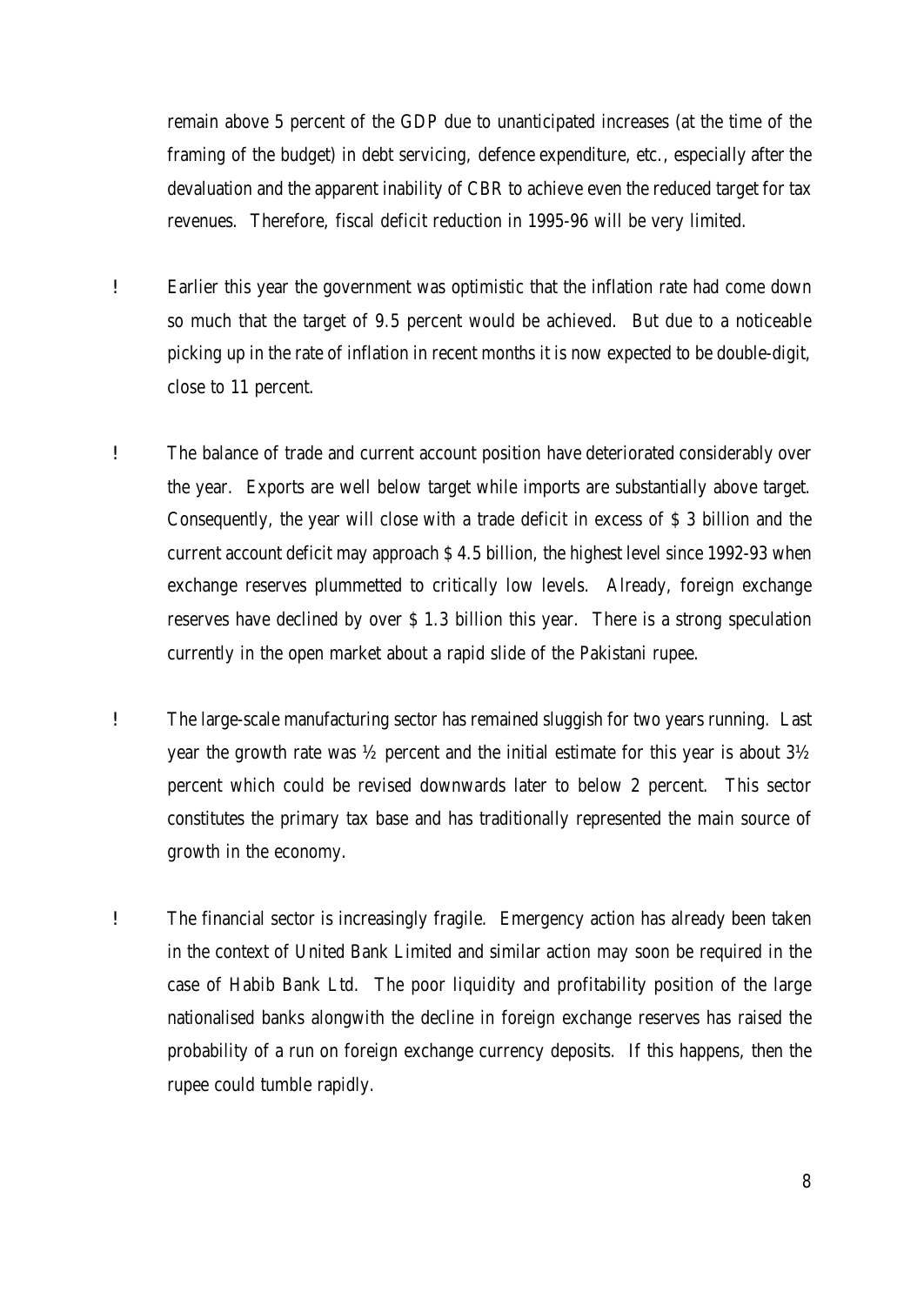On the political front, the conditions for successfully pushing through a `tough' budget may appear to be more favourable. The opposition seems to be more acquiescent and is lying low. But public resentment against the cumulative increase in prices of basic necessities like food items is rising and could be exacerbated further if there is a heavy dose of indirect taxation in the budget resulting, for example, from the broad-basing of GST. The Federation of the Pakistan Chambers of Commerce and Industry, the apex body of trading and industrial interest groups, has been making frequent statements about the need to reduce the pace of fiscal adjustment and avoid heavy additional taxation, which is seen as stagflationary.

In this environment what will the government do in the budget tomorrow?

It is likely that even though the Prime Minister has exhorted the nation to tighten its belts during the process of fiscal adjustment that the bad news will be administered in small doses. This was also the strategy followed last year. Taxation proposals in the original budget of 1995-96 amounted to less than 1 percent of the GDP but this was virtually doubled later through periodic announcements like the imposition of regulatory duty, increases in administered prices of electricity, POL, gas, etc. and broad-basing of GST.

Based on this strategy, the government may initially announce additional taxation of about 1 percent of the GDP which, other things being equal, is the amount required to bring the budget deficit down to the IMF target of 4 percent. Thereafter, during the fiscal year as more adjustments become necessary then a series of `mini-budgets' may be resorted to.

In this context, the particular issue of importance is the extent of customs tariff reforms which will be announced tomorrow. There are three possible degrees of reform. The first is a policy of no change, including retention of the 10 percent regulatory import duty, which it has been agreed with the IMF will be withdrawn. The government might argue that this will need to be retained for the next few months in order to protect the balance of payments position. The second level of adjustment is for the government to propose tomorrow immediate withdrawal of the regulatory duty but do nothing about further tariff reforms in terms of bringing down the maximum tariff rate further. This will confer a revenue loss of at least ½ percent of the GDP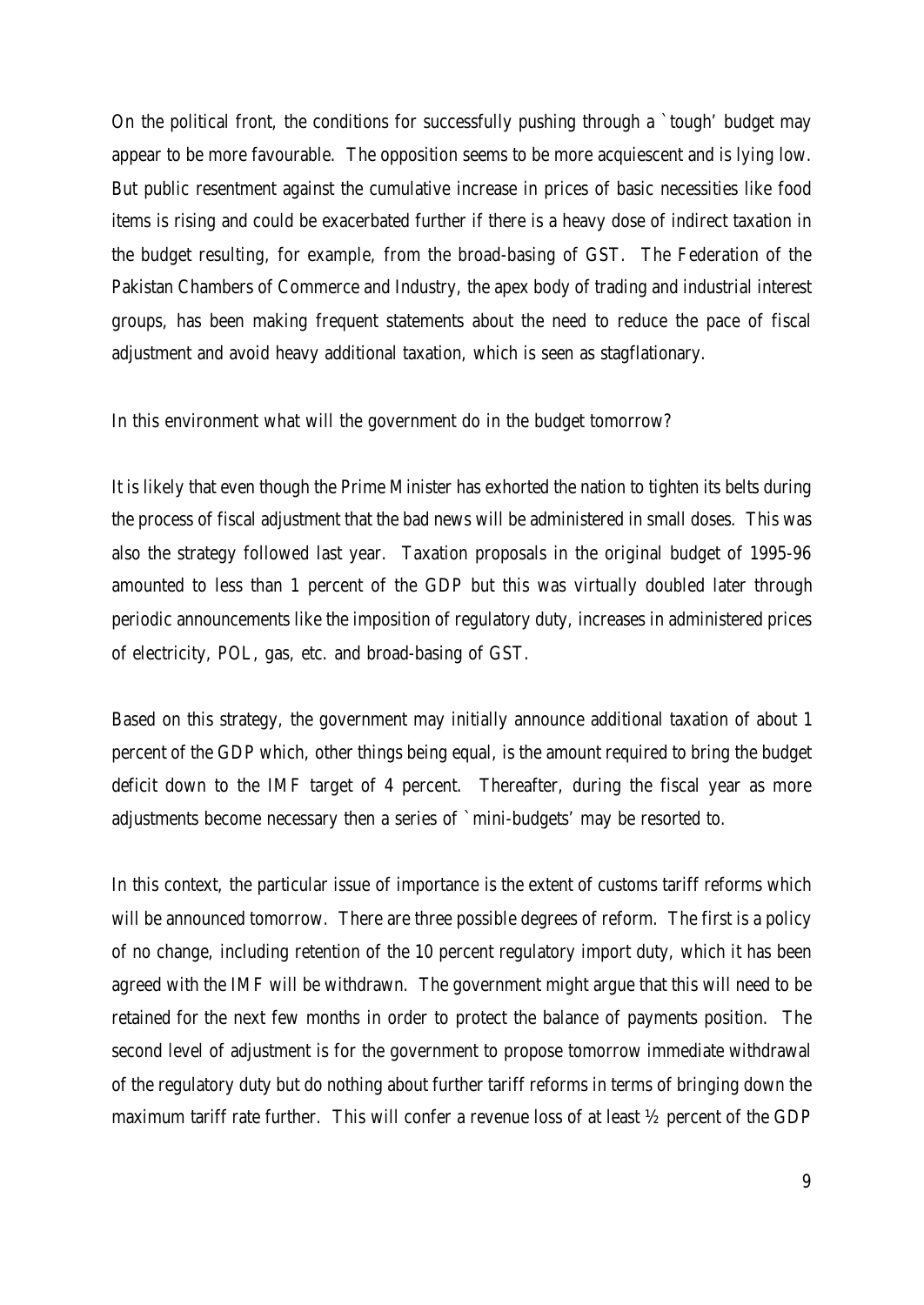and will require that much more taxation in the budget to achieve the budget deficit target of 4 percent. The third and highest quantum of reform is to bring down the maximum tariff alongwith with withdrawal of the regulatory duty. This is a highly unlikely option given the position of revenues and balance of payments in 1995-96.

If the government decides to spread the process of fiscal adjustment over the year then the most likely scenario is that nothing will be done to import duties tomorrow. Subsequently, at an appropriate time, the regulatory duty will be withdrawn alongwith imposition of taxes to make up the revenue losses.

In this scenario of minimum taxation, the additional revenue to be generated from taxation proposals still remains sizeable at about 1 percent of the GDP or Rs 25 billion. How will this additional revenue be generated? The IMF has laid great emphasis on the need next year to effectively extend the net of GST at the import and manufacturing stage to all industries except food, fertilizer and medicines. Of particular significance in this regard in whether GOP extends tomorrow the GST to cover textiles, the largest industry of Pakistan, accounting for about 40 percent of industrial value added and 60 percent of exports. This will be a major decision with the potential of generating revenues in the short run of over ½ percent of the GDP.

But, there are a number of significant implications and given the sluggishness of manufacturing and exports generally, this may not be the best time to impose a GST on textiles. Also, the textile sector has been facing a problem of getting prompt payment of duty drawbacks and this problem will greatly magnified if exports are to be zero rated from GST. The resulting liquidity squeeze could discourage exports significantly.

The government is also proposing, as part of its understanding with IMF, to withdraw the fixed sales tax system currently in force for the small-scale sector and replace it with a proper documentation based value added tax. Much of the small sector of Pakistan is concentrated in the heartland of Punjab in cities like Lahore, Gujranwala, Sialkot, Gujrat, etc., and any tax revolt against this change could have serious political implications.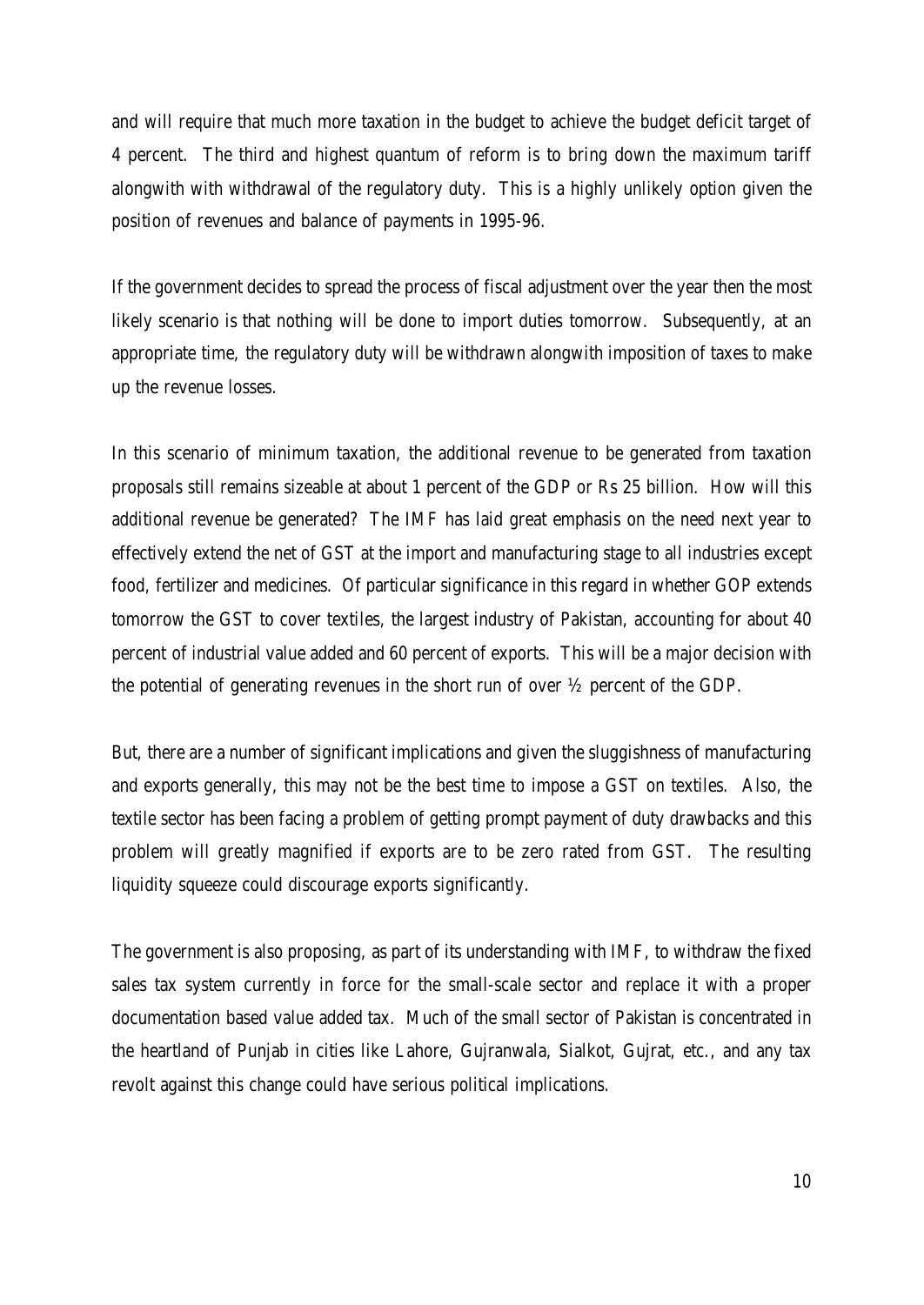The federal government also seems to be more interested in the next fiscal year to ensure that the agricultural income tax [AIT] is more effectively imposed by the provincial governments in their respective budgets for 1996-97. Therefore, it is likely that the government will have to contend with an unusual combination of powerful interest groups, both urban and rural, if it wants to even mobilise additional revenues of Rs 25 billion or 1 percent of the GDP. If the experience of 1994-95 is any guide, when the Government had to retreat from its proposal to extent the GST following a tax revolt, then the likelihood of its success is not very high next year. Also, revenue gains from AIT are likely to be marginal in the short run because of problems of tax administration and tax payer compliance.

The government could alternatively have tried to achieve fiscal deficit reduction in 1996-97 through economy and cut backs in expenditure. However, statements made in the newspapers to date reveal that the expenditure to GDP ratio on defense and development is unlikely to decline significantly in 1996-97 from the 1995-96 level. Debt servicing has its built-in growth momentum in the short run. Therefore, the only option the Government appears to have is to go in for additional resource mobilisation in 1996-97 to bring down the budget deficit to 4 percent.

Given the political and economic constraints is the government likely to go back on its 4 percent budget deficit target commitment with the IMF? This year, the bargaining position in comparison to the last year (when the government moved out of the ESAF) is much worse because of the lower foreign exchange reserves and the overhang of a huge current account deficit. Therefore, the government needs the standby facility and the blessings of the donors to borrow more in the international capital market. It is almost certain that the budget deficit will be set at 4 percent of the GDP even if it is not all achieved tomorrow in one go but in successive doses of mini budgets throughout the year.

Altogether, the government appears to have less options in the next budget than it had last year. It will be extremely interesting to see how far it goes in terms of structural adjustment tomorrow in light of the prevailing economic and political conditions and its understanding with the IMF.

## **THE DEBT TRAP**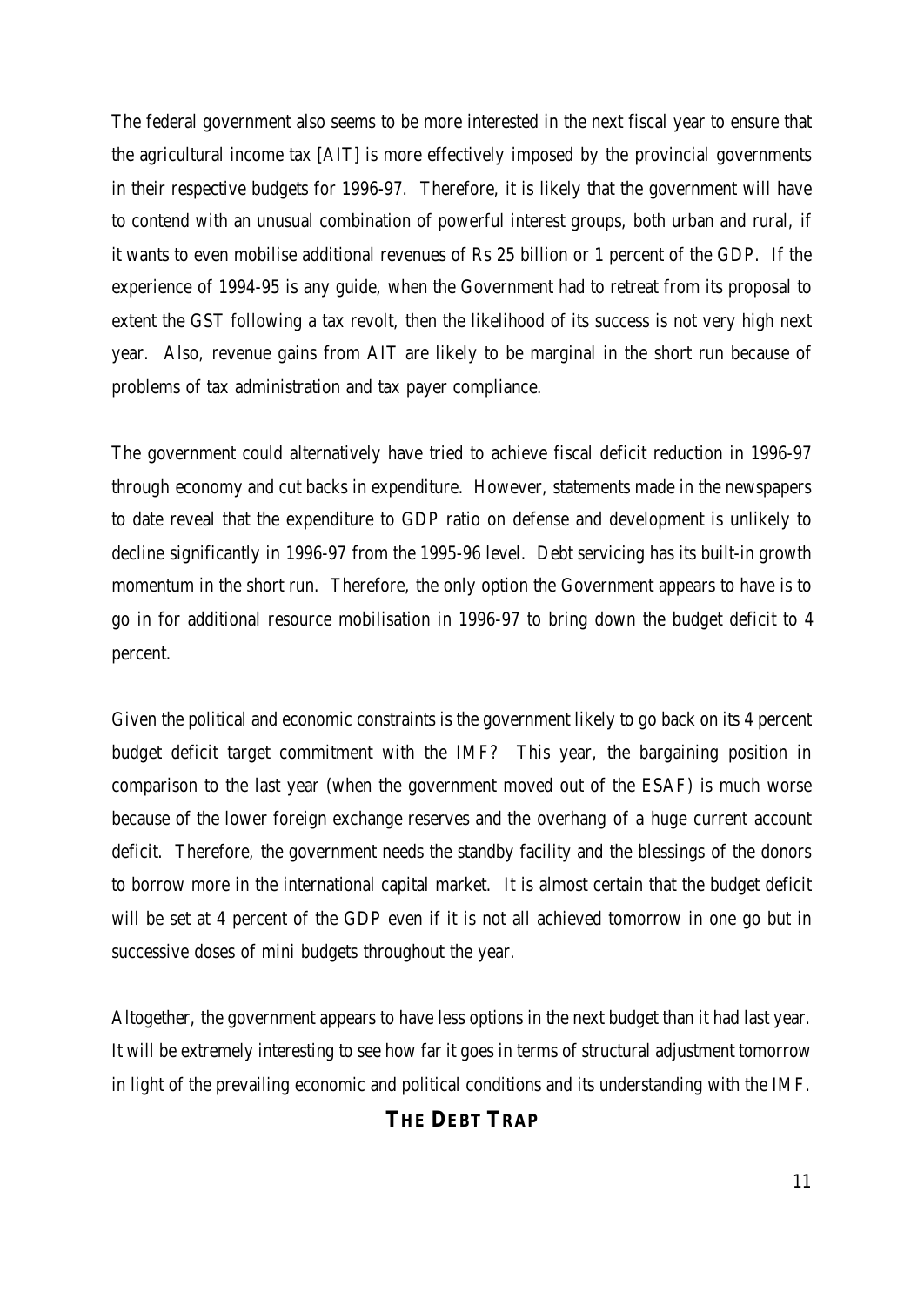## **BY** *Dr. A.F. Aisha Ghaus*

One of the key issues confronting budget makers in Pakistan today is the rapidly increasing debt servicing obligations, which pre-empt the largest share of public resources. In 1995-96, debt servicing has reached Rs 160 billion and its share in expenditure has increased rapidly from 15 percent in 1980-81 to over 36 percent by 1995-96. If present trends continue, the share may approach 50 percent by the turn of the century.

The high debt servicing is symptomatic of `the debt trap' the country finds itself in today whereby the high existing level of outstanding debt implies high interest payments that add oneto-one to the budget deficit and have to be financed by incremental borrowing which increases public debt, and so on. The result is potentially explosive growth in budget deficit and debt which creates fundamental macro economic imbalances.

The outstanding public debt of Pakistan stood at Rs 1473 billion at the end of 1994-95, equivalent to 78 percent of the GDP. This is in comparison to 53 percent in India, 67 percent in Phillipines, 35 percent in Turkey and 51 percent in Nepal and 99 percent in Sri Lanka. In particular, the domestic debt to GDP ratio appears to be relatively high. Currently outstanding domestic debt in Pakistan is Rs 805 billion, or 55 percent of the total. The domestic debt to GDP ratio surged very rapidly during the decade of the 80s increasing from 22 percent in 1980-81 to 43 percent by 1986-87, but has moderated since then remaining, more or less, unchanged in the 90s. A similar trend is witnessed in total public debt (domestic plus external) to GDP ratio. The recent moderation is largely a consequence of a decline in the primary budget deficit [tax plus non tax revenues minus total expenditures (excluding interest payments)] particularly in the last two years and the relative stability in the exchange rate in the 90s which minimised capital losses on external debt due to currency depreciation. In 1994-95, there was the largest reduction in the last fifteen years in the public debt to GDP ratio of over six percentage points.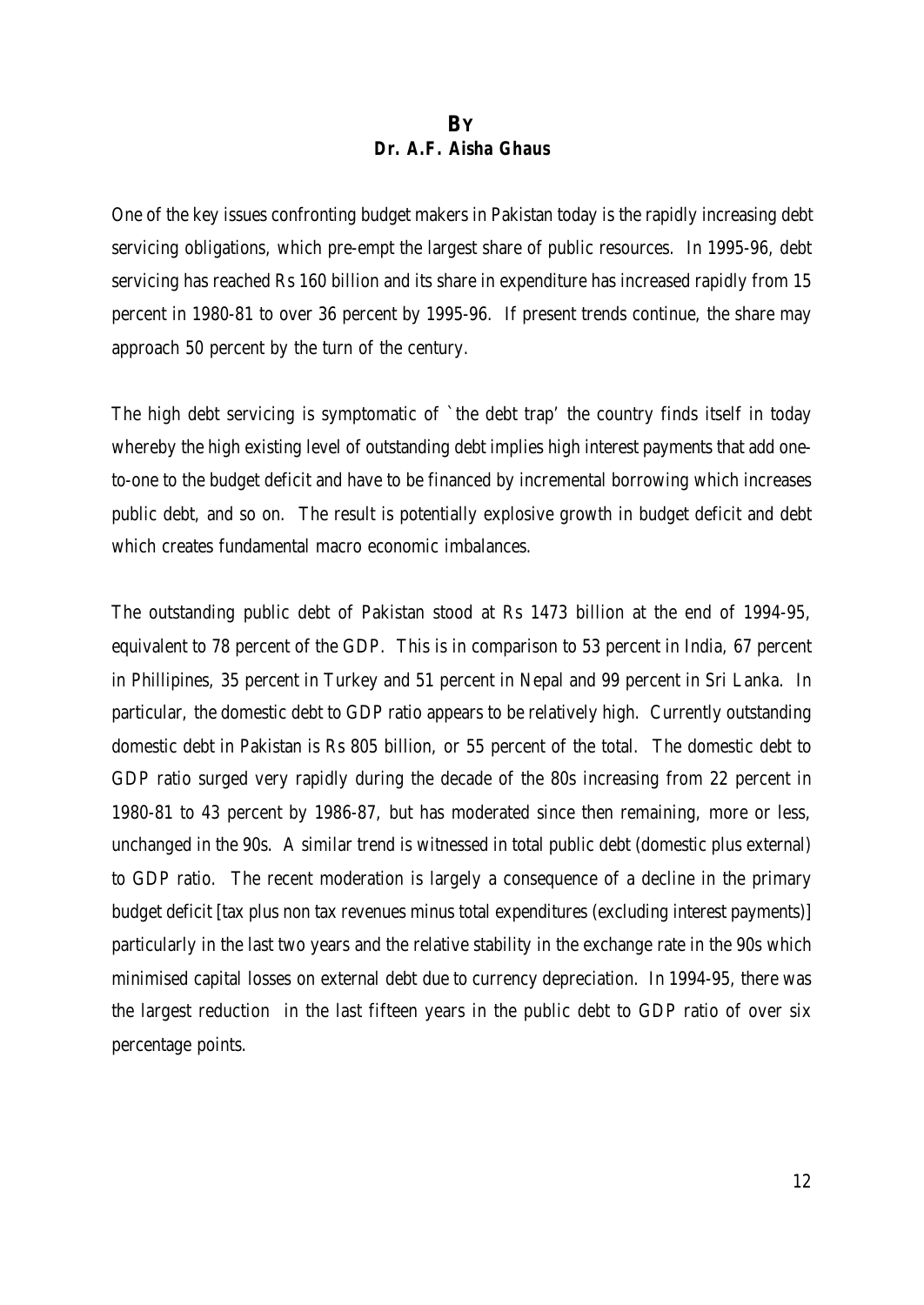In contrast, interest payments to GDP ratio continues to escalate. This ratio has increased from 2 percent in 1980-81 to the current level of over 5½ percent. This is due to the continuous rise in the interest rates particularly in the aftermath of the financial sector reforms introduced in 1991 and increasing resort to more expensive domestic debt.

Efforts must be made to break out of the debt trap. Focus will have to be on improvements in public debt management. A reduction of only  $\frac{1}{2}$  percentage point in interest cost saves as much Rs 8 billion to the exchequer. Both the size of public debt and interest costs will have to be contained. This will involve; (I) continued generation of primary budget surpluses, through proper conduct of fiscal policy; (ii) retirement of high cost debt by the use of privatisation proceeds; (iii) resort to low cost borrowing instruments; (iv) more effective coordination between public debt management and monetary policy and (v) moderation in the rate of currency depreciation. The Budget of 1996-97 will indicate the extent to which the growth in debt servicing has been controlled.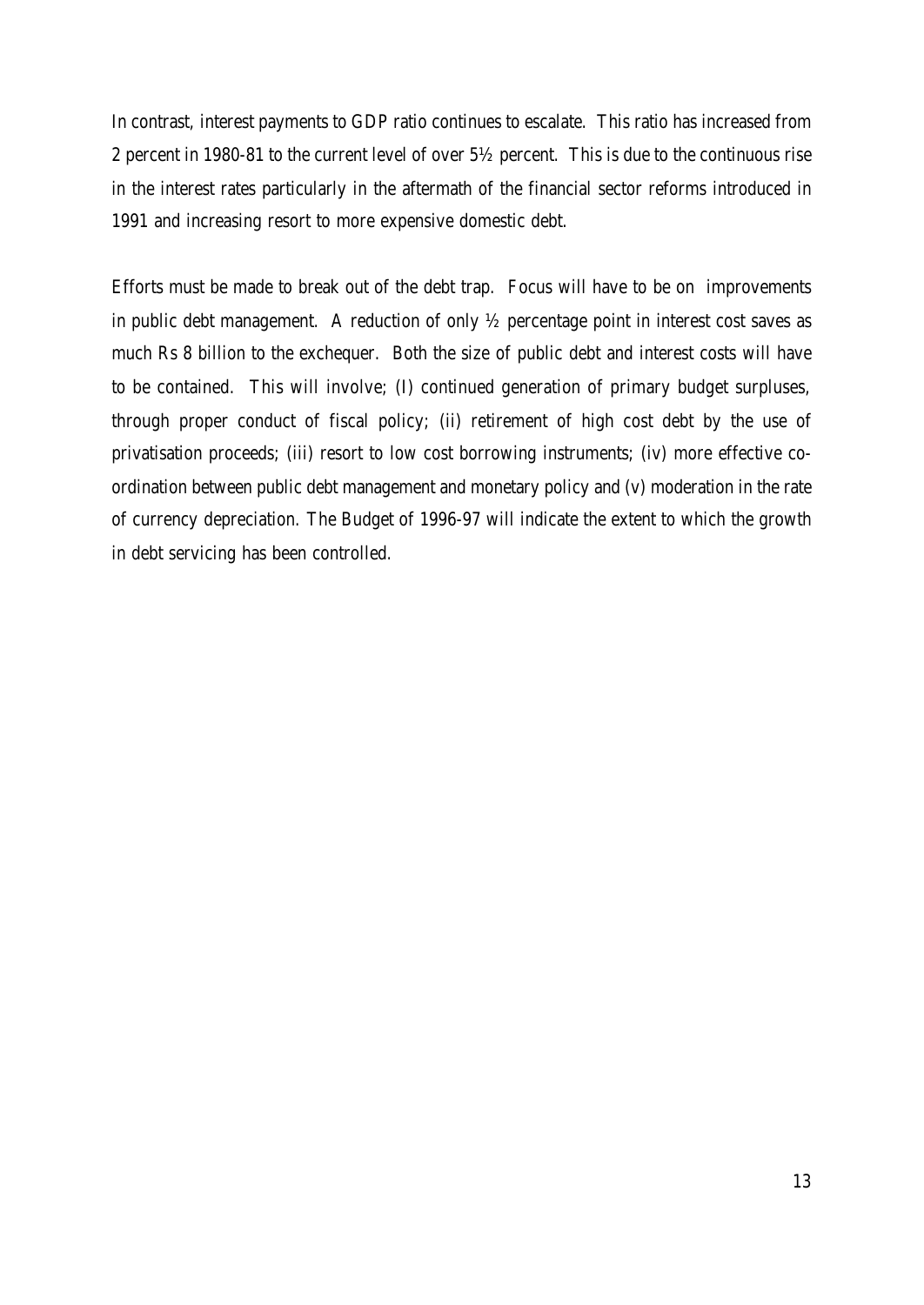# **2. SALIENT FEATURES OF THE BUDGET**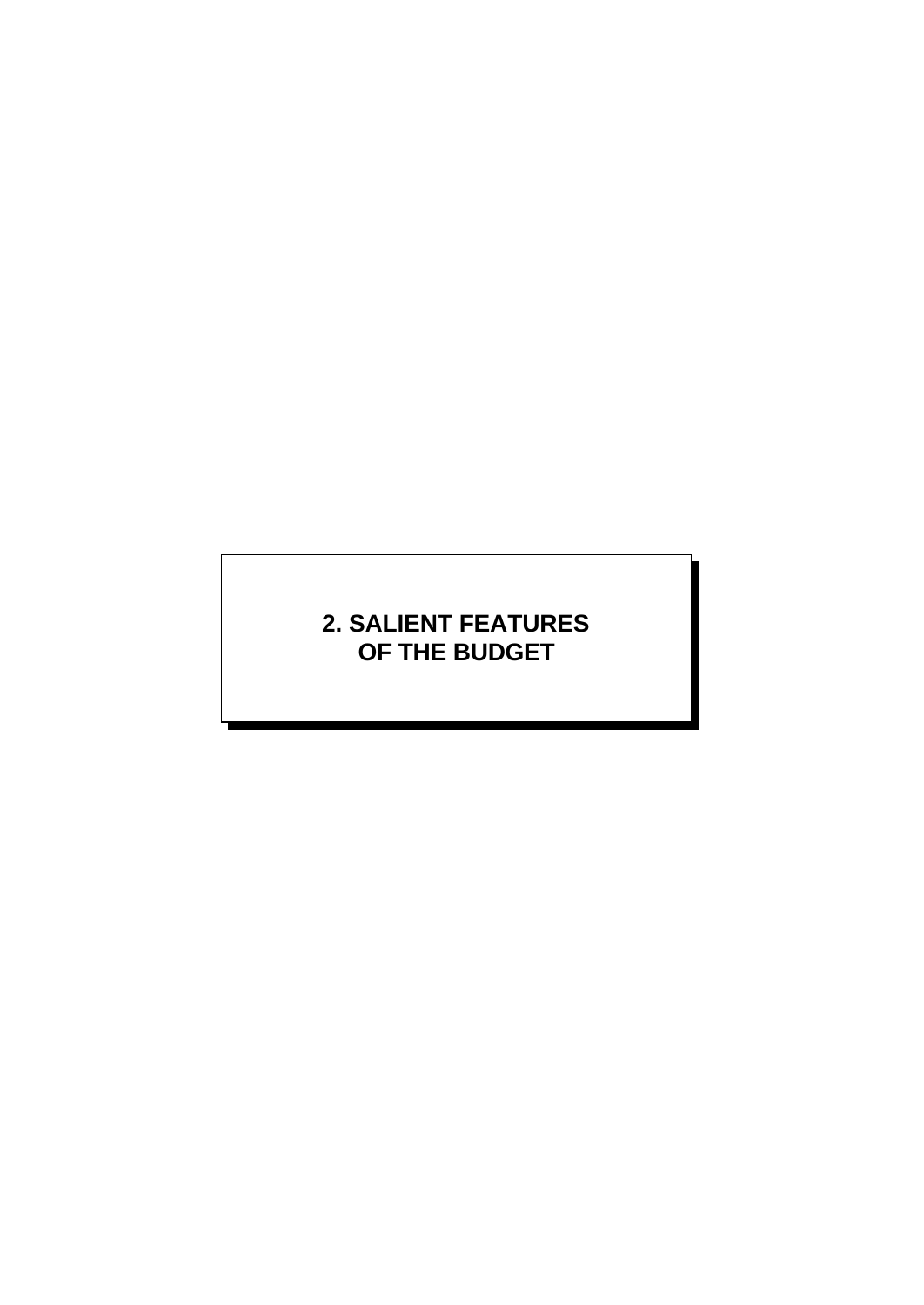## **THE BUDGETARY OUTCOME OF 1995-96 BY** *Zafar H. Ismail*

The Revised Estimates of Revenue and Expenditure 1995-96 presented with the Budget for 1996-97 show that there have been substantial slippages both in achieving the targeted level of revenues and in curtailing expenditure to within the limits specified.

#### **1. RECEIPTS**

During 1995-96 revenues from taxes are marginally lower than expected despite series of taxation proposals introduced during the year. The estimated tax revenues were projected at Rs. 270.8 billion in June 1995, the revised estimates presented on 13th June, 1996 indicate these to be Rs. 262.5 billion (see Table 1). This shortfall of Rs. 8.3 billion from target (3.2 percent) is attributable largely to a shortfall of Rs. 5 billion (5.4 percent off target) in import duties with a consequential shortfall of Rs. 0.6 billion in sales tax, Rs 1.6 billion (3.2 percent off target) in federal excise and Rs. 1 billion in income and wealth taxes.

Even though imports were 8.3 percent more than expected levels in dollar terms and there was an official devaluation of 7.7 percent while a regulatory duty of 10 percent was also imposed, the shortfall in customs duty collection needs especially to be explained. Possible factors are the revenues foregone due to the special incentive package for exports and for power sector investments. The upsurge in clearance through dry ports in preference to Karachi may also be a contributing factor towards this slippage. Apparently the appraisement procedures and skills at dry ports are not as well developed as at Karachi. In addition, there is some impact of the tariff reforms in 1995-96 which led to a decline in the maximum tariff from 70 percent to 65 percent. It is also possible that there has been slackening in customs administration.

The shortfall of Rs. 1.6 billion in federal excise is a direct result of a reduction in the production of sugar (by 11 percent), beverages (6 percent) and cotton cloth (2 percent).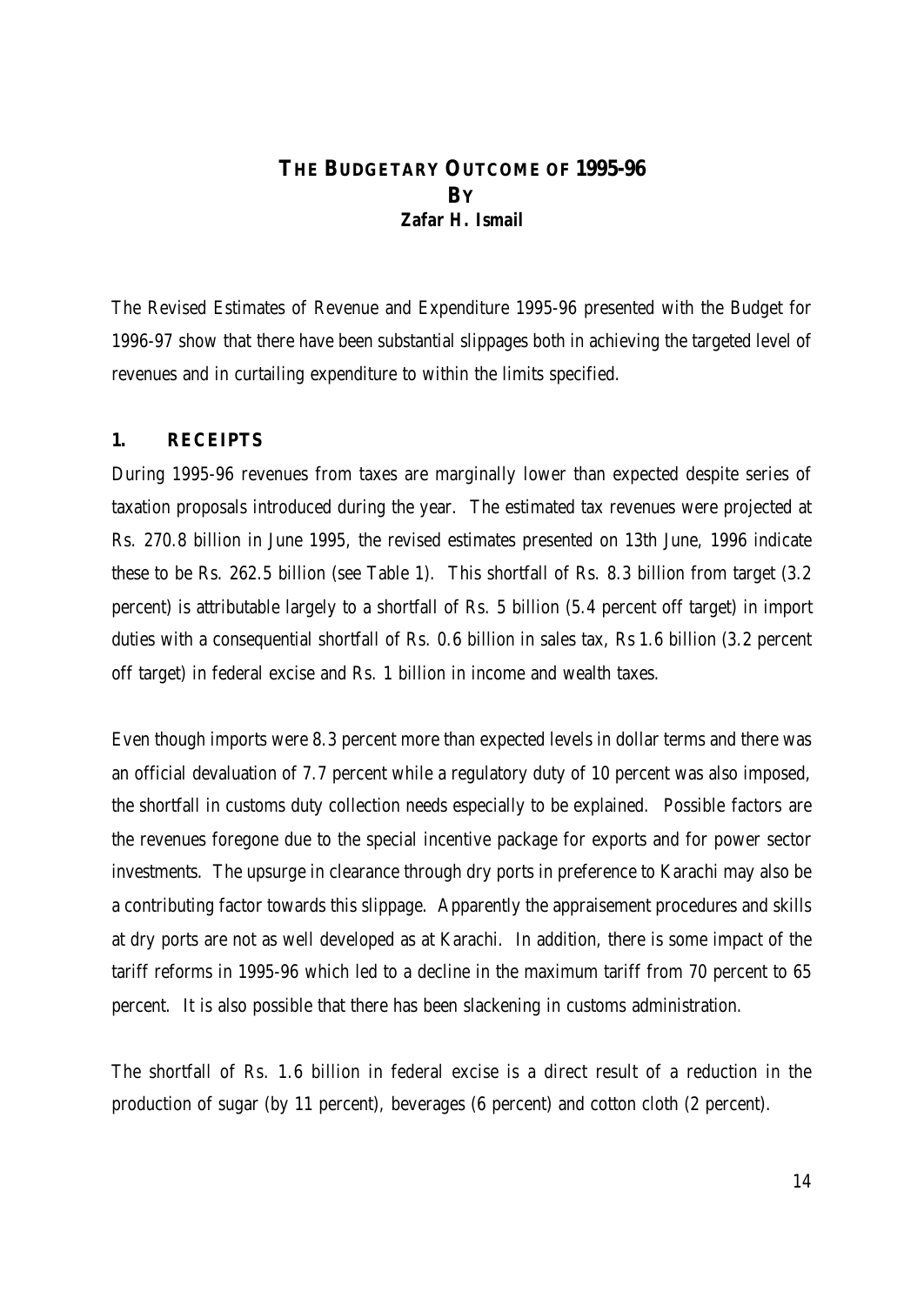The shortfall in tax revenues was offset to a large extent by additional yields from development surcharges of Rs. 1.1 billion from gas following the enhancement in gas prices and Rs. 2.3 billion from petroleum products following the 7.7 percent increase in POL prices alongwith the devaluation.

|                                      | <b>Estimates</b> | Proposals +<br>Mini | <b>Budget</b> | <b>Revised</b> | <b>Slippage</b> | <b>Achieve-</b><br>ment |
|--------------------------------------|------------------|---------------------|---------------|----------------|-----------------|-------------------------|
| TAX REVENUE AND<br><b>SURCHARGES</b> | 271.7            | 20.8                | 292.4         | 287.6          | $-4.8$          | 98.3%                   |
| TAX REVENUE                          | 259.3            | 11.4                | 270.8         | 262.5          | $-8.3$          | 96.9%                   |
| Income, Corporate &<br>Wealth Tax    | 69.3             | 7.0                 | 76.2          | 75.2           | $-1.0$          | 98.7%                   |
| <b>Import Duties</b>                 | 91.1             | 1.0                 | 92.1          | 87.1           | $-5.0$          | 94.6%                   |
| <b>Federal Excise</b>                | 49.5             | 2.3                 | 51.7          | 50.1           | $-1.6$          | 96.8%                   |
| Sales Tax                            | 49.5             | 1.2                 | 50.7          | 50.0           | $-0.6$          | 98.7%                   |
| <b>SURCHARGES</b>                    | 12.4             | 9.3                 | 21.7          | 25.1           | 3.4             | 115.8%                  |
| Natural Gas Surcharge                | 4.2              | 4.3                 | 8.5           | 9.6            | 1.1             | 112.7%                  |
| <b>Petroleum Surcharge</b>           | 8.2              | 5.0                 | 13.2          | 15.5           | 2.3             | 117.9%                  |

**TABLE 1 FEDERAL TAX RECEIPTS 1995-96**

Estimates of the non-tax receipts presented in June 1995 pegged receipts at Rs. 90.2 billion. The revised estimates of June 1996 indicate that government expects to receive Rs. 4.2 billion higher than target. This is largely due to substantial improvements on the miscellaneous account, an increase of Rs. 8.4 billion over target which was offset be shortfalls from the profits of the State Bank (Rs. 2.7 billion) due to foreign exchange losses associated with devaluation and from interest on loans granted by the government (Rs. 2.5 billion).

The most dramatic slippage in receipts by the federal government is the shortfall of 18 percent in internal capital receipts. In value terms the slippage was Rs. 6.7 percent lower than the target of Rs. 37.1 billion. This was due largely owing to a shortfall of Rs. 3.5 billion (30 percent below target) in the sale of Prize`Bonds, and Rs. 5.7 billion, or 23 percent below target, in the savings schemes operated by the government. These shortfalls were offset by the sale of an additional Rs. 4.0 billion (114 percent over target) of Federal Investment Bonds and of Rs. 4.4 billion worth of Treasury Bills.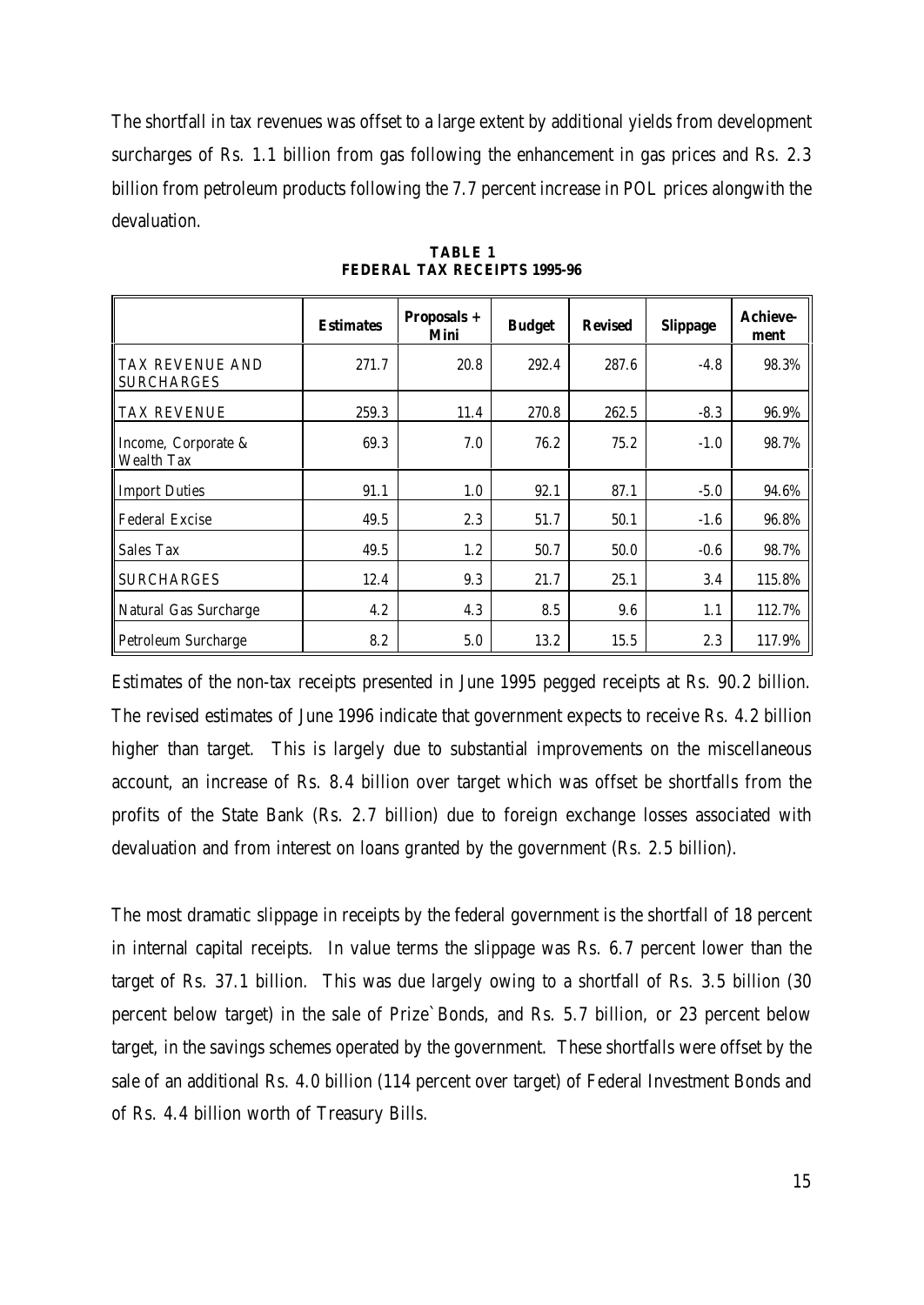On the internal capital expenditure account the government spent 13 percent (Rs. 5.1 billion) more than anticipated. Of this and excess of Rs. 7.1 billion was given out for investment and loans and Rs. 0.7 for retirement of bonds. This was, however, reduced by a reduction in the repayment of short-term credits by Rs. 2.7 billion.

During the year 1996-96, the government was able to attract an additional Rs 11 billion from donors assistance for Pakistan, largely for food and non-project purposes. This was largely the consequence of a higher rupee value of foreign aid due to devaluation.

#### **2. CURRENT EXPENDITURE**

In June 1995, the government projected that its current expenditures would be 13.6 percent higher than the revised estimates for the preceding fiscal year at Rs. 334.7 billion. During the fiscal year 1995-96 the government introduced measures which added an extra Rs. 3.5 billion to this estimate. However, when presenting the revised estimates for this year, the current expenditure has risen to Rs. 353.2 billion, that is an additional Rs. 15.1 billion over and above the proposed mid-year increase. The increase in the current expenditure over last year was, therefore, Rs. 58.6 billion which represents an increase of 19.9 percent over last year.

The highest proportionate increase over the year was seen by the growth in the expenditure on subsidies. These increased by Rs 6.8 billion from 1994-95, that is by 183 percent. The estimated expenditure on subsidy was pegged at Rs. 3.5 billion, but are now expected to be Rs. 10.5 billion. This is accounted for by the subsidy on wheat. It would appear that the government has absorbed a much higher proportion of the differential between the purchase and issue price of wheat.

The government professes to allocate substantially higher resources for social development. While this holds true for development expenditure, the recurring expenditure, however, shows a reduction of Rs. 0.2 billion, or 2.3 percent, from last year. This would tend to indicate that improvement in the level of service provided is not a major consideration for the government.

The detailed composition of current expenditure is shown in Table 2.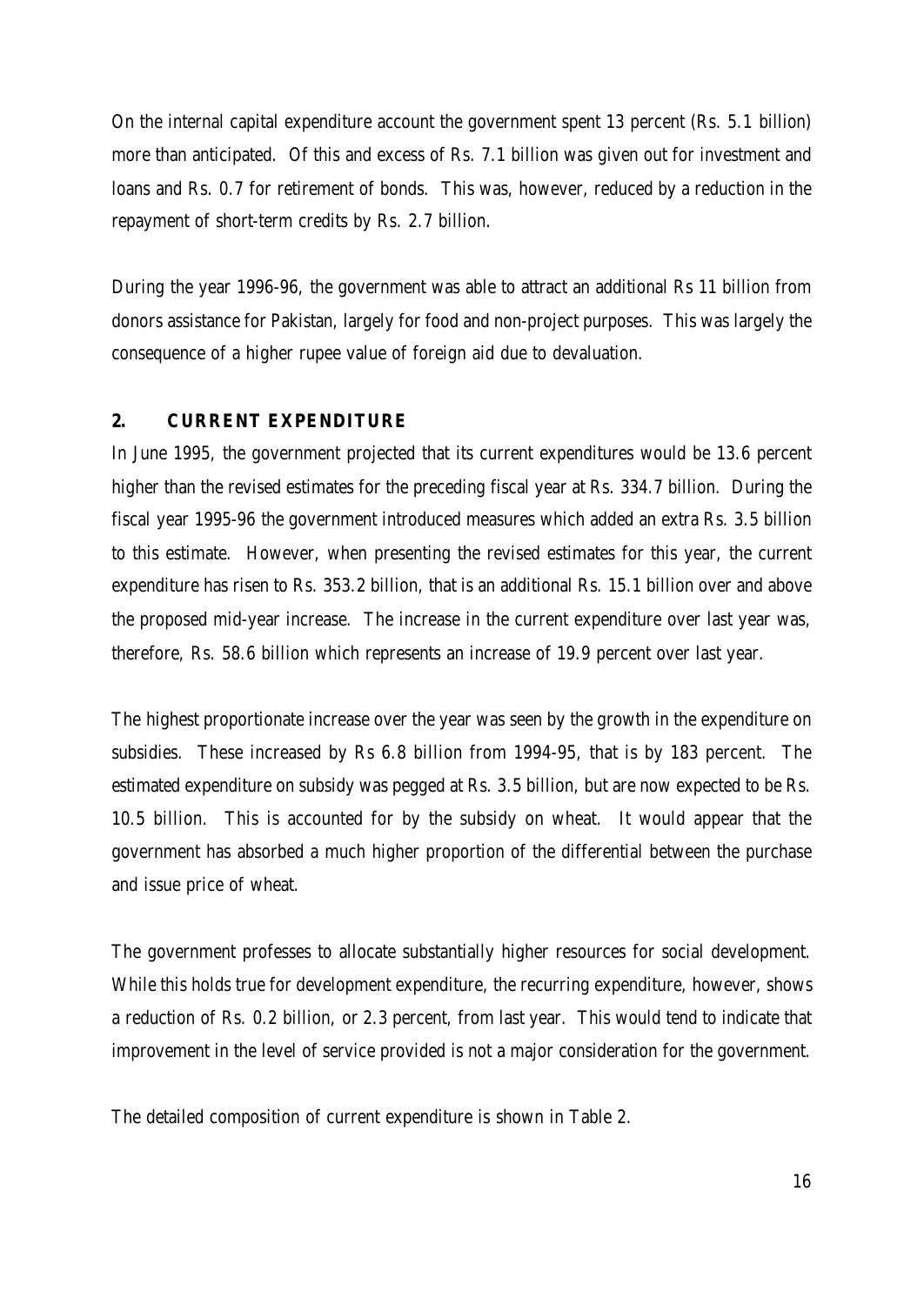|                                       | 1994-95<br><b>Revised</b> | 1995-96<br><b>Estimates</b> | 1995-96<br><b>Proposals</b> | 1995-96<br><b>Budget</b> | 1995-96<br><b>Revised</b> | Growth<br>from<br>1994-95 | <b>Slippage</b><br>during<br>the Year |
|---------------------------------------|---------------------------|-----------------------------|-----------------------------|--------------------------|---------------------------|---------------------------|---------------------------------------|
| FEDERAL CURRENT<br><b>EXPENDITURE</b> | 294.6                     | 334.7                       | 3.5                         | 338.2                    | 353.2                     | 19.9%                     | 4.5%                                  |
| <b>General Administration</b>         | 18.5                      | 16.9                        | 0.0                         | 16.9                     | 19.4                      | 4.9%                      | 14.7%                                 |
| Defence                               | 100.2                     | 115.3                       | 0.0                         | 115.3                    | 115.3                     | 15.0%                     | 0.0%                                  |
| Law and Order                         | 7.2                       | 7.1                         | 0.0                         | 7.1                      | 7.4                       | 1.8%                      | 3.6%                                  |
| <b>Community Services</b>             | 4.8                       | 5.0                         | 0.0                         | 5.0                      | 5.1                       | 6.6%                      | 2.6%                                  |
| <b>Social Services</b>                | 8.9                       | 9.0                         | $-0.8$                      | 8.2                      | 8.7                       | $-2.3%$                   | 6.1%                                  |
| <b>Economic Services</b>              | 2.5                       | 2.6                         | 0.0                         | 2.6                      | 3.4                       | 34.9%                     | 28.2%                                 |
| <b>Subsidies</b>                      | 3.7                       | 3.5                         | 0.0                         | 3.5                      | 10.5                      | 183.2%                    | 195.8%                                |
| <b>Debt Servicing</b><br>of which:    | 133.1                     | 157.3                       | 0.0                         | 157.3                    | 164.6                     | 23.7%                     | 4.6%                                  |
| <b>Interest on Domestic Debt</b>      | 76.4                      | 96.2                        | 0.0                         | 96.2                     | 97.8                      | 28.1%                     | 1.7%                                  |
| <b>Interest on Foreign Debt</b>       | 22.8                      | 25.0                        | 0.0                         | 25.0                     | 26.8                      | 17.4%                     | 7.2%                                  |
| Repayment of Foreign Debt             | 33.9                      | 36.1                        | 0.0                         | 36.1                     | 40.0                      | 18.0%                     | 10.7%                                 |
| <b>Grants and Unallocable</b>         | 15.7                      | 18.0                        | 4.3                         | 22.3                     | 19.1                      | 21.1%                     | $-14.4%$                              |

**TABLE 2 FEDERAL CURRENT EXPENDITURE**

## **3. DEVELOPMENT EXPENDITURE**

The Federal Government each year announces the outlays on development programmes which consist of the projects approved for implementation by its own line departments and includes those which are to implemented by the provincial governments and autonomous agencies of the federal government itself. For 1995-96 the government had allocated Rs. 96.5 billion. This was 7.2 percent higher than the previous year. However, owing to a shortfall in resources and an increase in current expenditure, the government was unable to provide more than Rs. 87.2 billion, that is Rs. 9.3 billion, or 9.6 percent, lower than the amount targeted. Unfortunately, the budget documents do not have a tradition of providing a detailed sectoral break-up of the revised estimates. This, therefore, precludes any comment on which sectors suffered the most as a result of a reduction in the outlay.

#### **4. BUDGET DEFICIT**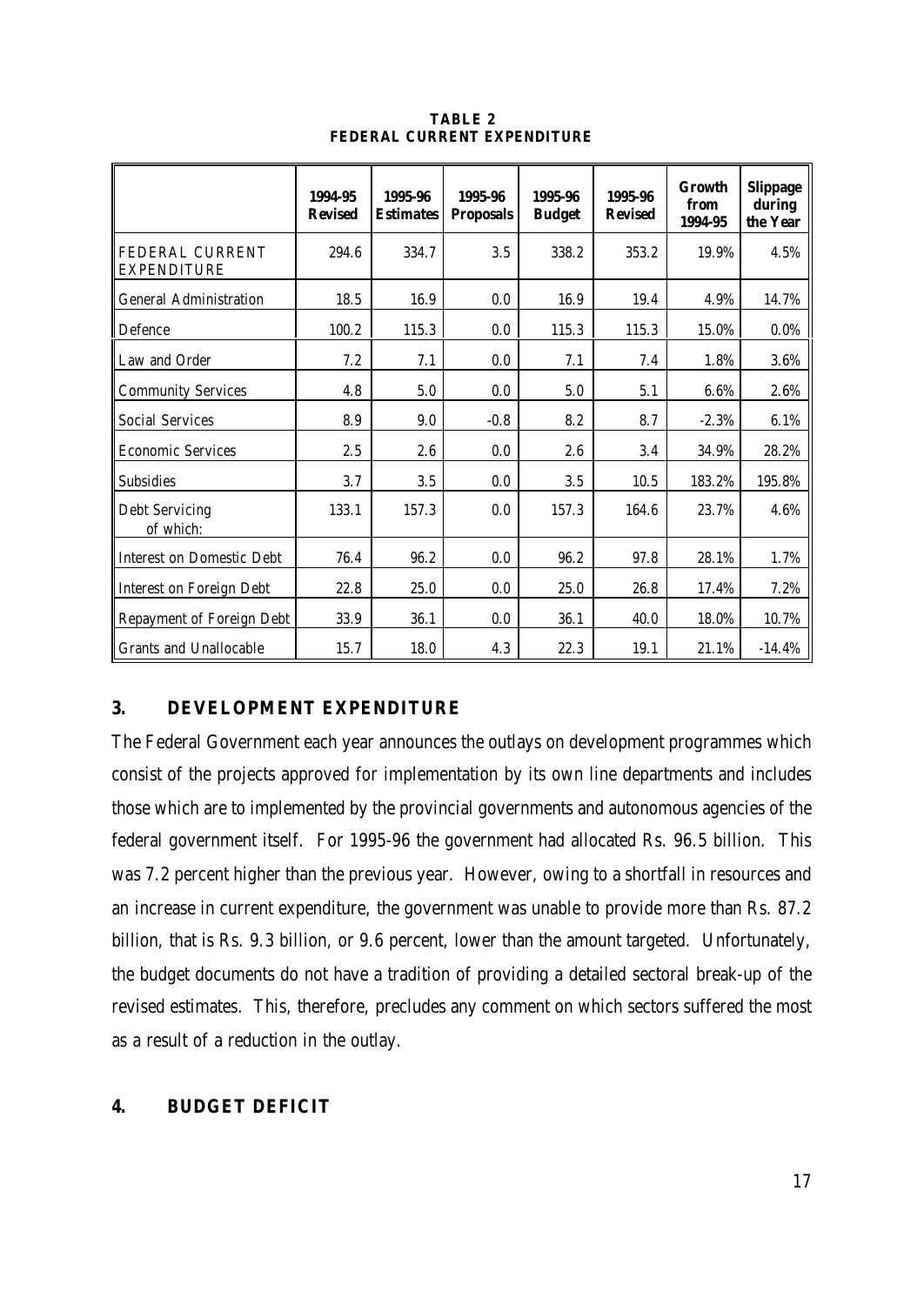At the beginning of the year the government had project the budget deficit to be 5.7 percent of the GDP, but proposals at the time and subsequent resource generation proposals were expected to reduce this to 5.1 percent. However, end-of-year estimates indicate that this will be 5.4 percent.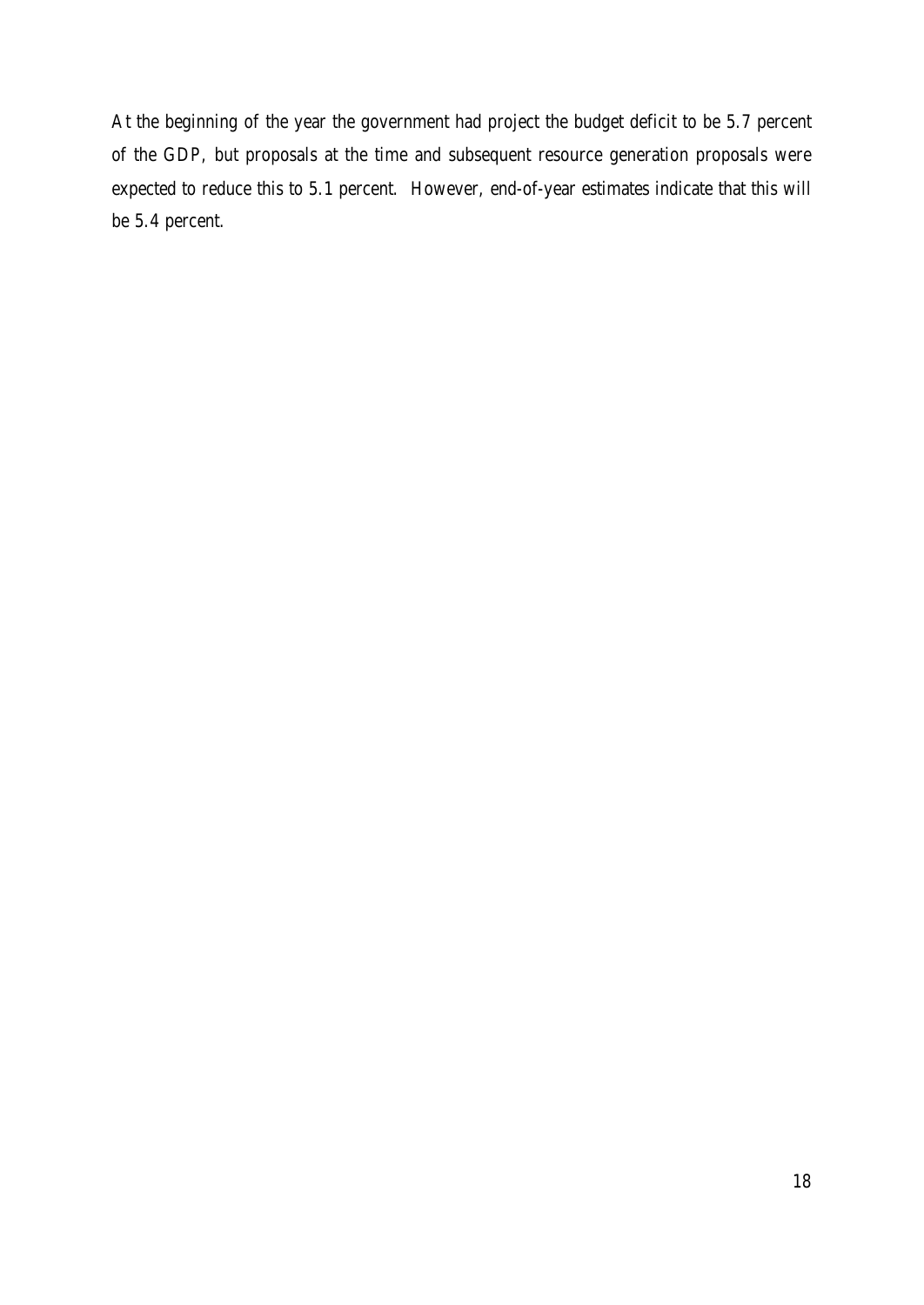## **OPTIONS FOR THE BUDGET OF 1996-97 BY** *Dr. Hafiz A. Pasha and Dr. A.F. Aisha Ghaus*

The last three years have witnessed a fairly rapid and a moderately successful process of fiscal adjustment in Pakistan. The budget deficit has declined by almost three percentage points of the GDP from 7.9 per cent in 1992-93 to the expected level of less than 5 per cent in 1995-96. But contrary to popular perceptions this has been achieved by a downward adjustment of expenditures and not through enhanced resource mobilisation. Between 1992-93 and 1995-96, development expenditure has declined by over 1 percentage point of GDP to the current level of 4.5 per cent. Current expenditure has fallen by about 2 per cent of the GDP from over 20 per cent to about 18 per cent. The latter has been achieved by a reduction of over 1 per cent of the GDP in defence, over ½ per cent of the GDP in social, economic and community services and in subsidies. Despite the multitude of taxation proposals and heavy new taxation announced every year, total tax revenue to GDP ratio has risen only marginally, which has been more than compensated by the decline in the ratio of non-tax revenues to GDP.

The task of fiscal adjustment, however, remains unfinished. As per the IMF conditionalities the budget deficit has to be reduced to 4 per cent of the GDP, implying a deficit reduction of about ¾ percentage point in 1996-97. This does not look like an impossibly difficult task as it less than to the rate of fiscal adjustment achieved in recent years. However, the task for the next budget has been complicated by a number of factors. First, there are problems in further slashing development expenditures. The ADP is already below 5 per cent. Any further reduction is likely to have adverse implications on GDP growth as government continues to be the prime provider of infrastructure which is a necessary pre-requisite for growth in any economy. Strong evidence exists of `crowding in' of private investment by public investment in economic infrastructure in Pakistan. In fact, the strategy must be to raise the tax to GDP ratio to enlarge the size of the ADP. Second, defence expenditure has already declined by 1 per cent of GDP. The complex regional situation and the likely nature of the new government in India limits the scope of further reduction. At best constancy in real defence expenditures can be targeted.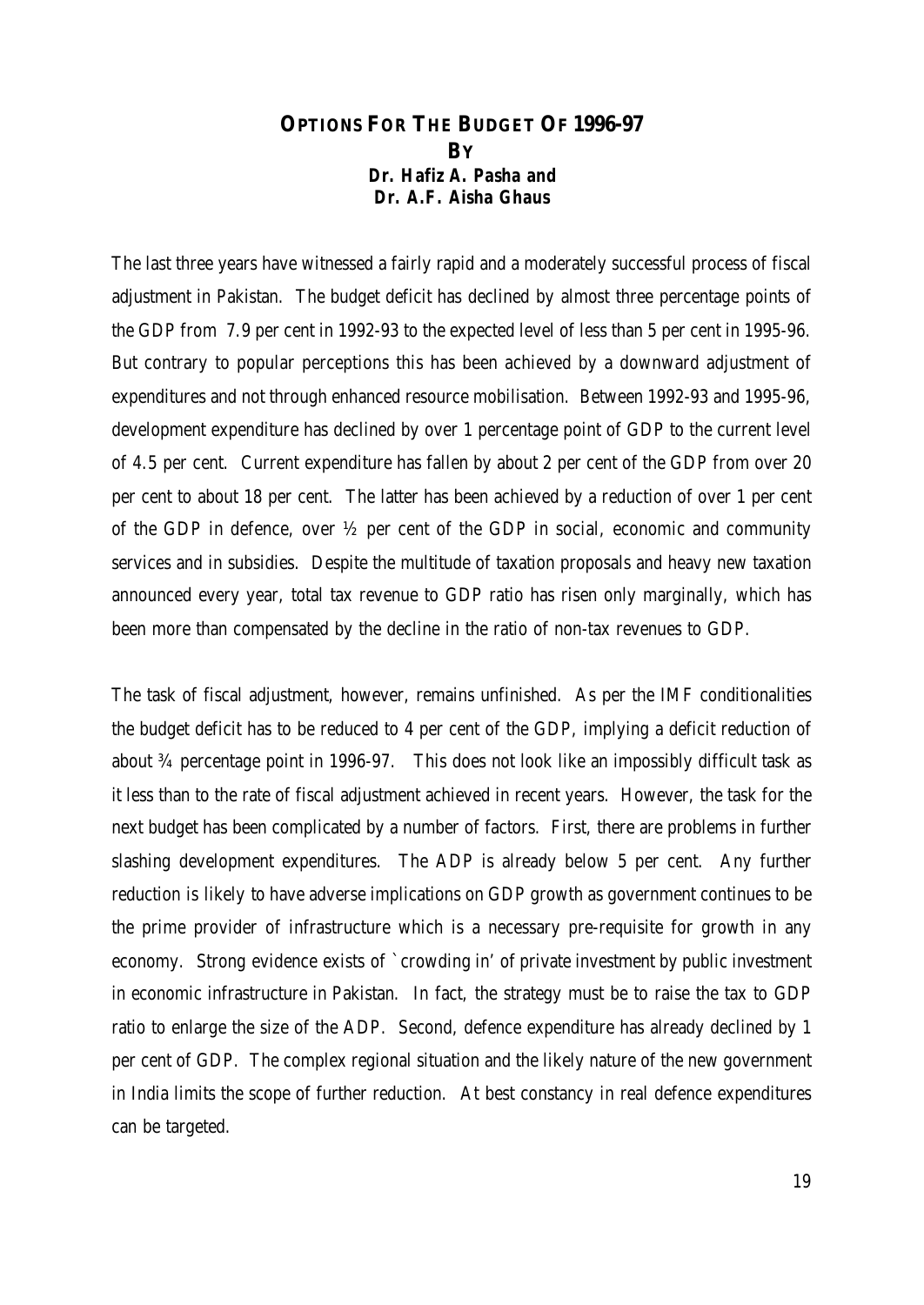Third, the impending tariff reforms are likely to lead to a substantial revenue loss in coming years. If the maximum tariff rate is brought down from 65 per cent to 55 per cent in the next budget alongwith the withdrawal of regulatory duty introduced last year, the overall revenue loss may approach 1 per cent GDP (or Rs 25 billion). Finally, the relatively easy phase of tax reforms in Pakistan is, more or less, over. These included reduction of tariffs from very high levels, extension of withholding and presumptive taxes, more effective coverage of general sales tax at import and manufacturing stage and extension of excise duties to services with collection by large public sector entities. These reforms were easy to implement both politically and administratively. Further tax reforms will be politically difficult and administratively more complex.

Given the above constraints the important question is what should be the required level of fiscal adjustment in 1996-97? The government perhaps is confronted with two basic options. In the first option it adheres to the IMF budgetary deficit target of 4 per cent of the GDP. Over and above this it implements the tariff reforms and withdraws the regulatory duty. In this scenario the net fiscal adjustment required in the 1996-97 budget will be of over 2 per cent of the GDP (or Rs 50 billion), consisting of; (a)  $\frac{1}{2}$  per cent of GDP to maintain constancy in the tax/GDP ratio (because of the low elasticity of tax revenues, in the absence of tax effort, this ratio will decline); (b) 1 per cent of GDP for the loss of revenue due to withdrawal of regulatory duty and tariff reforms; (c) over  $\frac{1}{2}$  per cent of GDP to reduce the budget deficit. This implies that the government will other have to mobilise higher revenue and/or economise on expenditure to the tune of Rs 50 billion in the forthcoming budget.

The magnitude of the fiscal adjustment can be substantially reduced if the government decides to maintain the current level of budget deficit and withdraws excise duty on tobacco and sugar from the divisible pool in the impending NFC award without altering the federal share, thereby lowering transfers to the provincial governments. The increase in net federal revenue receipts due to a contraction in the divisible pool will be about ½ per cent of the GDP. It may however, be pointed out that reduction in transfers to the provinces essentially is only a cosmetic solution to the overall budget deficit problem. The consequent provincial deficits will eventually have to be financed leading to ad-hoc, interim adjustments during the course of the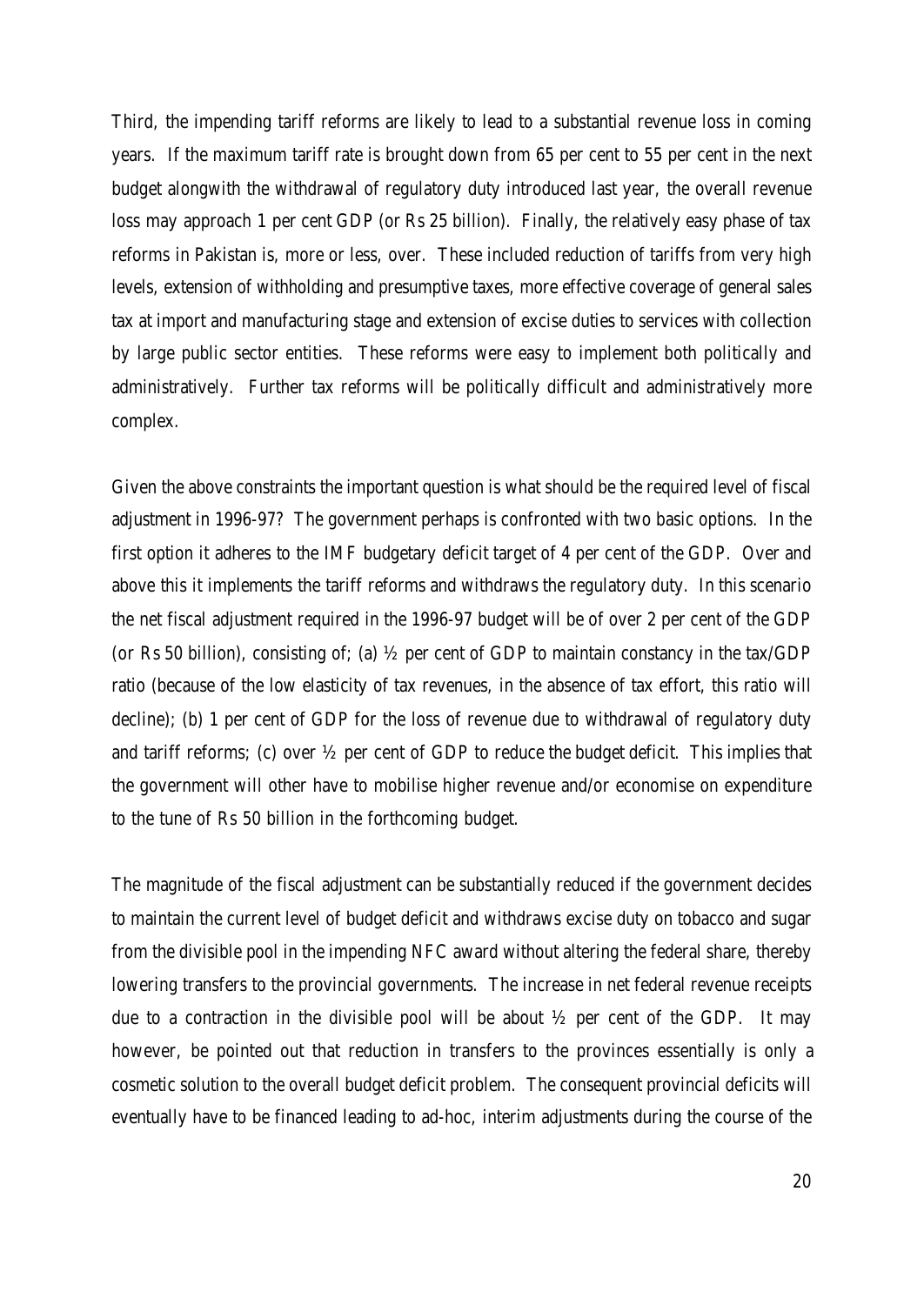fiscal year. In this scenario the required level of resource mobilisation or expenditure reduction is about 1 per cent of the GDP (or Rs 25 billion).

Given that the economy has already passed through a phase of rapid fiscal adjustment in the last few years and given the constraints to further adjustment discussed above, what is the viable strategy for the 1996-97 budget? First it appears that a prudent policy will perhaps be to slow down the pace of tariff reforms and spread out the decline by restricting it to 5 percentage points next year alongwith the withdrawal of regulatory duty. The imperatives for this are strong as it will not only minimise revenue losses but will also give more time to industry to adjust. Moreover, the potential deterioration in the trade deficit, which has already worsened dramatically in 1995-96, will be restricted. There is the danger that further deterioration can lead to a precarious foreign exchange reserve position and destabilise the exchange rate.

Second, additional resource mobilisation may be achieved by short-run gains through withdrawal of exemptions in income tax, phased transition to a comprehensive value added tax and broad basing of imports by withdrawal of concessionary SROs. The Tariff Reforms Committee constituted by the interim government of Moeen Qureshi had recommended the following strategy for preserving revenue-neutrality of the tariff reforms process; 60 per cent recovery through selective withdrawal of import duty SROs; 25 per cent by broad basing of sales tax at import stage and 15 per cent recovery by withdrawal of exemptions in income tax. Key areas for rationalisation of tax exemptions in direct taxes include agricultural income and wealth, interest income from government savings instruments, salary perquisites and wealth taxation of large owner-occupied properties. Revenue gains from extension of GST to the retail trade sector are likely to accrue with some time lag.

Some scope exists for economising on current expenditures. The key area is improved public debt management, with emphasis on retirement of high cost public debt from privatisation proceeds, reduction in rates of return on government savings instruments with decline in rate of inflation and better coordination between public debt management and monetary policy.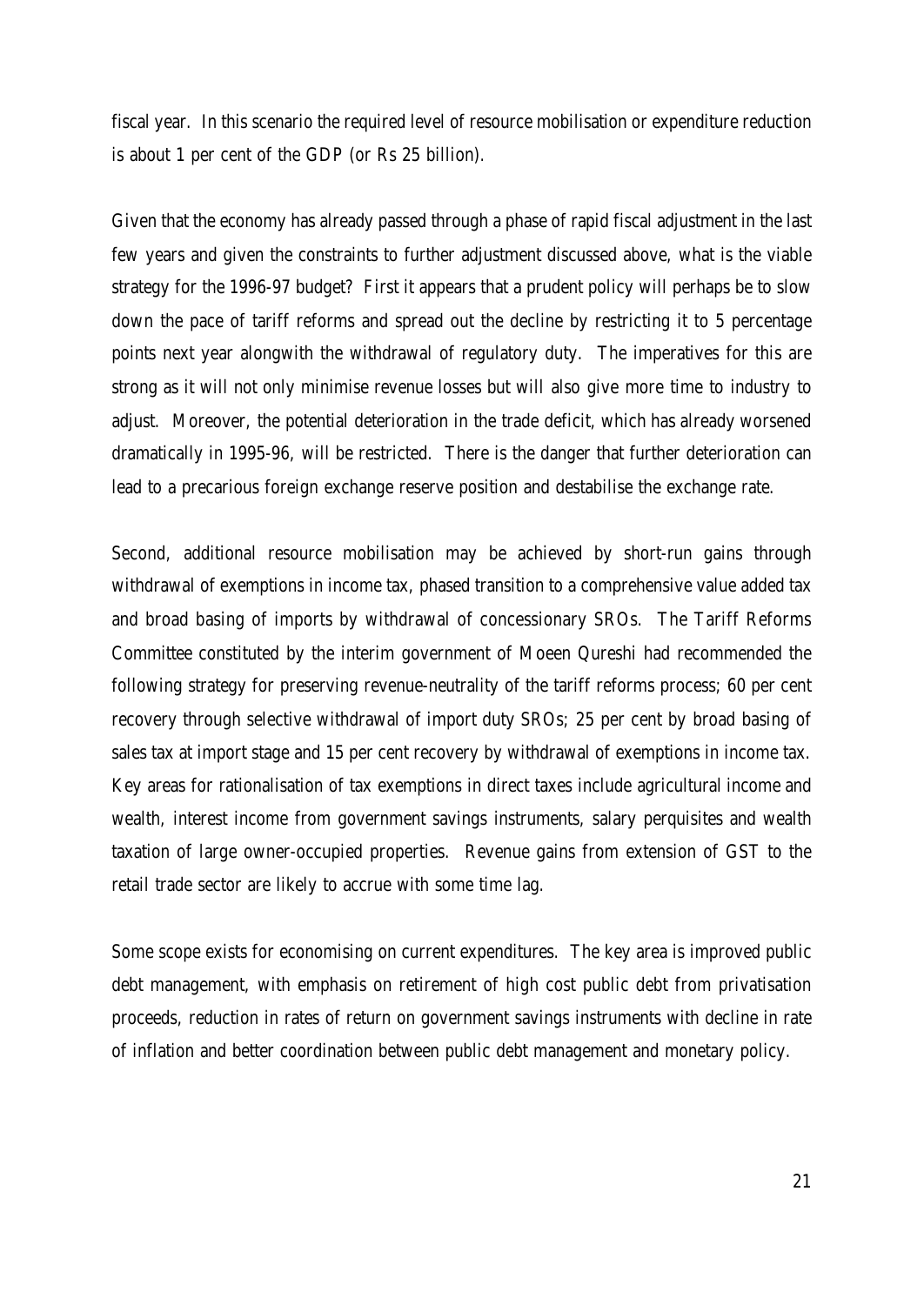Altogether, the Government may find it difficult in 1996-97 to simultaneously achieve a number of objectives - bringing down the budget deficit, achieving steep import tariff reductions and raising the ADP to accommodate high priority new projects. All this will require additional taxation of almost 2 per cent of the GDP, equivalent to Rs 50 billion. Such heavy taxation may prove to be economically and politically unsustainable.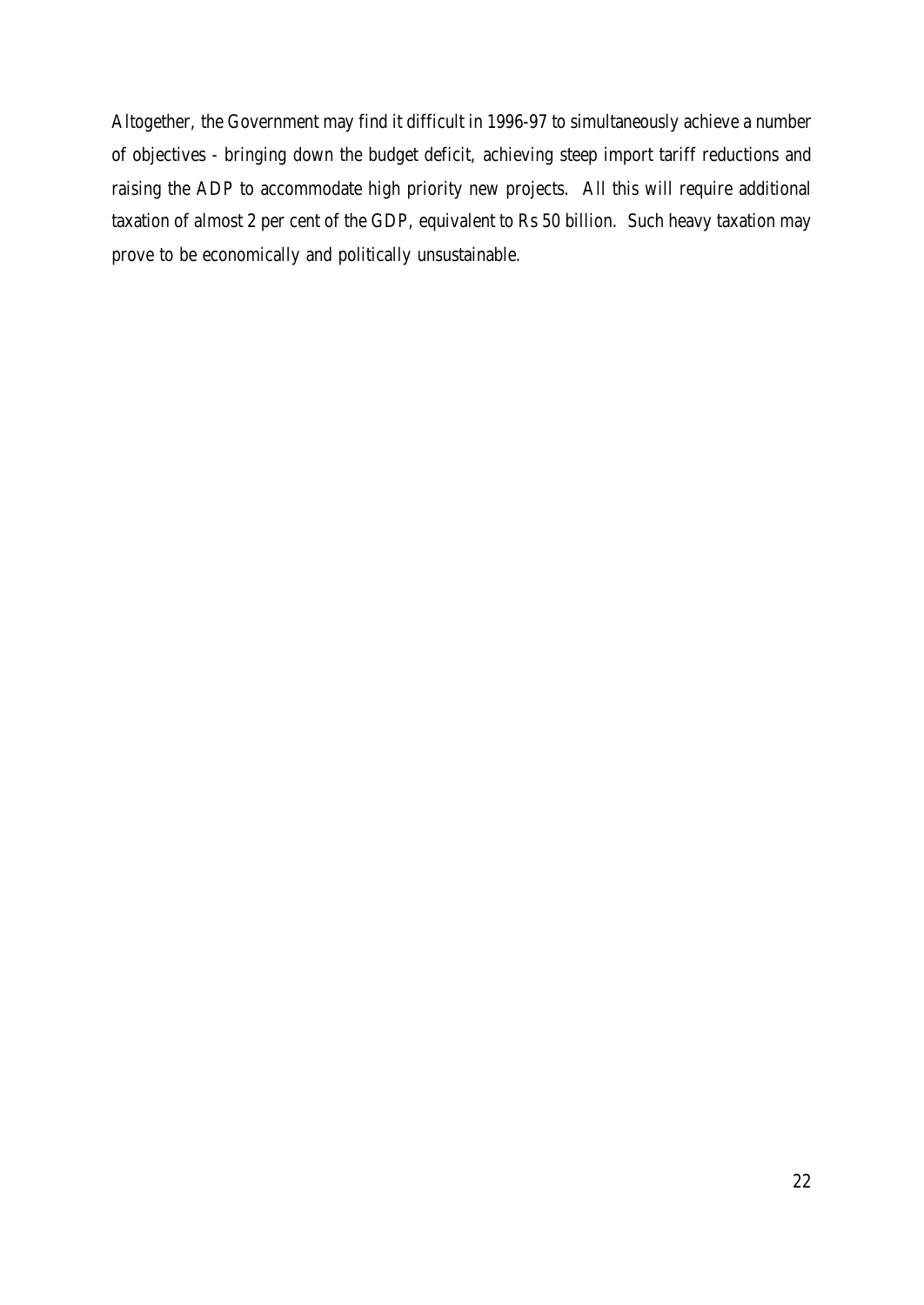## **SALIENT FEATURES OF THE BUDGET 1996-97 BY** *Zafar H. Ismail and Naveed Hanif*

The federal budget 1996-97 has been framed in an environment of constraints, political, social and economic. Political considerations demanded that the burden of taxation should be distributed more equitably between the haves and the have nots. Social demands require that the creeping incidence of poverty be reduced. Proper economic management requires that inflation be minimised and growth of the economy stimulated. All of these considerations had to be kept in mind while developing the resource mobilisation strategy in the Budget. Simultaneously, the government had to meet the conditionalities which govern releases under the standby arrangement with the IMF.

As it come out, however, the budget for 1996-97 appears essentially to have a single item agenda, namely reduce the budget deficit to 4.0 percent of the GDP to meet one of the IMF's major conditionalities. Even though the budget forecasts expenditure increases of Rs.16 billion (14 percent) for defence, Rs.21.5 billion (13.1 percent) for debt servicing and Rs. 17.6 billion (20.2 percent) for development, the government has been able to curtail the budget deficit to attain the deficit target limit of 4 percent of the GDP. This has been achieved through additional taxation of Rs.41 billion. Therefore, the budget of 1996-97 does not envisage any economy in expenditure and relies solely on additional resource mobilisation to bring down the budget deficit.

The composition of taxes imposed by Benazir this year sends mixed signals to the economy. Of the Rs. 41 billion imposed, only Rs. 2.5 billion is from direct taxes. That is, only 6 percent of the proposals will impact directly on the incomes and wealth of the people and of this the bulk will be from those living in the urban areas. In other words, it appears that the thrust would be to rely heavily on indirect taxes.

The indirect taxes amounting to Rs. 38.3 billion (94 percent of proposed additional taxes) are being raised primarily through the imposition of sales tax on a wide variety of goods, including consumer goods such as the basket of textile products, tea and construction materials, which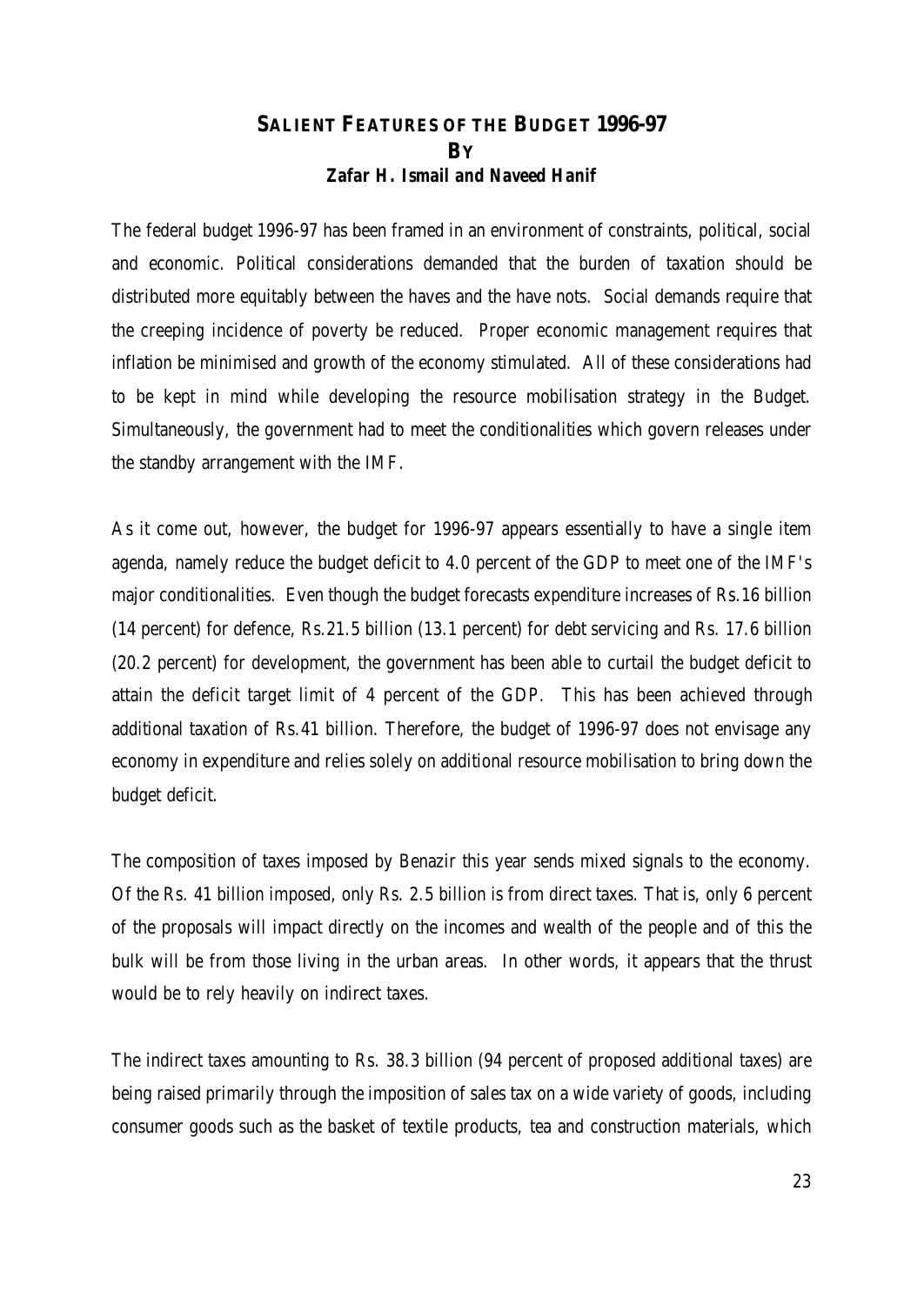is expected to fuel inflation. Not only has the tax net been expanded substantially, the basic tax rate has also been increased by 3 percentage points. The implications of the widening means that the small scale industry will now also be brought more effectively into the tax net which may lead to major increases in prices of products consumed by the common man while leading to more evasion and corruption in the tax system.

One positive aspect of the budget is the withdrawal of import duties from machinery used for manufacturing exportable goods and the removal of excise duty from cotton yarn, steel products and tyres and tubes. However, these latter items will now have to pay a sales tax at 18 percent, which will be rebatable on export. The size of the rebate claims will, therefore, increase substantially. This would increase the amount of capital blocked in rebate claims, which would in turn lead to an increase in interest costs and, therefore, the cost of production. This will reduce the competitiveness of our exports.

The underlying reason for reducing the budget deficit is to reduce the level of borrowing, contain inflationary pressures, bring down the growth in public debt and restrict the "crowding out" of the private sector. Last year, the budget deficit was expected to be 5.1 percent of the GDP, but is now estimated to have increased to 5.6 percent of the GDP. The level of bank borrowings, however, increased by 18.6 percent over estimates. This year the government hopes to reduce the budget deficit by 1.4 percent of the GDP and hopes that the bank borrowings will be reduced by 56 percent.

The implications of the proposals to raise substantial resources largely from the urban areas through both direct and indirect taxes would further widen the rift between the ruling elite who hail from the rural areas and the major contributors to revenues - the middle class of the urban areas. The reliance on indirect taxes for the bulk of additional resources would appear to be inequitous as the impact of widening the tax base of the GST coupled to an increase in the basic rate by 3 percentage points would undoubtedly fuel inflation. An increase in the price of fertiliser, cloth and cement would certainly increase the cost of necessities in the consumption basket. Moreover, the increase in the cost of production of export goods resulting from the imposition of the GST and a substantially expanded level of export rebate claims will most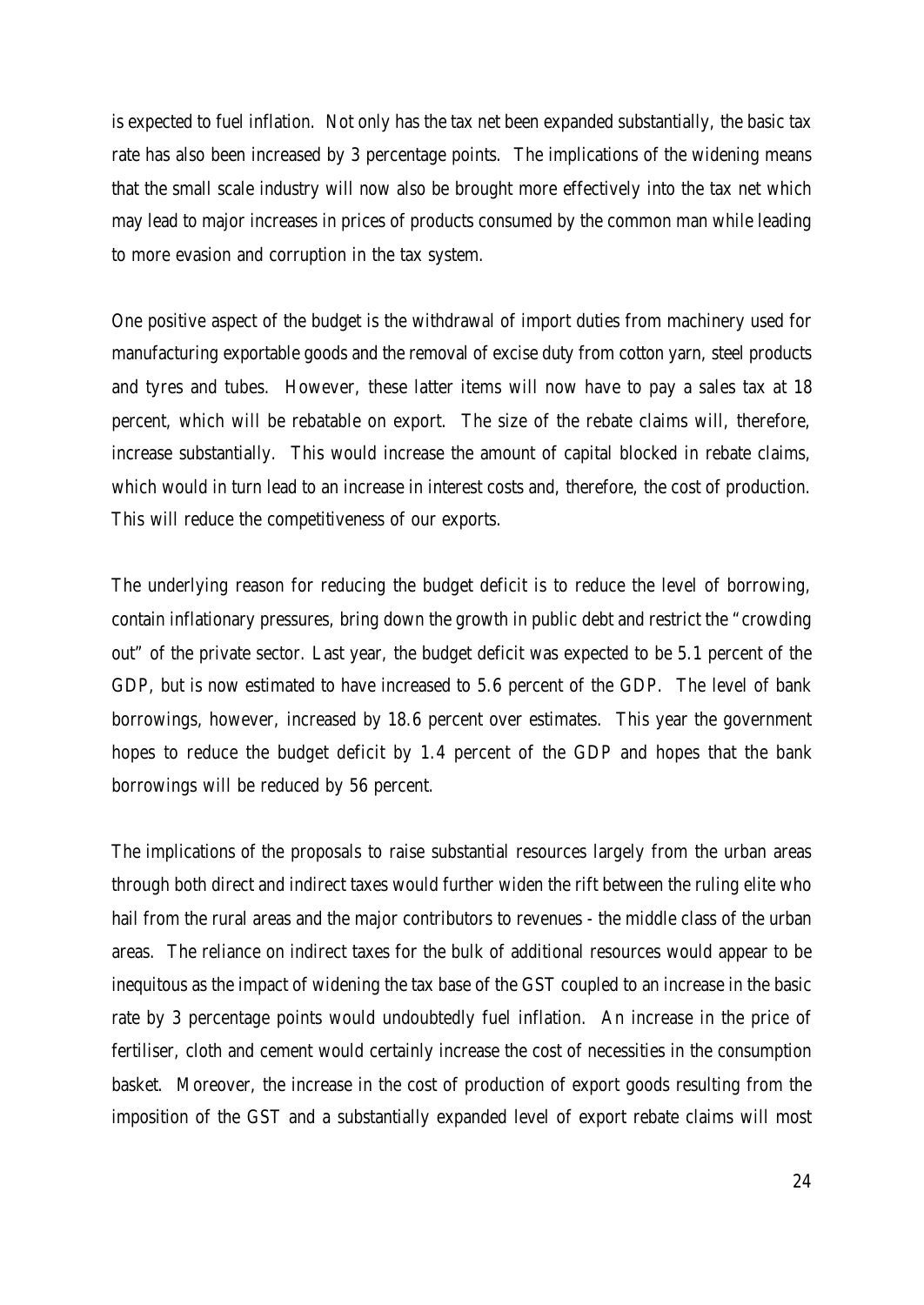probably dampen growth in exports which is contrary to one of the basic goals set by government for improving the growth in the economy and reducing the trade deficit.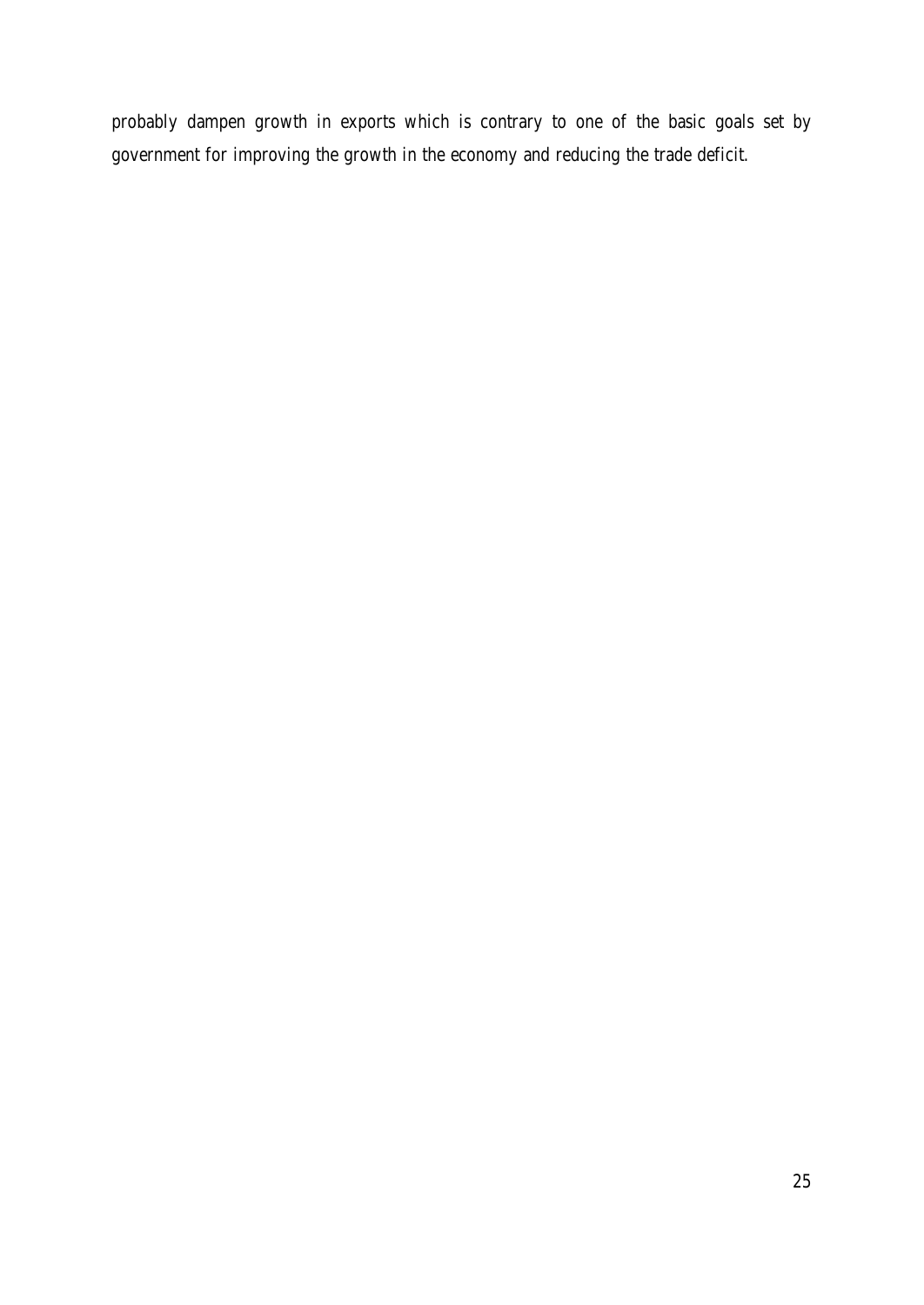### **THE REALITY OF FISCAL ADJUSTMENT**

#### **BY**

#### *Dr. A.F. Aisha Ghaus*

Even though the Federal Budget of 1996-97 has been announced at a stage when the economy is experiencing a high current account deficit, approaching 6 percent of the GDP, a sluggish growth in manufacturing sector for two years running, and a double digit inflation, largely fueled by cost push factors like increase in administered prices and cost of imported inputs, the focus of the budget is only on reduction in the budget deficit. This, in fact, has been the apex policy objective of the government over the last few years. The overall deficit was brought down from 7.2 percent of the Gross Domestic Product (GDP), in 1992-93 to 5.8 percent in 1993-94, primarily by the tough measures introduced by the Caretaker government of Mr. Moeen Qureshi involving substantial reductions in expenditure and increases in administered prices. In 1994-95, taxation proposals of Rs 45.5 billion were introduced to target for a 4 percent budget deficit. Likewise revenue mobilising measures of over Rs 30 billion were introduced in the budget as well as through proposals announced during the year in an effort to achieve 4.5 percent deficit in 1995-96. This year the story is no different. Rs 41 billion taxation proposals have been proposed to bring the deficit down to 4 percent of the GDP.

Governments over the last three years have had moderate success in bringing down the budget deficit. Table 1 shows that even though the set targets where not achieved, the budget deficit has fallen down to 5.4 percent of the GDP by 1995-96. The present government has, however, been able to bring down the budget deficit by only 0.4 percent of the GDP during the last two years. The key question is whether the government will achieve the 4 percent target for 1996-97? The answer lies not only in the quantum of adjustment proposed but also in the nature of fiscal adjustment proposed to achieve this target.

Table 1 shows that, contrary to popular perception, the decline in budget deficit has to date been achieved not through enhanced resource mobilisation but by a downward adjustment of expenditures. Despite the multitude of taxation proposals and heaving new taxation of about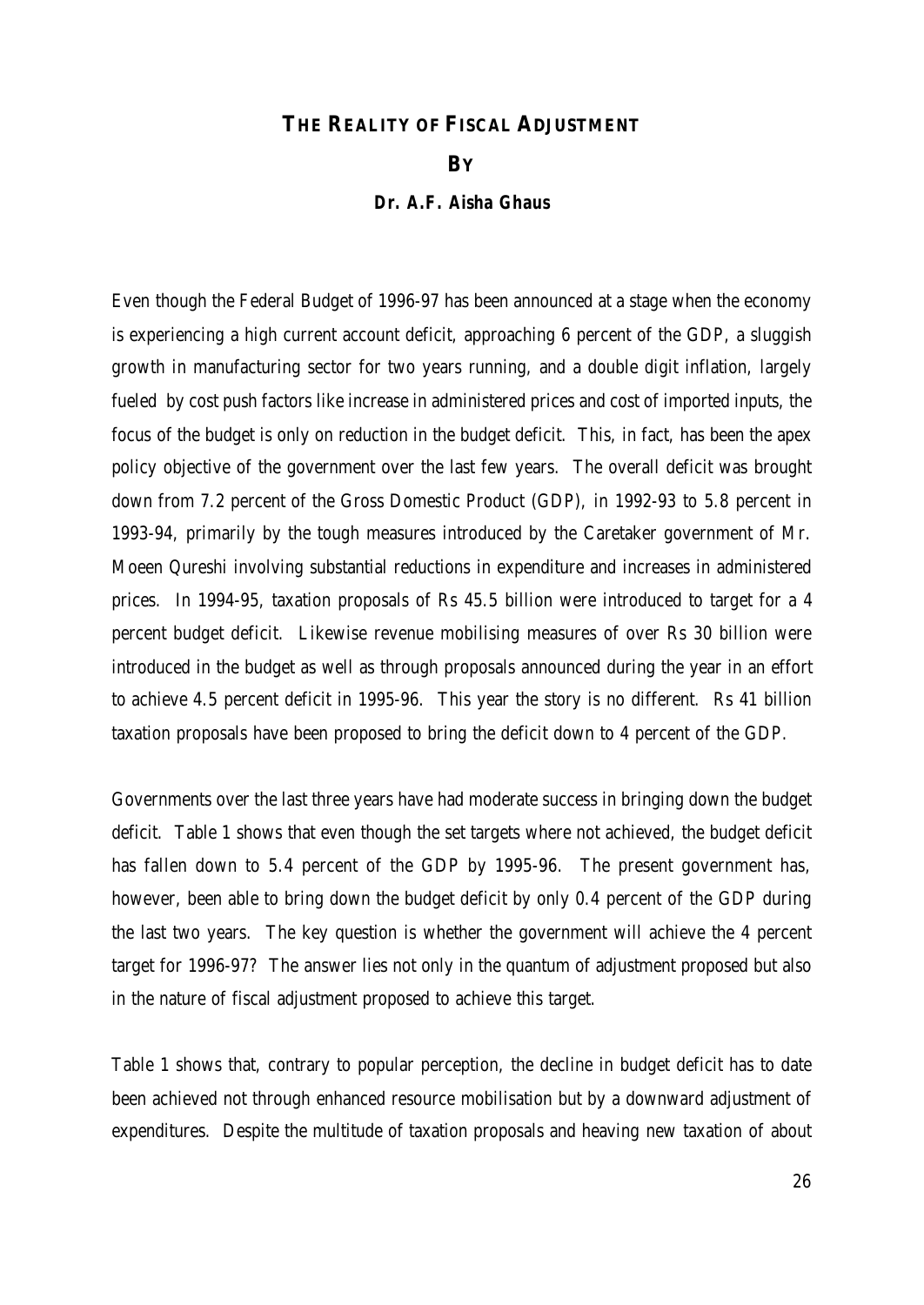1.1 percent to 1.7 percent of the GDP announced every year the revenue to GDP ratio has declined from 18.6 percent in 1992-93 to 17.6 percent in 1995-96. This is because the marginal rise in the tax-to-GDP ratio has been more than compensated by the decline in the ratio of non-tax revenues to GDP. Net fiscal adjustment has been achieved by over a one percentage point decline in the development expenditure and a 1½ percentage point decrease in current expenditure to GDP ratio. The latter has been achieved by a reduction of over one percent of GDP in defence and subsidies.

| <b>TABLE 1</b><br><b>FISCAL ADJUSTMENT</b><br>(As % of Gross Domestic Product)      |                          |         |         |         |                |  |  |  |  |
|-------------------------------------------------------------------------------------|--------------------------|---------|---------|---------|----------------|--|--|--|--|
| <b>Heads</b>                                                                        | 1992-93                  | 1993-94 | 1994-95 | 1995-96 | 1996-97<br>[B] |  |  |  |  |
| <b>Gross Revenue</b>                                                                | 18.6                     | 18.6    | 17.4    | 17.6    | 18.2           |  |  |  |  |
| Tax                                                                                 | 13.0                     | 13.2    | 13.2    | 13.2    | 14.5           |  |  |  |  |
| Non-Tax                                                                             | 5.6                      | 5.3     | 4.2     | 4.3     | 3.7            |  |  |  |  |
| <b>Net-Revenues?</b>                                                                | 13.8                     | 13.4    | 12.1    | 12.0    | 12.8           |  |  |  |  |
| <b>Self Financing by</b><br><b>Provinces Corporations</b><br>and Disinvestment etc. | 0.1                      | 0.9     | 0.9     | 1.0     | 1.4            |  |  |  |  |
| <b>Total Expenditures</b>                                                           | 21.1                     | 20.1    | 18.4    | 18.4    | 18.2           |  |  |  |  |
| Current??                                                                           | 15.9                     | 15.4    | 14.0    | 14.4    | 14.0           |  |  |  |  |
| Development                                                                         | 5.2                      | 4.7     | 4.4     | 4.0     | 4.2            |  |  |  |  |
| <b>Budget Deficit</b>                                                               | 7.2                      | 5.8     | 5.4     | 5.4     | 4.0            |  |  |  |  |
| <b>Targetted Budget Deficit</b>                                                     | 6.2<br>4.0<br>4.5<br>4.0 |         |         |         |                |  |  |  |  |
| Source: Federal Budget in Brief, Finance Division GOP.                              |                          |         |         |         |                |  |  |  |  |

The strategy of fiscal adjustment proposed in 1996-97 almost solely relies on increasing tax revenues, by over percentage point of GDP, Reduction in current expenditures proposed is only marginal while a slight increase in development expenditure is proposed. At a glance the task or fiscal adjustment next year appears to be sizeable at over 1.4 percent of the GDP. In addition, it has been complicated by a number of factors. First, the relatively easy phase of tax reforms is, more or less, over. This included reduction of tariffs from very high levels, (in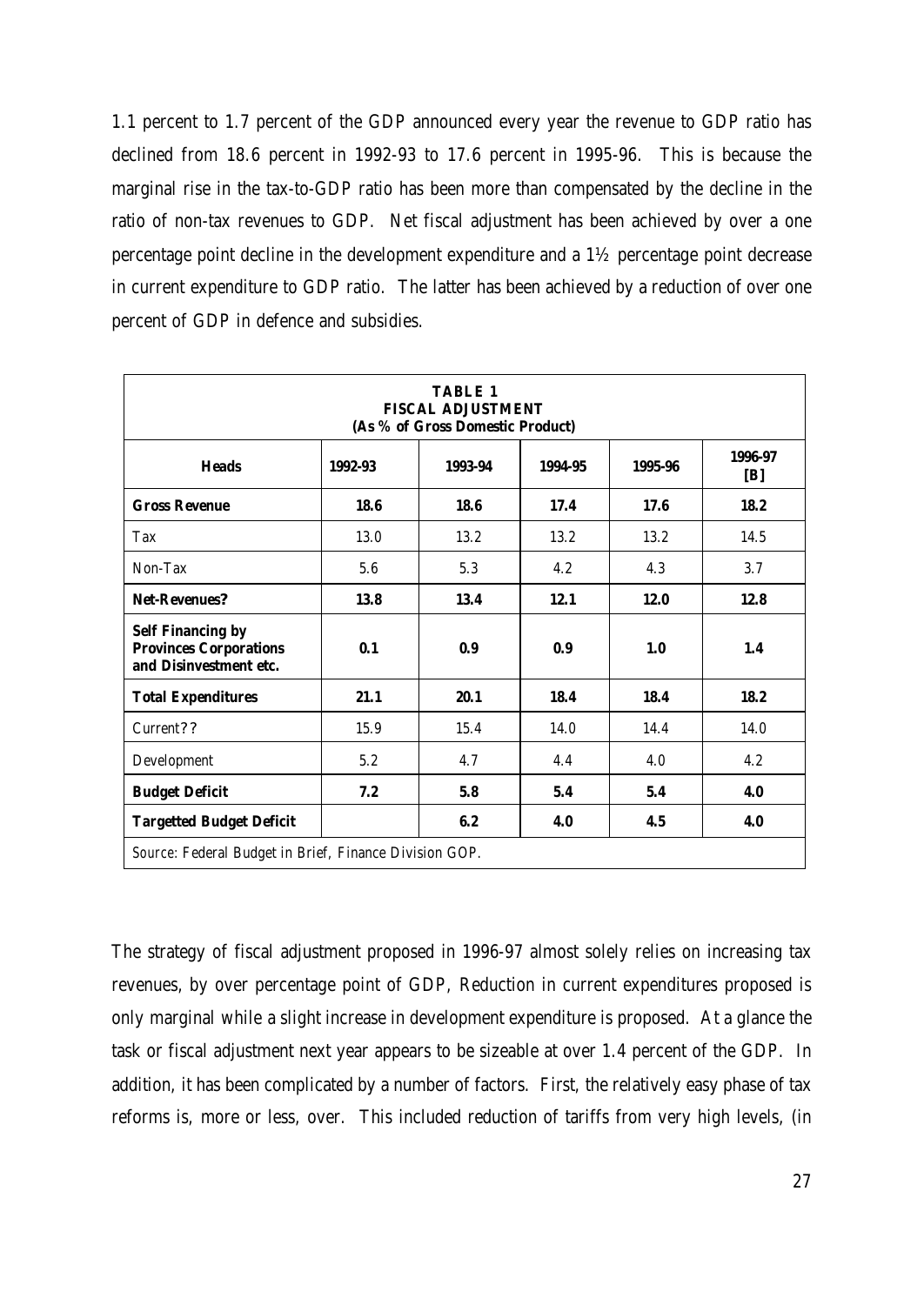fact, there was an increase last year, with the imposition of the regulatory duty), extension of withholding and presumptive taxes, more effective coverage of general sales tax at the import and manufacturing stage and extension of excise duties to services with collection by large public sector entities. These reforms were relatively easy to implement, both politically and administratively. Despite this, we see that the tax-to-GDP ratio has increased only marginally from 13.0 percent in 1992-93 to 13.2 percent in 1995-96. To achieve an increase of 1.3 percent of the GDP in 1996-97 through administratively and politically difficult measures like extension of sales tax net to cover small establishments, higher wealth taxation of properties, withdrawal of exemptions on corporate salary perquisites appears an uphill task.

Second, possibility of substantially economy in current expenditure looks remote. Defence expenditure has already been reduced 1 percent of the GDP. Given the complex regional situation the government proposes to increase defence expenditure rather than bring it down. Expenditure on interest payments in the short run is rigid particularly in the absence of structural changes like a reduction in interest rates and retirement of public debt. Therefore, the task of reducing budget deficit to the proposed level looks difficult. In the event additional tax revenues do not materialise government may have no option but to further slash the ADP, which already is low at only 4 percent of the GDP, as was done in 1995-96 when the ADP was scaled down from Rs 96 billion to Rs 87 billion. Further reduction is likely to have adverse implications on the GDP growth which has only just picked up after three years of recession.

Altogether, the government has targeted for a substantial reduction in the budget deficit by 1.4 percent of the GDP in 1996-97. During the 90s this quantum of adjustment was achieved only once before in 1993-94. In the latter year this was achieved primarily through expenditure cut backs on development and defence. The strategy in 1996-97 is, however, fundamentally different and focuses exclusively on raising the tax-to-GDP ratio through additional taxation. The experience of the last few years indicate that it is extremely difficult to raise the tax-to-GDP ratio substantially in the short run without creating stagflationary tendencies in the economy and jeopardising the achievement of other macro economic targets.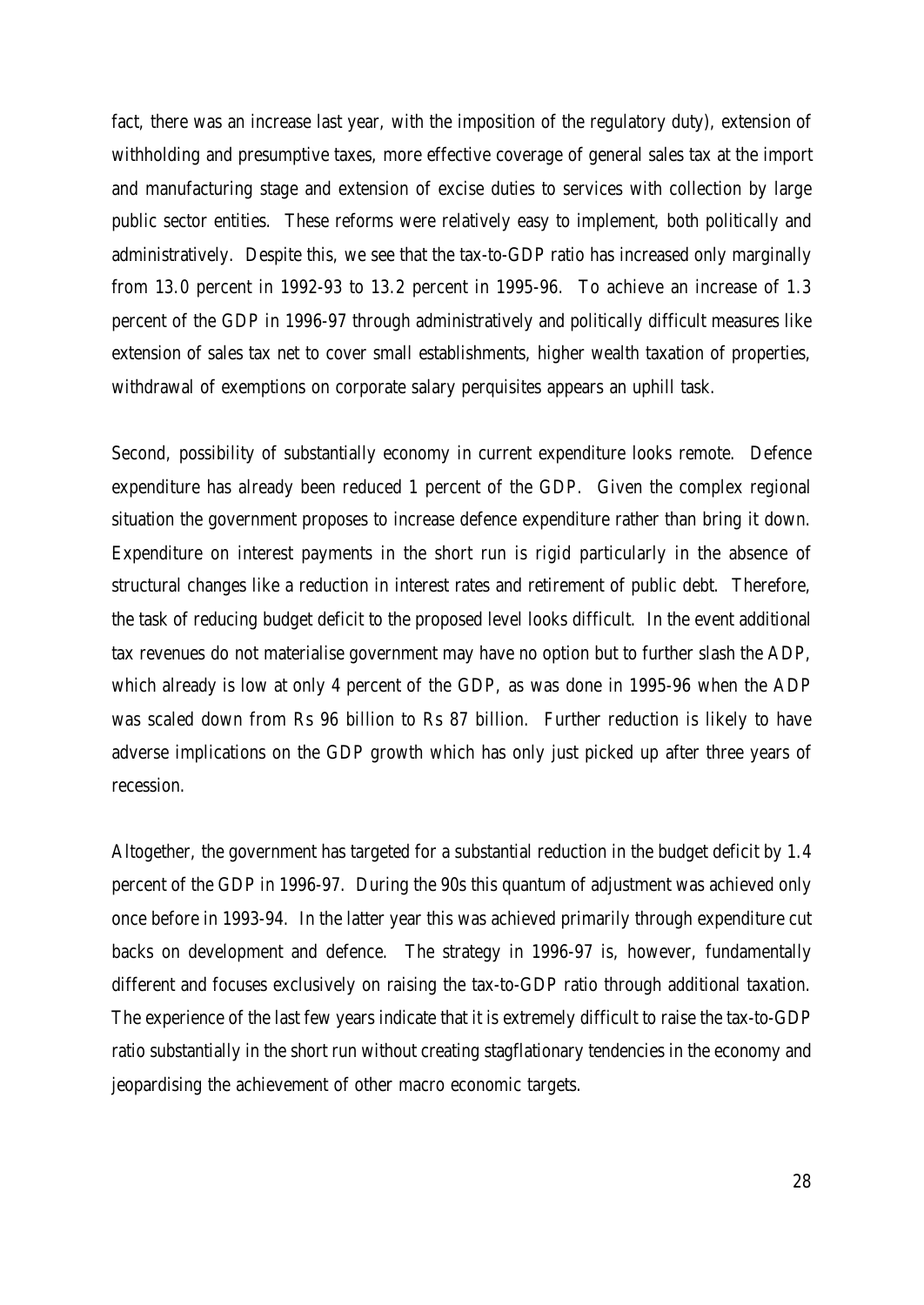# **3. IMPACT OF THE BUDGET ON SOCIAL DEVELOPMENT**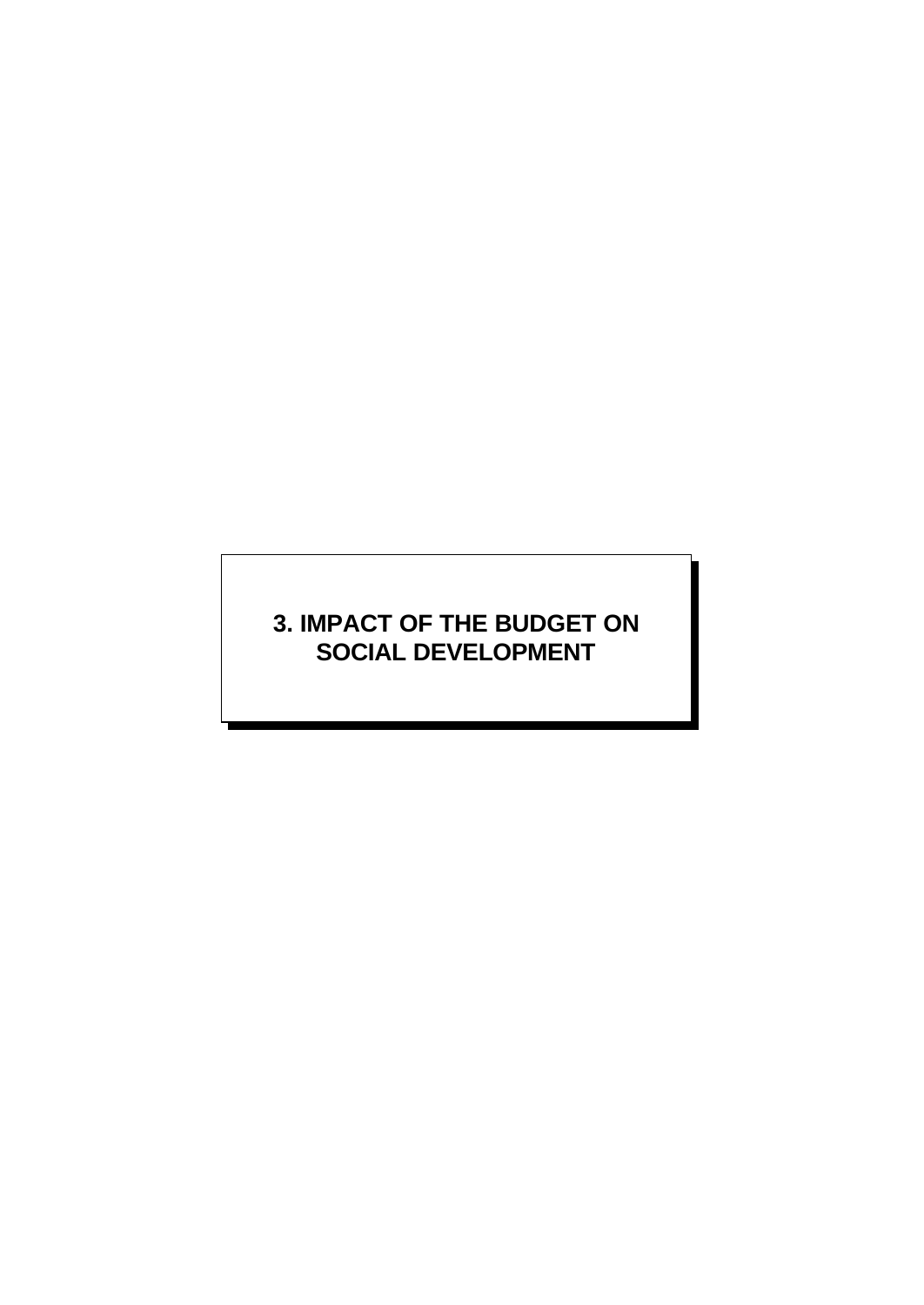## **IMPACT OF THE BUDGET ON POVERTY AND INEQUALITY BY** *Dr. Asad Sayeed and Nazia Bano*

The impact on poverty and inequality of the 1996-97 budget cannot be seen in isolation of the general policy climate that pervades in the country since the onset of Structural Adjustment Programme and consequent policies of liberalisation and privatisation. Although Pakistan's record in poverty reduction has been impressive up until the beginning of the 1990s (as stated in the recently published World Bank's report on poverty), indirect evidence suggests that at best the rate of decline in poverty has reduced and at worst poverty might have actually increased. This conjecture is based on the movement of some key indicators which determine the rate of poverty - such as an increase in the rate of inflation, reduction in the trend growth rate of the economy, reduction in consumer subsidies as well as declining public sector development expenditure (from an average of 6% of GDP in the 1980s to 4% in the 1990s). To gauge the impact of the 1996-97 budget on poverty and inequality, one has to see how some of the important determinants of poverty and inequality will be affected by various budgetary proposals.

#### **POVERTY**

There are three key determinants of poverty in Pakistan; inflation (through its impact on real wages), the capacity of the economy to generate employment through economic growth and finally the safety nets provided by the government to reduce the incidence of poverty. In the following we assess the manner in which these three indicators are likely to behave in the wake of current budgetary proposals.

#### *Inflation*

An important determinant of poverty in the short run is inflation in the price index of the consumption bundle of the poor. In the past, these affects have been indirect, where prices of food, clothing and medicine (which constitute 80 % of the consumption bundle of those earning less than Rs. 1000 per month) have increased as a result of price increases in other sectors . This time, however, by the imposition of sales tax on cloth, an increase in the excise duty on cement from 25% to 35% and a 5% sales tax on medicines, the prices of these essential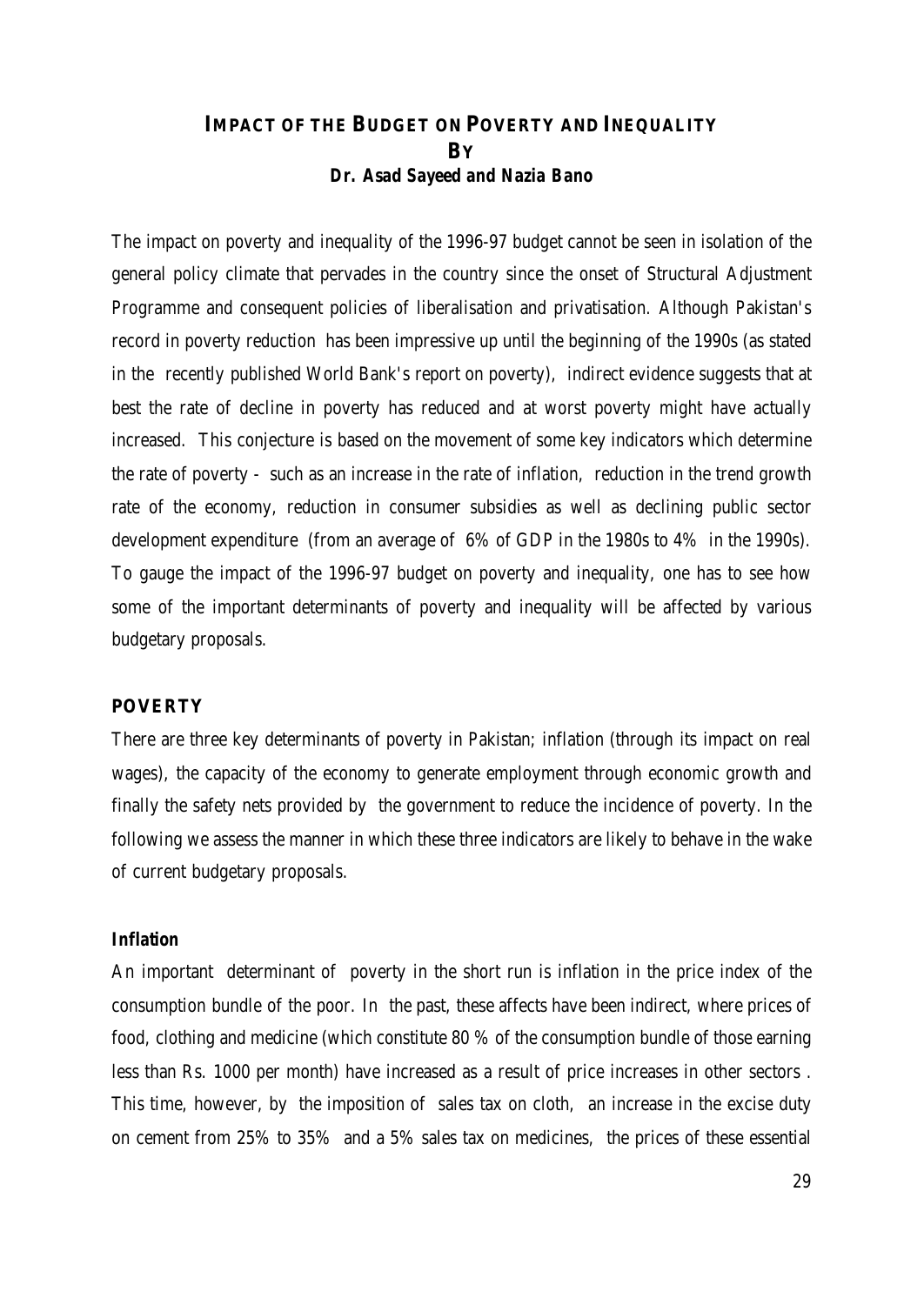items will increase in the first round. Our calculations show that the inflationary impact of new taxes on the Consumer Price Index (CPI) is going to be of the order of 2.0%. Because food prices have not been taxed directly, prices of food items are expected to increase by 0.33%. The bulk of the increase in CPI will fall on non-food items which will constitute about 84% of the 2% increase in the CPI. In this category the cost of clothing is expected to increase by 6.9%, housing by 4% and medicines by 1.2%.

In addition to new tax proposals, monetary expansion of the tune of 0.8% of GDP for the year 1996-97 is expected to jack up the CPI by another 7.7% to bring the total inflationary impact of the budget to 2.16%. Given these calculations, we see that the direct inflationary impact of all budgetary proposals is not as severe as is popularly perceived. However, as we know so well for Pakistan and for other countries also, inflationary expectations once fuelled often jack up the price level much further than the one-off increase due to these policy shocks. In the expectation of a 'harsh budget', prices of many essential commodities have already been increased in the market. To what extent this ripple effect unfolds over the course of the next year will depend a great deal on the credibility of the policy environment. Going by recent experience the probability of a credible policy environment is low. We should thus expect, even with no mini budgets, an expectations led increase in the CPI index.

#### *Growth and Employment*

A fast growing economy generates higher employment and through increases in labour productivity, real wages also increase. Both these consequences of high growth have a positive impact on poverty alleviation. Although growth in the economy as a whole has been restored to its past levels last year, it has been largely fortuitous - coming as it did from the agricultural sector. One way of determining the impact that the present budget will have on employment and therefore on poverty is by gauging the prospects for growth in employment elastic sectors in light of the budgetary proposals. In terms of employment elasticity, the agricultural, manufacturing (particularly small scale manufacturing) and construction sectors top the list. Although the agricultural sector recorded a giant leap in the preceding year, its long run growth is dependent on good fortune as well as growth in other commodity producing sectors, both from the supply and demand side. On the supply side, growth in the construction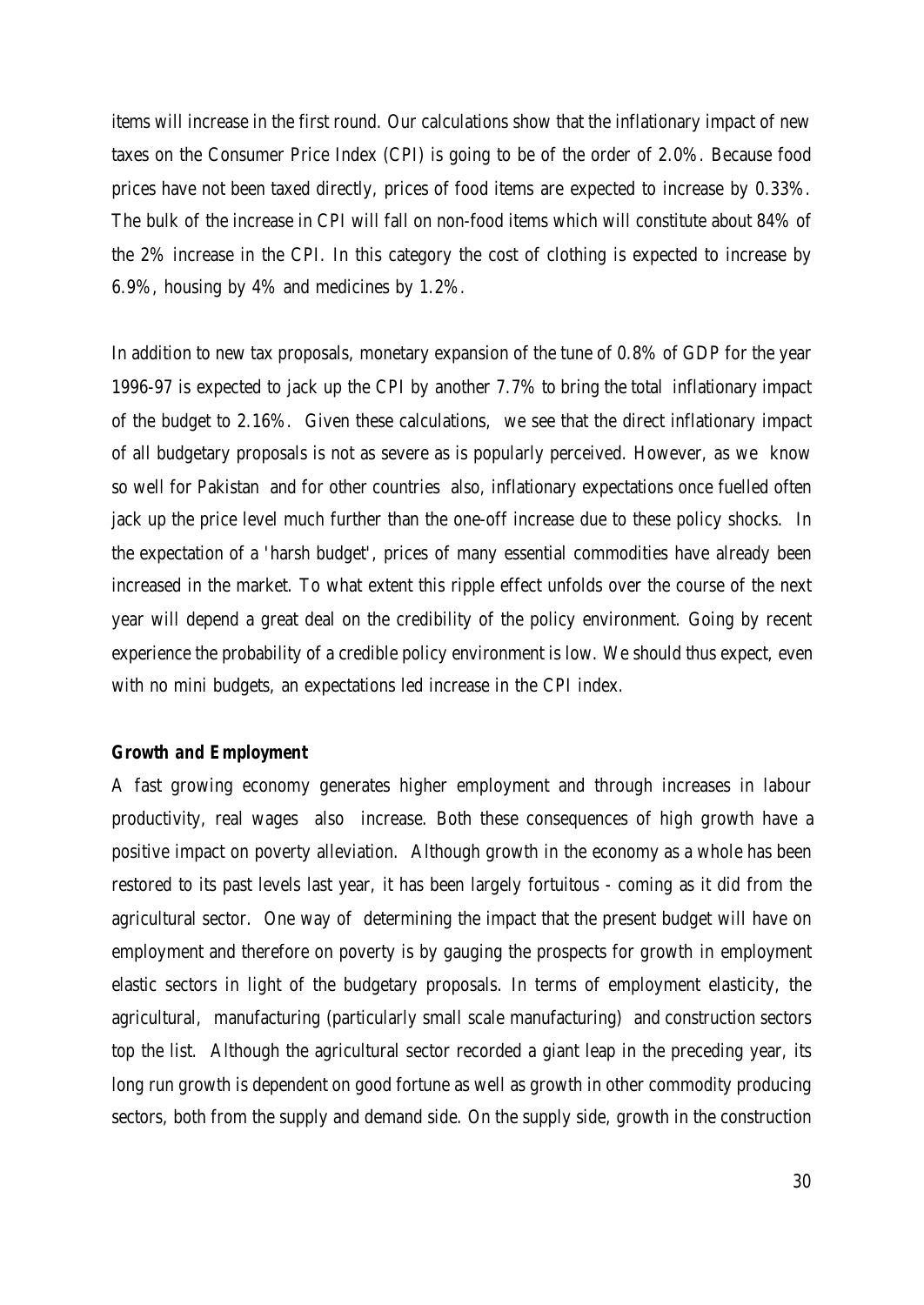sector is going to be adversely affected by the increase in cement prices. More importantly in a contractionary growth environment, it is unlikely that demand for new construction will demonstrate much growth.

Perhaps the most glaring feature of this budget is the lack of any strategic incentives provided to the manufacturing sector. In its obsession to maximise revenues, the government has maintained the status quo in tariffs and thereby kept the level of protection to industry unchanged. To the extent that this is perceived as an 'incentive' it amounts to nothing more than preserving the rate of growth of manufacturing to its historically low level of 4.2% per annum in the 1990s as compared to 8 to 9% in the 1980s. The government has reduced the tariff rate on export oriented and specialised textile machinery and a few other items. But will this be able to compensate for the liquidity crunch of roughly 15 to 20 billion rupees that textile related exports will face because of the GST remains to be seen. As for the small scale sector, the removal of fixed sales tax to the system of direct assessment will - to say the least - not help in the growth of the small scale sector.

The most important growth impetus that the government could have provided for the economy at large and for the manufacturing sector in particular is to have gone for a somewhat less restricted money supply. This would have brought interest rates down from their presently exorbitant rates of 20% and above in nominal terms. But such a policy option is taboo in times when IMF prescripts based on the monetarist doctrine rule the roost in this country. The route to poverty alleviation through growth has thus not been served by the strategy adopted in the 1996-97 budget.

#### *Safety Nets*

Expenditures through the Zakat and Ushr Fund as well as the Baitul Maal- the two supposed safety nets in operation- have shown very modest growth in the past. In any case it is generally believed that these funds are poorly targeted and much of the money is siphoned-off by other economically and politically powerful lobbies.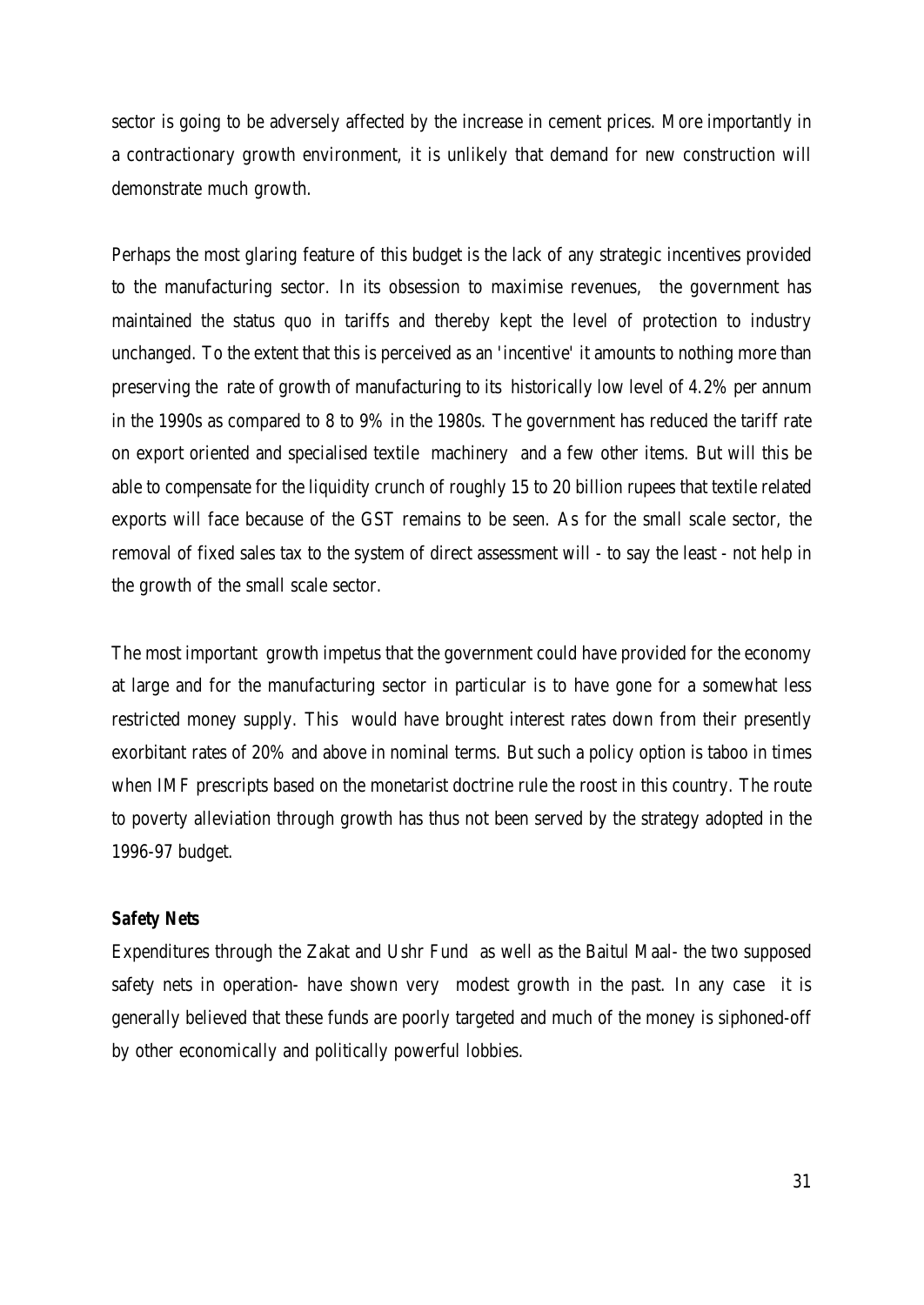The major safety net is that of food subsidies. In the last fiscal year the government should be credited for increasing the subsidy on imported wheat from an estimated 10 million rupees earmarked in the 1995-96 budget to Rs. 7014 million. For the year 1996-97, wheat subsidies have been earmarked at Rs. 5398.6 million, which amounts to a reduction of 30% in real terms. For the sake of poverty alleviation in the coming year one hopes that the government takes a volte face vis-a-vis the wheat subsidy as it did last year.

#### **INEQUALITY**

Just like reduction in poverty, inequality has also consistently declined in the country since the mid 1960s up until the 1980s. The beginning of the present decade however shows a major turn around in this phenomenon also. According to the 1995-96 Economic Survey, the distribution of income in Pakistan is more skewed in 1990-91 (the last year for which data is published) than it was in 1963-64. With ever increasing taxation burdens (particularly those of indirect taxes), increase in utility charges and other market friendly policies pursued, it can be conjectured that the distribution of income would have further deteriorated in the last five years. As for the budget, it will accentuate these inequalities further principally through the imposition of the GST. The share of indirect taxes imposed this year has been the highest in the last three years (as seen in Table 1) and within indirect taxes the share of sales tax -which has the greater bearing on income distribution - this year is also most hefty.

| <b>TABLE 1</b><br>PERCENTAGE SHARE OF DIRECT AND INDIRECT TAXES<br><b>IN TAX PROPOSALS</b> |                               |         |                               |         |                               |         |  |  |  |
|--------------------------------------------------------------------------------------------|-------------------------------|---------|-------------------------------|---------|-------------------------------|---------|--|--|--|
|                                                                                            |                               | 1994-95 |                               | 1995-96 | 1996-97                       |         |  |  |  |
| <b>Heads</b>                                                                               | <b>Proposals</b><br>(Billion) | % Share | <b>Proposals</b><br>(Billion) | % Share | <b>Proposals</b><br>(Billion) | % Share |  |  |  |
| <b>TOTAL TAX</b>                                                                           | 45.5                          | 100.0   | 16.3                          | 100.0   | 40.9                          | 100.0   |  |  |  |
| Direct Tax                                                                                 | 4.8                           | 10.6    | 6.9                           | 42.3    | 2.5                           | 6.1     |  |  |  |
| <b>Indirect Tax</b>                                                                        | 40.7                          | 89.4    | 4.4                           | 27.0    | 38.3                          | 93.7    |  |  |  |
| Sales Tax                                                                                  | 20.2                          | 44.4    | 1.2                           | 7.4     | 25.8                          | 63.2    |  |  |  |
| Surcharge on Petroleum                                                                     |                               |         | 5.0                           | 30.7    |                               |         |  |  |  |
| Source: Budget Speeches of Finance Minister.                                               |                               |         |                               |         |                               |         |  |  |  |

Our estimations show that those in the lowest income bracket (earning less than Rs. 2000) will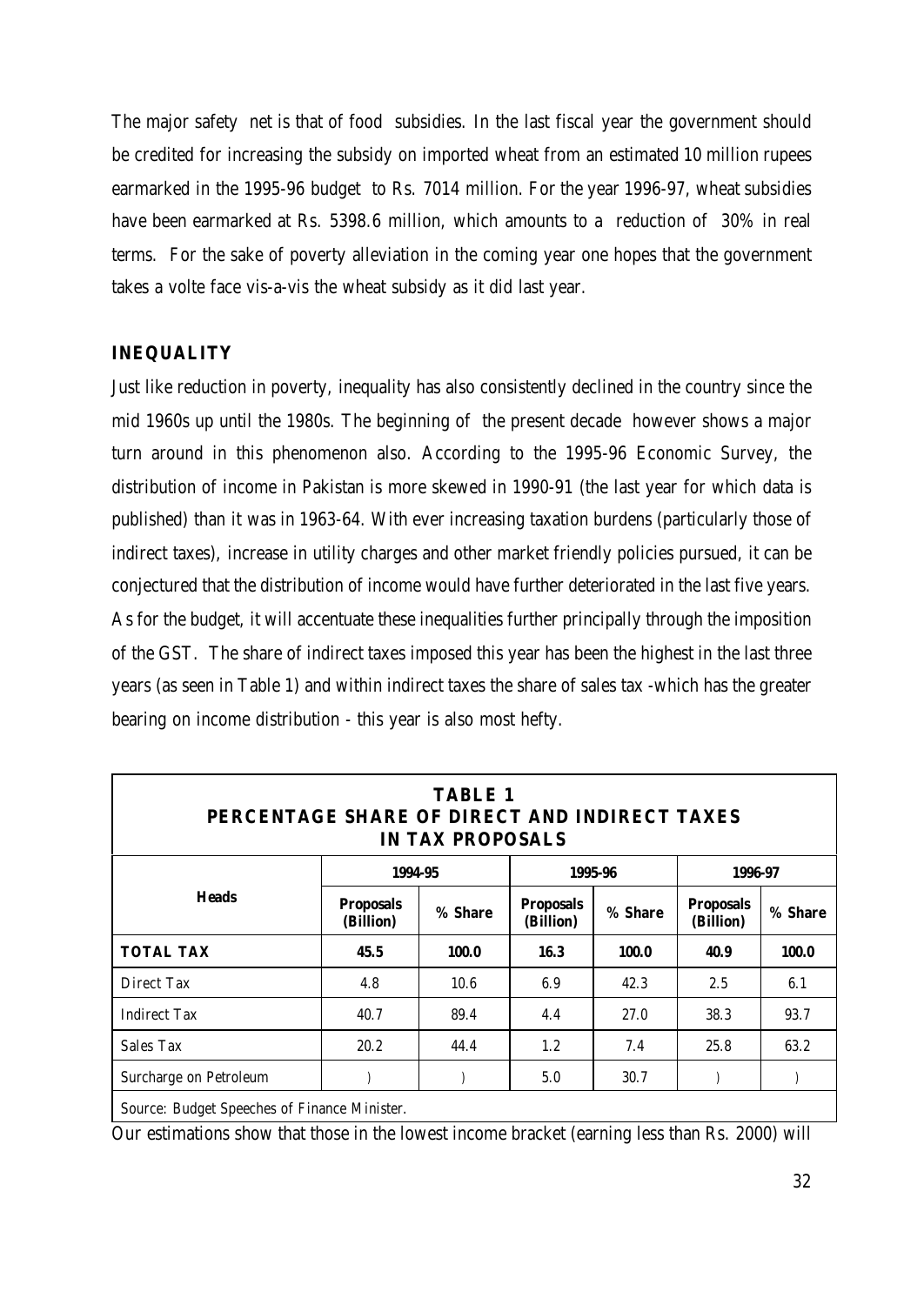bear the brunt of the new taxes most severely. The real incomes of the lowest bracket are expected to decline by 2.64% as compared to a reduction of 1.87% in the real incomes of the highest income bracket.

While the above budgetary measures will have a negative impact on the distribution of income in the short run, one indicator of reducing inequality in the medium to long run is improvements in income generating opportunities through access to basic social services. Looking at numbers on this count shows that governmental commitment towards the social sectors, indicated by the share of government expenditure on social services, has increased slightly (Table 2). However since growth in government expenditure itself has decelerated, real growth over the years has slowed down. If the route to reducing inequality through a more widespread provision of social services is the slogan, then a much larger chunk of resources need to be reallocated towards the social sectors. Political compulsions and expediency however make this an unlikely outcome in the near future.

| <b>GOVERNMENT EXPENDITURE ON SOCIAL SECTOR DEVELOPMENT</b>                                                                                                  | <b>TABLE 2</b> |          | (Rs in Million)    |  |  |
|-------------------------------------------------------------------------------------------------------------------------------------------------------------|----------------|----------|--------------------|--|--|
| <b>Heads</b>                                                                                                                                                | 1995-96        | 1996-97  | <b>Growth Rate</b> |  |  |
| <b>Total Government Expenditure</b>                                                                                                                         | 633611.0       | 640686.2 | 1.12%              |  |  |
| <b>Total Government Expenditure on</b><br><b>Social Sectors</b>                                                                                             | 84046.1        | 86001.1  | 2.33%              |  |  |
| Share of Social Sector Expenditure in<br><b>Total Government Expenditure</b>                                                                                | 13.3%          | 13.4%    |                    |  |  |
| <b>AVERAGE SHARE OF SOCIAL SECTOR</b><br><b>EXPENDITURE IN TOTAL GOVERNMENT EXPENDITURE</b>                                                                 |                |          |                    |  |  |
| 1980-88                                                                                                                                                     |                | 11.6%    |                    |  |  |
| 1988-96-97                                                                                                                                                  | 12.7%          |          |                    |  |  |
| Note: 1996-97 figures are given in 1995-96 prices<br>1) Budget Documents of Provincial Governments<br>Source:<br>2) Budget Documents of Federal Governments |                |          |                    |  |  |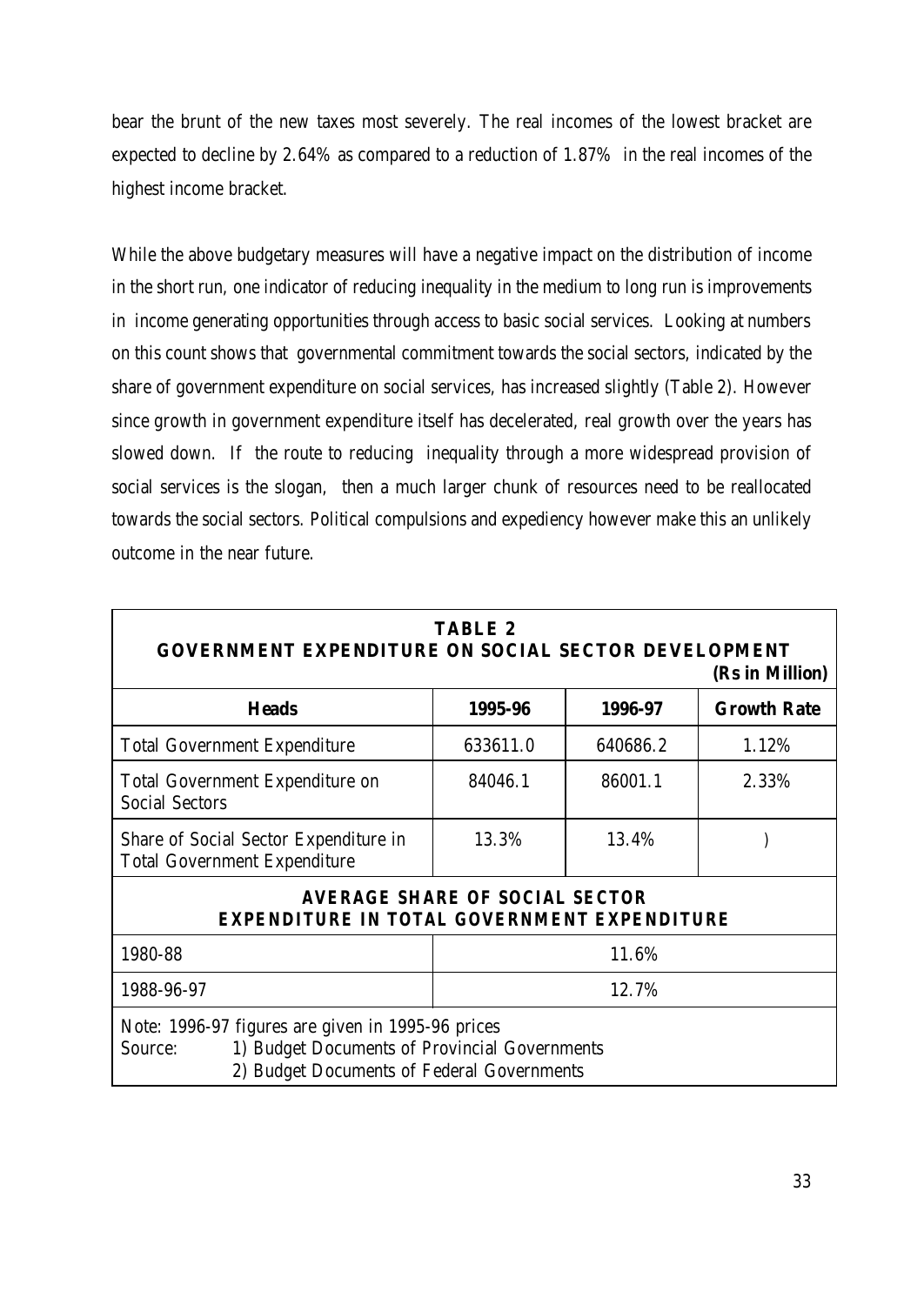## **CONCLUSION**

The impact of the recently announced budget on poverty and inequality in the economy will not be as severe as is made out by the more impulsive rhetoric of the opposition and the public at large. If efforts to reduce poverty and inequality are to be undertaken, then rather than annual budgets, the focal point for analysis ought to be a critical appraisal of market friendly policies in the wake of the structural adjustment programme and the lack of any initiative for launching the economy on a high growth path.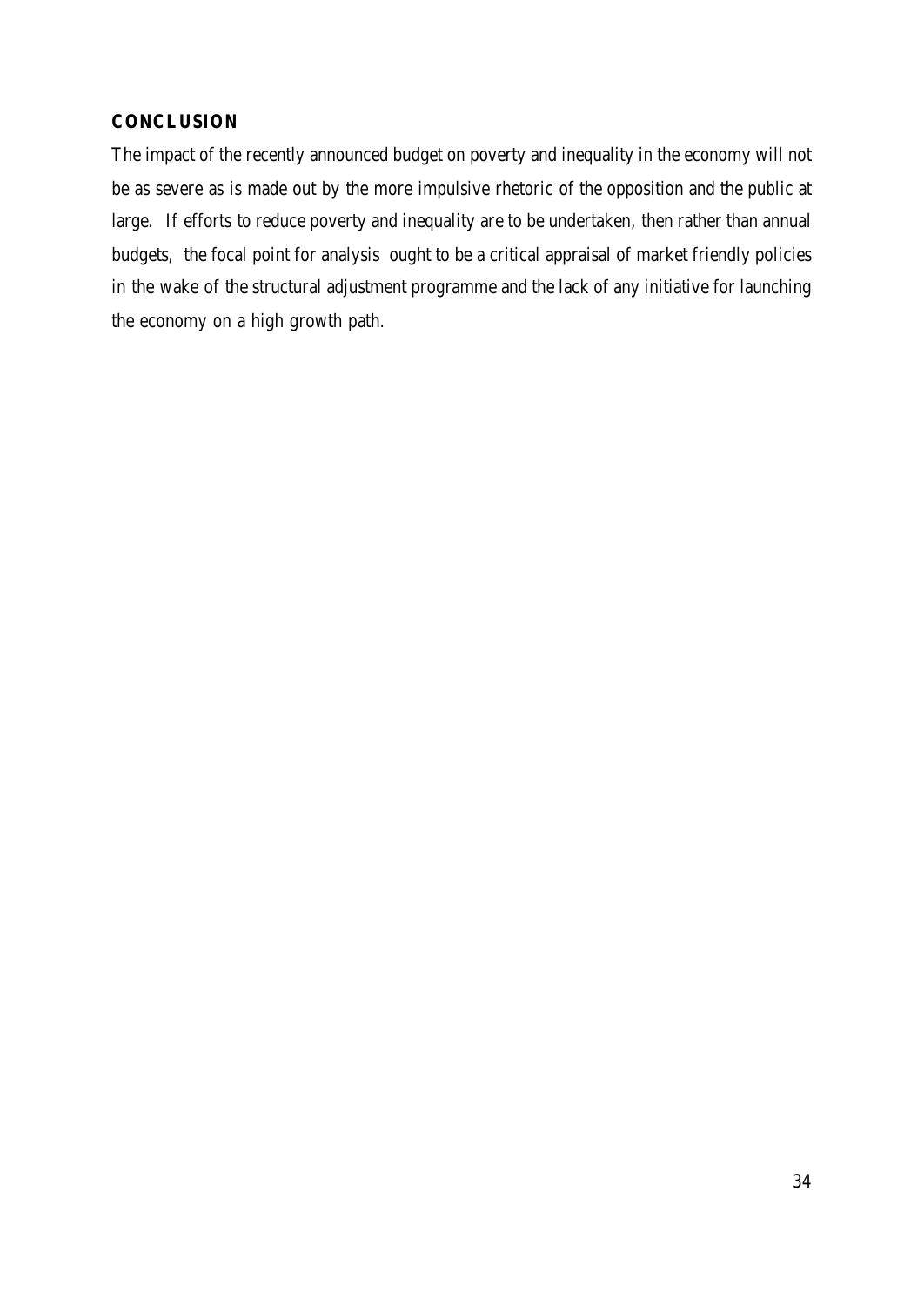## **FEDERAL BUDGET 1996-97:IMPLICATIONS FOR THE PROVINCIAL GOVERNMENTS BY** *Rafia Ghaus and Rauf Khan*

While there is generally a lot of debate and discussion on how the federal budget affects various economic agents and entities, one impact which almost always goes either unrecognised or underemphasised is its implications for the provincial governments. Provincial governments in Pakistan play a pivotal role in the delivery of some basic social and economic services which have an impact on the quality of life of the people. Therefore, its implications on provincial finances are likely to trickle down and affect the masses.

The federal budget of 1996-97 is significant as it affects provincial finances in a number of ways. First, provincial governments rely heavily on revenue-sharing transfers from the federal government to finance their on-going operations of the National Finance Commission (NFC) award which according to constitutional provisions is to be announced once every five years. The new award was due before the 1996 budget but because the 1995 NFC has not been successful in finalising its recommendations, transfers continue to take place according to the provisions of the 1990 NFC award. According to this 80 percent of the proceeds of income tax, sales tax, excise duty on sugar and tobacco and tobacco manufactures is shared with the provinces. Therefore, the level of federal fiscal effort in these taxes has a direct bearing on the provincial governments.

Federal transfers to the provincial governments are budgeted to be Rs 133 billion in the absence of taxation proposals showing an increase of about 10 percent over 1995-96 level (see Table 1). Bulk of this increase is attributable to the elasticity of income and sales tax. Straight transfers which include Royalty, excise duty and surcharge on gas, royalty on crude oil, and profits from hydro electricity, show a decline of 7 percent from Rs 24 billion in 1995-96 to Rs 22 billion in 1996-97 primarily due to contraction in development surcharge on gas. On the whole the federal government in 1996-97 will transfer 41 percent of it tax revenues to the provinces.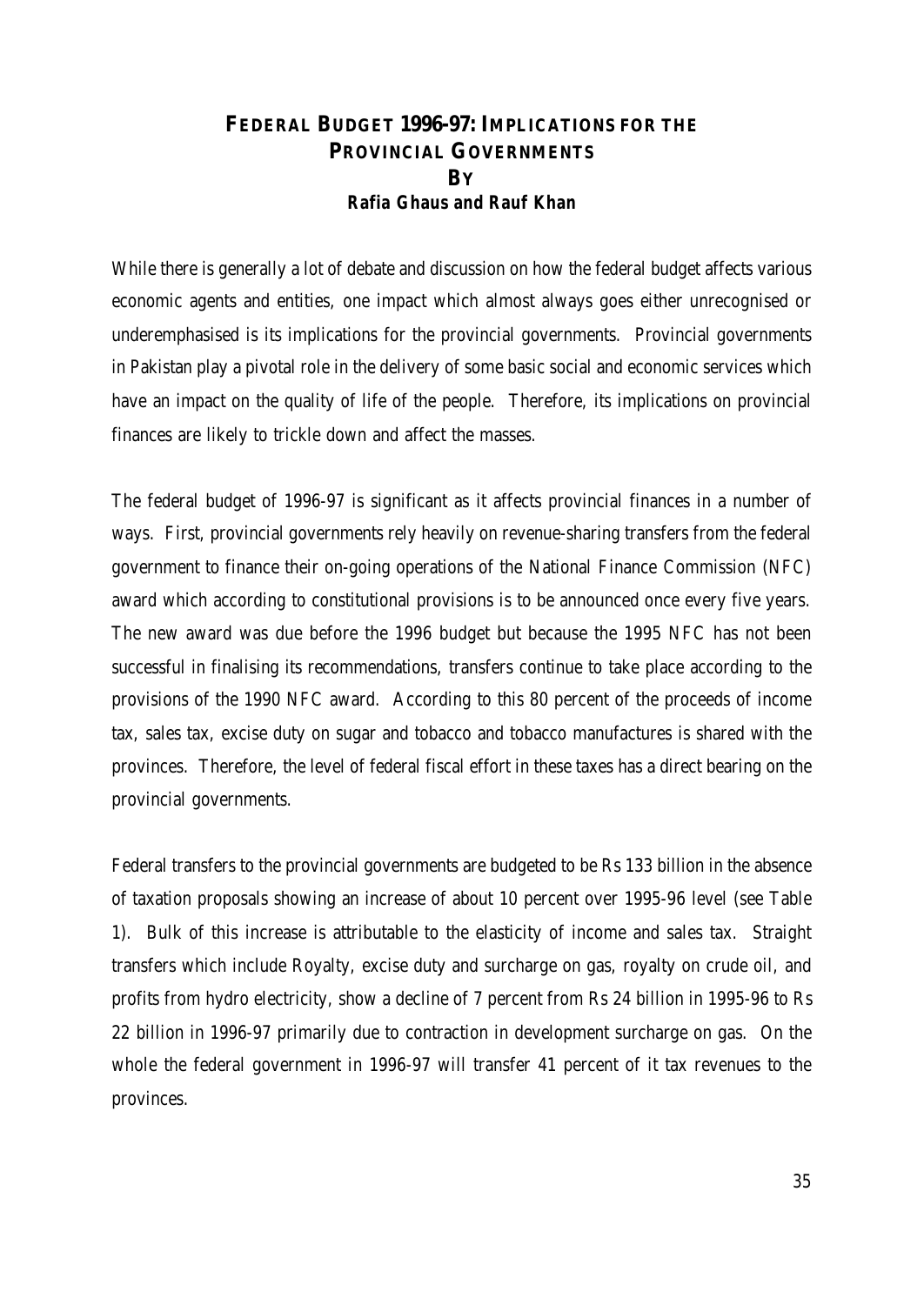| <b>TABLE 1</b><br><b>FEDERAL TRANSFER TO THE PROVINCES</b><br>[Rs in Billion]                                             |                |                                           |                                        |                                           |                                 |  |  |
|---------------------------------------------------------------------------------------------------------------------------|----------------|-------------------------------------------|----------------------------------------|-------------------------------------------|---------------------------------|--|--|
|                                                                                                                           |                |                                           | 1996-97                                | PERCENTAGE CHANGE<br>[1995-96 TO 1996-97] |                                 |  |  |
| <b>Source</b>                                                                                                             | 1995-96<br>[R] | <b>Without</b><br><b>Proposals</b><br>[B] | <b>With</b><br><b>Proposals</b><br>[E] | <b>Without</b><br><b>Proposals</b>        | <b>With</b><br><b>Proposals</b> |  |  |
| Taxes on Income                                                                                                           | 54.6           | 62.6                                      | 63.9                                   | 14.7                                      | 16.9                            |  |  |
| <b>Taxes on Sales</b>                                                                                                     | 38.0           | 43.1                                      | 62.7                                   | 13.3                                      | 64.9                            |  |  |
| <b>Sugar</b>                                                                                                              | 4.2            | 4.3                                       | 4.3                                    | 1.8                                       | 1.8                             |  |  |
| Tobacco                                                                                                                   | 9.1            | 9.9                                       | 9.9                                    | 8.3                                       | 8.5                             |  |  |
| <b>Straight Transfers</b>                                                                                                 | 23.7           | 22.0                                      | 22.0                                   | $-7.1$                                    | $-7.1$                          |  |  |
| <b>TOTAL</b>                                                                                                              | 129.6          | 141.9                                     | 162.7                                  | 9.4                                       | 25.5                            |  |  |
| Source: Explanatory Memorandum of the Budget, 1996-97<br>Note: Straight transfers includes profit from hydro-electricity. |                |                                           |                                        |                                           |                                 |  |  |

In the federal budget of 1996-97 the government has announced taxation proposals of Rs 40.8 billion, largely to be mobilised by the general sales tax and income tax, both of which are shared with the provinces. The government proposes to mobilise Rs 25.8 billion and Rs 1.6 billion respectively from sales and income taxes, thereby increasing the federal transfer to the provinces by about Rs 20.9 billion. This implies that provincial governments will get a 27 percent higher federal transfers in 1996-97 compared to 1995-96 if the taxation proposals are successfully implemented. This is a sizable increase and will lead to a substantial improvement in the financial position of the provincial governments in the country. Therefore, the federal budget of 1996-97 is very favourable from the provincial government's perspective.

The distribution of the revenues gains resulting from the federal budget of 1996-97, however, are not equal across provinces. Since both income and sales tax are distributed among the provinces on the basis of population, the largest province, namely Punjab is the main beneficiary of the budget. As shown in Table 2, the share of Punjab in federal transfers (inclusive of taxation proposals) increases to 51.2 percent. Balochistan accommodates the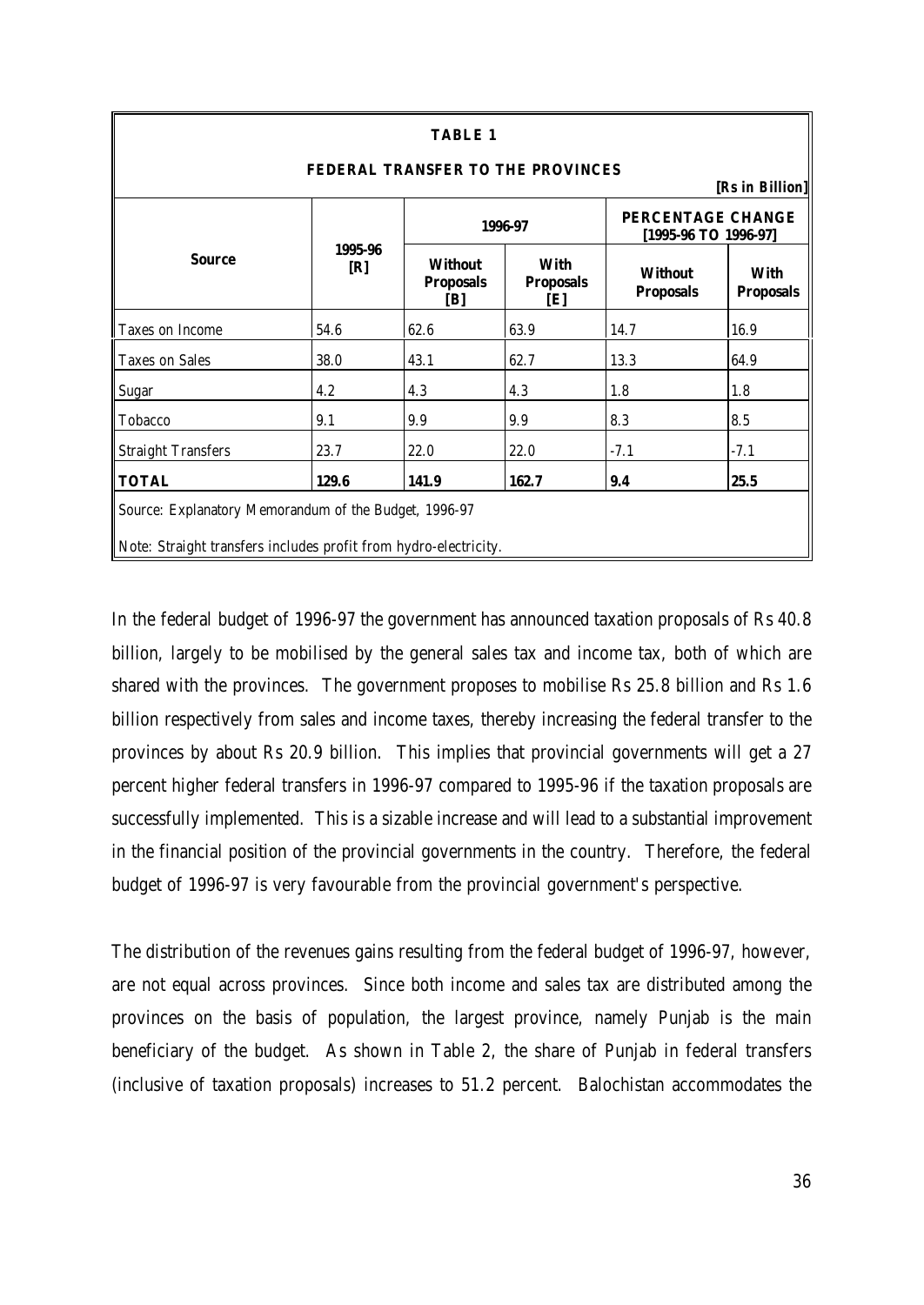| <b>TABLE 2</b><br><b>SHARE OF PROVINCES IN FEDERAL TRANSFER</b> |                         |                                        |                              |  |  |  |
|-----------------------------------------------------------------|-------------------------|----------------------------------------|------------------------------|--|--|--|
| [PERCENT]<br>1996-97                                            |                         |                                        |                              |  |  |  |
| <b>Heads</b>                                                    | 1995-96<br>[ <b>R</b> ] | <b>Without</b><br><b>Proposals</b> [B] | <b>With Proposals</b><br>[E] |  |  |  |
| Punjab                                                          | 48.9                    | 50.3                                   | 51.2                         |  |  |  |
| Sindh                                                           | 24.4                    | 24.3                                   | 24.2                         |  |  |  |
| <b>NWFP</b>                                                     | 17.2                    | 17.4                                   | 16.9                         |  |  |  |
| Balochistan                                                     | 9.4                     | 8.0                                    | 7.6                          |  |  |  |
| <b>TOTAL</b>                                                    | 100                     | 100                                    | <b>100</b>                   |  |  |  |

lowest number of people and thereby gets the least benefit, Its share in total federal transfers actually declines to 7.6 percent.

On the negative side, the 1996-97 Budget incorporates on optimistic target of provincial self financing of the Annual Development Program (ADP). The federal budget 1996-97 envisages a generation of a Rs 16 billion revenue surplus by the provinces in the absence of receipts from the taxation proposals. This is not consistent with the revenue surplus reported by the provinces in their budget for 1996-97. According to the provincial budgets the total surplus generated by the provinces will be only Rs 8.9 billion in 1996-97. This assumes an underlying growth rate of 11 percent in provincial own revenue receipts and 13 percent in provincial current expenditures. To achieve the Rs 16 billion revenue surplus targetted the federal government, given the current resource base, growth in provincial current expenditures would have to be restricted to only 8 percent during 1996-97. This is an unrealistically low level and can severely affect the efficiency of service provision by the provincial governments. Even if the provincial resource base is expanded to include revenue gains from taxation proposals announced by the four provincial governments in 1996-97, which are equivalent to Rs 1.2 billion, (implying a 15½ percent increase in provincial own receipts) the target of self financing is unattainable. Also, provincial governments continue to depend on federal development transfers to partly finance their development outlays. Over the last few years their had been a reduction in the provincial share in the Annual Development Program (ADP). Like last year, development transfers of Rs 25 billion (inclusive of SAP tied loans) have been allocated to the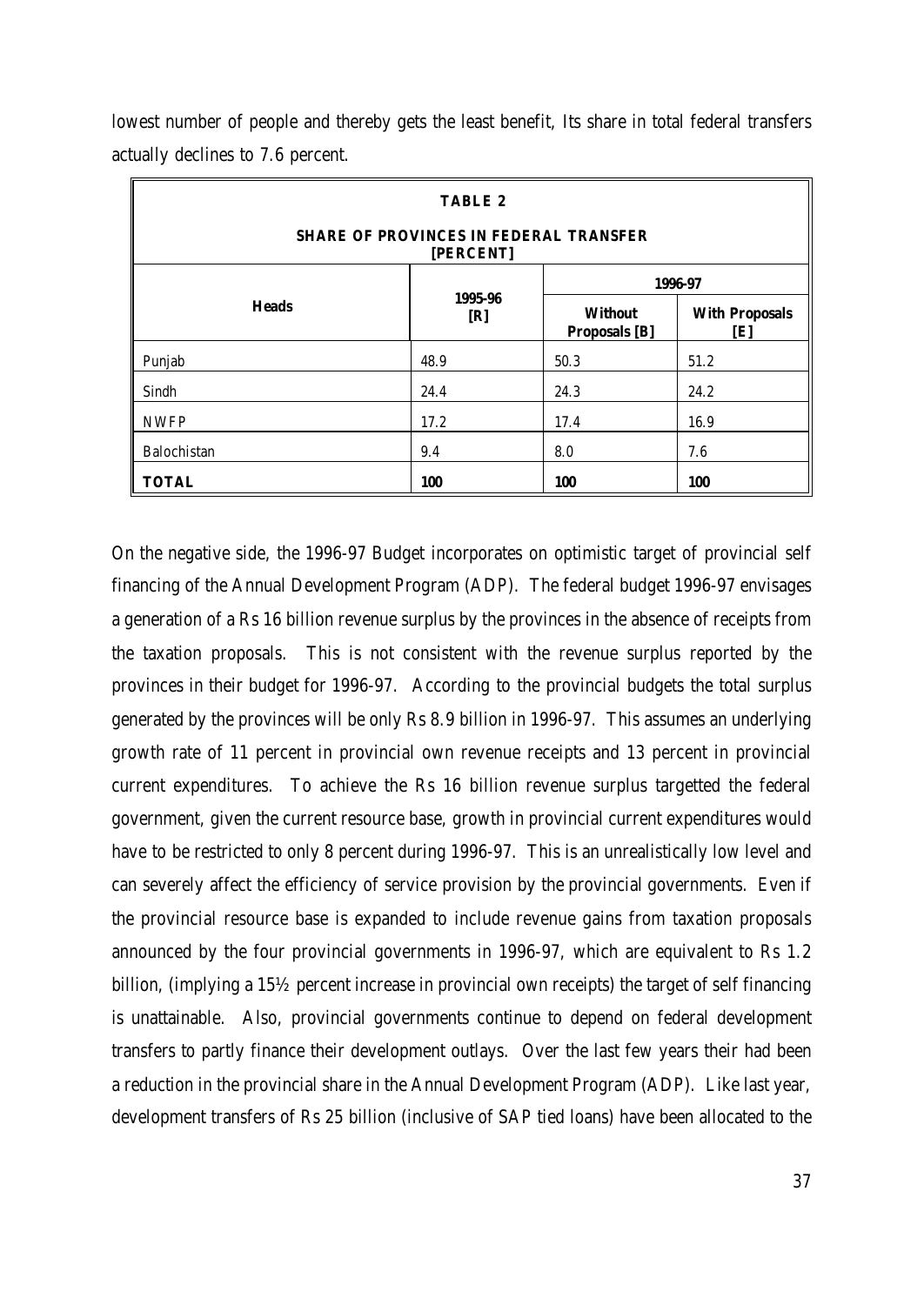provinces. The consequence of these measures is that the completion of provincial development projects may be delayed with implications on the provision of basic services. However, if the additional transfer of Rs 20.9 billion to the provinces materialises due to the federal taxation proposals then the provinces will not only be to achieve the self-financing targets but also increase their ADPs.

Also, the federal government over the years has shown a tendency of encroaching on tax bases which fall under the domain of the provincial governments. For example, sales taxation of services has been included in provincial fiscal powers. However, the federal government has found alternative route of levying excise duties on services. Initially it introduced an excise duty on telephones and then slowly net was extended to include bank advances, travel agents, doctors, advertising agents etc. Also, it has levied capital value tax on essentially provincial tax bases like motor vehicles and properties which tantamounts to double taxation and thereby reduces tax compliance. This may lead to erosion in stamp duty.

Since the announcement of the 1990 NFC award which has made the provincial governments responsible for their deficits and surpluses, all four governments have made an effort to mobilise higher revenues. Therefore, given that the federal government has already pre-empted the broad based and buoyant taxes like income tax, sales tax etc., whatever remaining tax bases fall under the purview of the provincial governments should, in principle, not be encroached upon by the federal government. This is important for the financial autonomy and long run sustainability of the provincial governments in the country.

On the whole, it appears that the federal budget of 1996-97 has favourable implications for the provinces. The resource mobilisation strategy adopted by the federal government will expand the provincial revenue base substantially. However, the absence of any growth in federal revenue transfers and the optimistic self-financing targets may constrain financial outlays on development projects particularly if the additional transfers to the provinces do not materialise.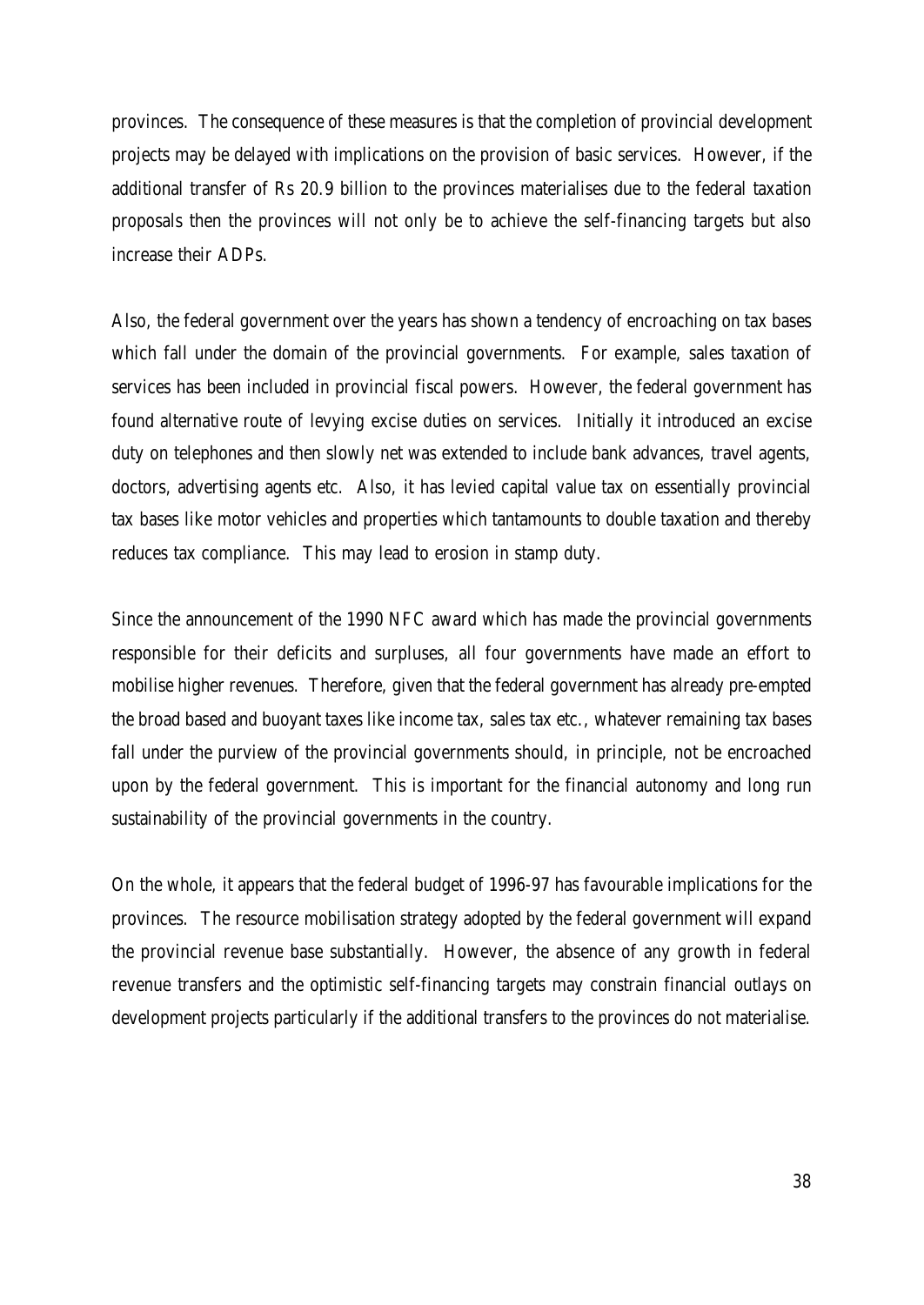## **BUDGET 1996-97: RESOURCE MOBILISATION BY THE PROVINCIAL GOVERNMENTS BY** *Rafia Ghaus and Rauf Khan*

The last few years have witnessed a significant increase in the level of fiscal effort by provincial governments in Pakistan. This is largely a consequence of a change in the structure of intergovernment fiscal relations between the federal and the provincial governments whereby provinces have to self-finance part of the *Public Sector Development Programme (PSDP)* and have limited access to federal grants and loans. During 1996-97, for example, 64 percent of the *PSDP* is to be financed by provincial governments as compared to 37 percent last year.

Provincial governments propose to generate an additional Rs 2 billion in 1996-97 which is equivalent to 16 percent of their current tax revenues. This is perhaps the highest effort by provincial governments in recent years. Out of this, Punjab proposes to generate Rs 560 million, Sindh, Rs 1200 million, NWFP Rs 147 million and Balochistan Rs 80 million. If realised, it will increase overall provincial tax revenue by 28 percent in 1996-97 as compared to the 12 percent average annual growth during the 90s. Besides, the high quantum of additional revenue generation the key features of the provincial resource mobilisation include, first, the relatively high level of fiscal effort by the smaller provinces, particularly Balochistan. In previous years high effort was limited to the bigger provinces, particularly Punjab. Second, effort has been made to mobilise revenue in un-traditional and innovative ways which include taxation of sensitive areas like agriculture, services, and business. Finally, the incidence of most of the taxation proposals appears to be on the urban areas. Exception exists in the case of Sindh where a graduated fixed agricultural income tax is imposed and the Abiana rate is enhanced. Otherwise bulk of the incidence of almost all the proposals is likely to be on urban based population.

While looking at the taxation measures adopted by the individual provinces it is interesting to note that effort has been made in the last couple of years to mobilise higher revenues from stamp duty, tax rate of which remained, by and large, unchanged for last two decade. In the current budget, NWFP followed the path of Sindh and Punjab by introducing changes in about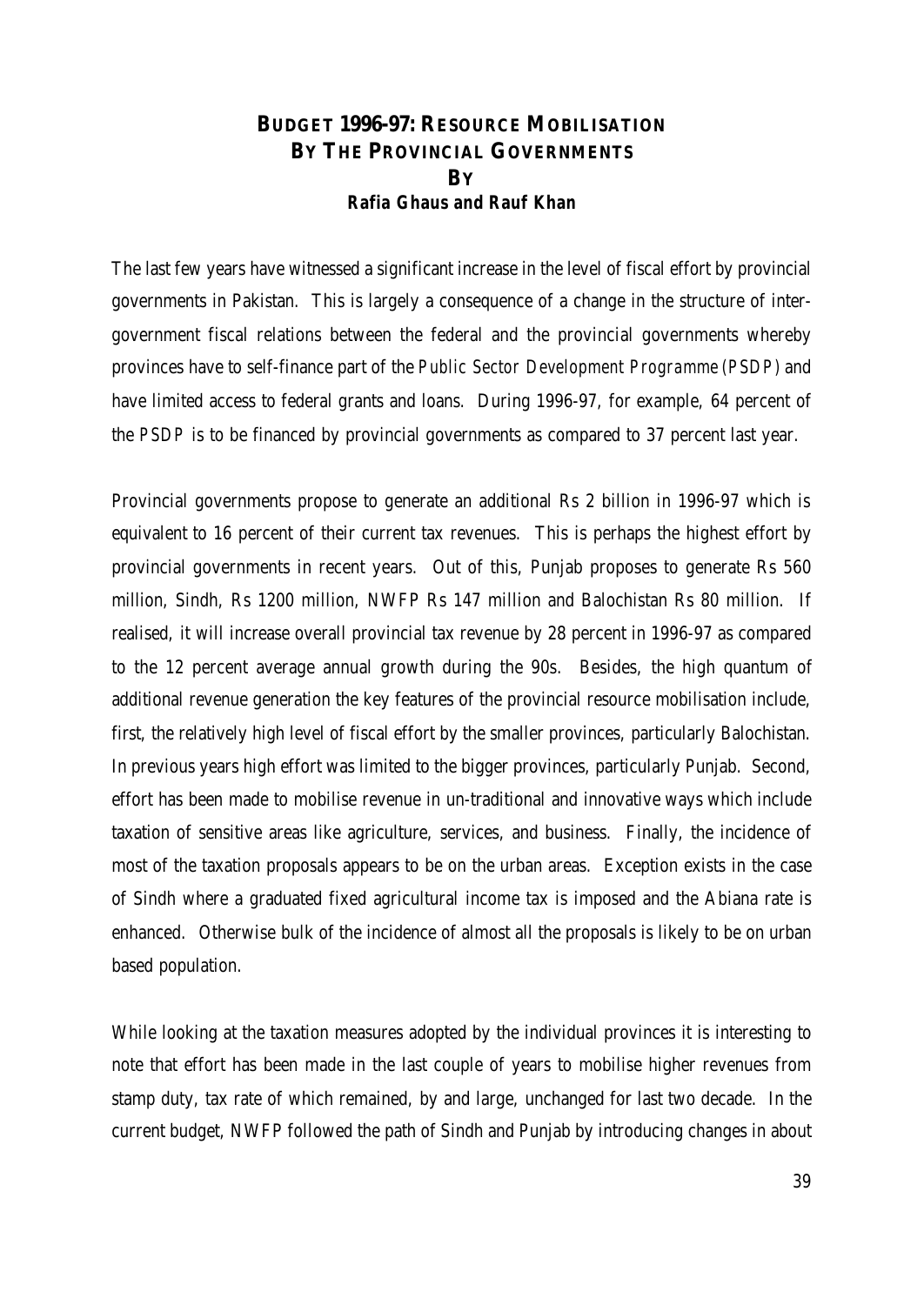32 articles of stamp duty generating an additional revenue of Rs 51 million. Key changes made in Punjab include increase in the rates of stamp duty on insurance and judicial stamps and levy on cheques, pay orders etc. Sindh has introduced a couple of new heads if the stamp act which include "Contract" (article 22a) and "New Issues of Shares" floated by companies listed in Karachi stock exchange and has brought some changes in articles related to shipping transactions. It is encouraging to note that Balochistan also proposes major changes in the financial instruments of stamp duty (see Table 1).

Sales taxation of service is constitutionally under the domain of provincial governments. However, over the last few years the federal government has encroached in this area via a levy of excise duty on service. In the current budget all the provincial governments have taken a bold step by either enhancing or introducing tax on professionals and services. Tax on telephone charges, advertisements, courier charges and business/services has been introduced by Balochistan government. Similarly, Sindh has imposed a tax on sale of services rendered by travel agents, courier, caters, restaurants, chartered accountants, surveyors, architect, banks, modarbas, leasing companies, investment banks, stock brokers, etc. Besides, Sindh has also taken the initiative of taxing agriculture income. NWFP introduced this tax is 1995-96. The structure of tax in the two provinces is, however, quite different. In NWFP the tax is assessed on the basis of production index units, while in Sindh it is linked to acreage. In an effort to tax trade/business Punjab has introduced a tax on petrol pumps, small hotels, marriage halls, restaurants, etc. and has enhanced hotel tax rate.

Some effort is also made by the provinces to enhance taxation of physical assets. Sindh has made enhancement in the rental value of properties for the assessment of property taxation. The second major source of income of the provincial governments motor vehicle tax, has been enhanced by NWFP and Punjab. In addition, Balochistan government has also levied a surcharge on octroi contract at the rate of 5 percent of the contract amount. NWFP already levies a development cess on octroi and so does Sindh. As such, the tendency to encroach on a lower tier revenue source is not only limited to the federal government. The provincial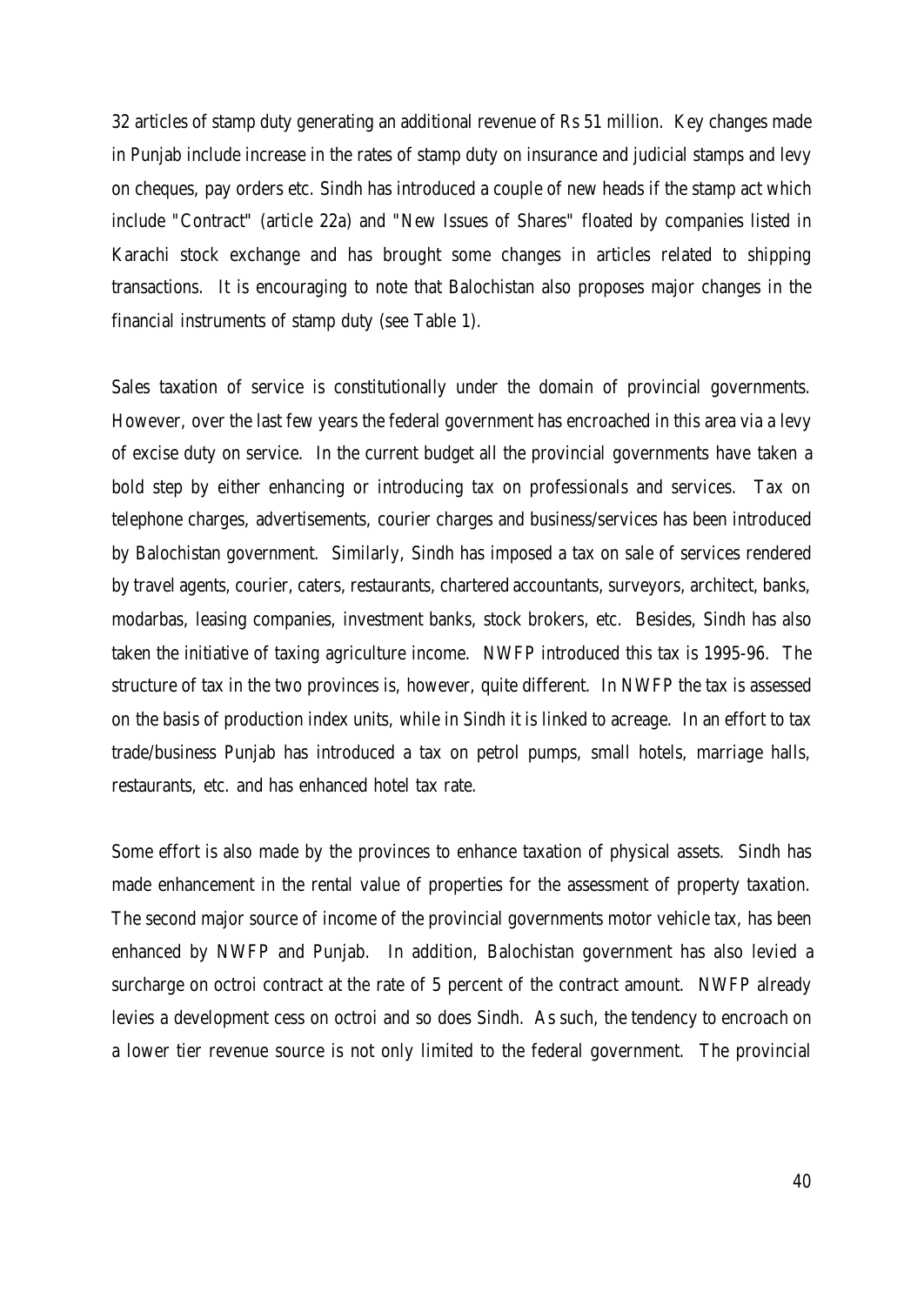|                | <b>TABLE 1</b><br>TAX PROPOSALS UNDER STAMP DUTY, 1996-97            |                                        |           |                                                            |                                |  |  |  |
|----------------|----------------------------------------------------------------------|----------------------------------------|-----------|------------------------------------------------------------|--------------------------------|--|--|--|
| S.<br>No.      | <b>Article</b>                                                       | <b>Province</b>                        | S.<br>No. | <b>Article</b>                                             | <b>Province</b>                |  |  |  |
| $\mathbf{1}$   | Judicial                                                             | Punjab                                 | 22        | Debenture (Article 27)                                     | Balochistan                    |  |  |  |
|                | ! Court Fees<br>! Penalties (Section 62A)                            |                                        | 23        | Delivery order in Respect of Goods<br>(Article 28)         | <b>NWFP</b>                    |  |  |  |
|                | ! Reduction in the exemption limit                                   |                                        | 24        | Divorce (Article 29)                                       | <b>NWFP</b>                    |  |  |  |
| $\mathbf{2}$   | Allotment letter issued in respect of:<br><b>!</b> Residential Plots | Sindh                                  | 25        | Gifts (Article 33)                                         | Sindh                          |  |  |  |
|                | ! Commercial Plots                                                   |                                        | 26        | Letter of credit (Article 37)                              | Sindh. NWFP                    |  |  |  |
| 3              | Acknowledgment and receipts (Article 1)                              | Sindh, NWFP                            | 27        | Letter of Licence (Article 38)                             | <b>NWFP</b>                    |  |  |  |
| $\overline{4}$ | Administration Bond (Article 2) clause<br>$\Delta$                   | <b>NWFP</b>                            | 28        | Memorandum of association (Article<br>39)                  | Sindh,<br>Balochistan          |  |  |  |
| 5              | Adoption Deed (Article 3)                                            | <b>NWFP</b>                            | 29        | Note or Memorandum (Article 43)                            | NWFP.<br>Balochistan           |  |  |  |
| 6              | Agreement or Its Memorandum (Article<br>5)                           | NWFP.<br>Balochistan                   | 30        | Note or Protest by The Master of a<br>Ship (Article 44)    | <b>NWFP</b>                    |  |  |  |
| $\tau$         | Agreement related to deposit & title deeds<br>(Article 6)            | Sindh                                  | 31        | Partnership (Article 46)                                   | NWFP.<br>Balochistan           |  |  |  |
| 8              | Appointment in Execution of a Power<br>(Article 7)                   | <b>NWFP</b>                            | 32        | Insurance (Article 47)                                     | Punjab                         |  |  |  |
| 9              | Appraisement or Valuation (Article 8)                                | <b>NWFP</b>                            | 33        | Power of Attorney (Article 48)                             | Sindh,<br>Balochistan          |  |  |  |
| 10             | Apprenticeship Deed (Article 9)                                      | <b>NWFP</b>                            | 34        | Promissory Note (Article 49) Clause<br>`a', sub-clause `V' | <b>NWFP</b>                    |  |  |  |
| 11             | Article of association of a company<br>(Article 10)                  | Sindh,<br>Balochistan                  | 35        | Protest of Bill or Note (Article 50)                       | <b>NWFP</b>                    |  |  |  |
| 12             | Bill of Lading (Article 14)                                          | <b>NWFP</b>                            | 36        | Protest by The Master of Ship (Article<br>51)              | <b>NWFP</b>                    |  |  |  |
| 13             | Certificate (Article 18)                                             | Sindh                                  | 37        | Proxy (Article 52)                                         | Sindh, NWFP                    |  |  |  |
| 14             | Certificate of Other Documents (Article                              | <b>NWFP</b>                            | 38        | Receipts (Article 53)                                      | Sindh, NWFP                    |  |  |  |
|                | 19)                                                                  |                                        | 39        | Re-Conveyance of Mortgaged<br>Property (Article 54)        | NWFP.<br>Balochistan           |  |  |  |
| 15             | Charter Party (Article 20)                                           | <b>NWFP</b>                            | $40\,$    | Release (Article 55)                                       | Sindh                          |  |  |  |
| 16             | Cheques, pay order and bank drafts etc.<br>(Article 21)              | Punjab, Sindh,<br>NWFP.<br>Balochistan | 41        | Security Bond or Mortgage Deed<br>(Article 57)             | Sindh,<br>NWFP.<br>Balochistan |  |  |  |
| 17             | Composition-Deed (Article 22)                                        | <b>NWFP</b>                            | 42        | Settlement (Article 58)                                    | <b>NWFP</b>                    |  |  |  |
| 18             | Contract (Article 22a)                                               | Sindh                                  | 43        | Shipping Order (Article 60)                                | <b>NWFP</b>                    |  |  |  |
| 19             | Copy or Extract (Article 24)                                         | <b>NWFP</b>                            | 44        | Surrender of Lease (Article 61)                            | <b>NWFP</b>                    |  |  |  |
| 20             | Counterpart or Duplicate (Article 25)                                | <b>NWFP</b>                            | 45        | Share transfer fee (Article 62)                            | Sindh                          |  |  |  |
| 21             | Custom Bond (Article 26)                                             | <b>NWFP</b>                            | 46        | New issues of share floated by<br>companies listed on KSE  | Sindh                          |  |  |  |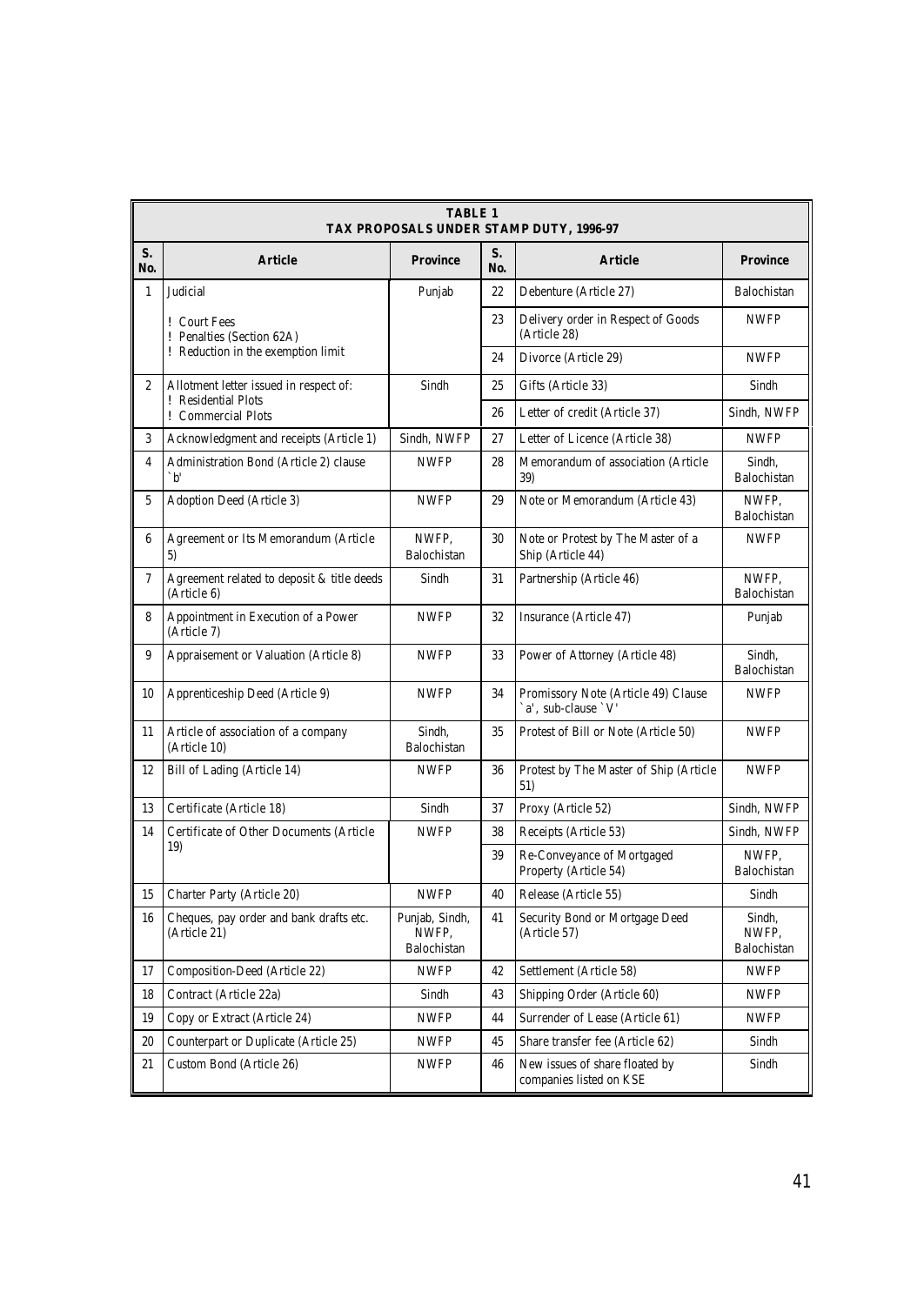governments take the tradition one step ahead and an attempt is made to ride on the backs of local governments.

An analysis of the proposals shows that these are likely to be progressive, buoyant and nondistortionary in character. Since the proposals mostly relate to taxation of physical assets, professional services and transactions generally undertaken by upper to upper-middle sections of population, their incidence is likely to be progressive. In addition, the proposals will not only increase revenues for the public exchequer but will also make the taxation structure more buoyant and broad-based as some the untapped, fast growing sectors come under provincial tax net. Needless to say, if agricultural incomes would have been taxed adequately, the structure would have become more efficient and regionally balanced.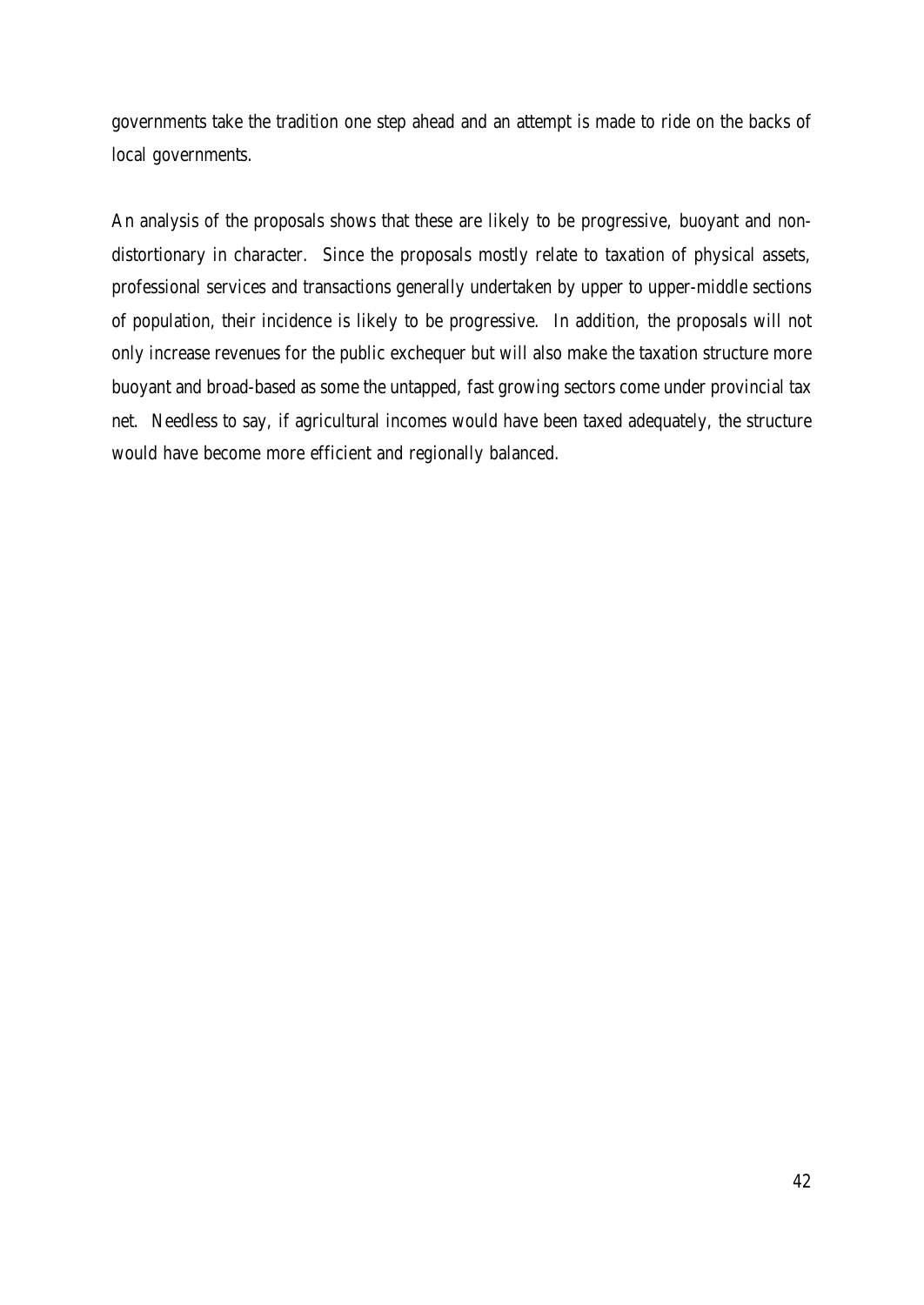| <b>OTHER BUDGETARY PROPOSAL, 1996-97</b> |                                                                                                                                                                                                                      |                        |  |  |  |  |
|------------------------------------------|----------------------------------------------------------------------------------------------------------------------------------------------------------------------------------------------------------------------|------------------------|--|--|--|--|
| S.No.                                    | <b>Tax</b>                                                                                                                                                                                                           | <b>Province</b>        |  |  |  |  |
| 1                                        | Levy of Agriculture Income Tax                                                                                                                                                                                       | Sindh                  |  |  |  |  |
| $\boldsymbol{2}$                         | Increase in Abiana Rate                                                                                                                                                                                              | Sindh                  |  |  |  |  |
| 3                                        | Increase in Property Tax (ARV) and Withdrawal of Rebate of Owners-occupied<br>Properties                                                                                                                             | Sindh                  |  |  |  |  |
| $\overline{\mathbf{4}}$                  | Tax on Sale of Services/Business: Travel Agents, Courier, Caters, Restaurants,<br>Chartered Accountant, Surveyors, Architect, Builders, Banks, Modarbas, Leasing<br>Companies, Investment Banks, Stock Brokers, etc. | Sindh,<br>Balochistan  |  |  |  |  |
| $\overline{5}$                           | Increase in Rates on Profession, Trade and Callings                                                                                                                                                                  | Punjab                 |  |  |  |  |
| $6\phantom{.}6$                          | Increase in Rates of Entertainment Duty                                                                                                                                                                              | <b>NWFP</b>            |  |  |  |  |
| 7                                        | Increase in Registration Fees and Motor Vehicle Tax                                                                                                                                                                  | Punjab,<br><b>NWFP</b> |  |  |  |  |
| 8                                        | Doubling of Rates on Development and Maintenance Infrastructure Fee                                                                                                                                                  | Sindh                  |  |  |  |  |
| $\boldsymbol{9}$                         | Increase in Rates of Development Cess on Octroi and levied of cess on tobacco<br>buyers                                                                                                                              | <b>NWFP</b>            |  |  |  |  |
| 10                                       | Levy of a Surcharge on Octroi Contract                                                                                                                                                                               | Balochistan            |  |  |  |  |
| 11                                       | Increase in Rates of Tax on Advertisements                                                                                                                                                                           | NWFP,<br>Balochistan   |  |  |  |  |
| 12                                       | Levy of Duty on Telephone Consumption Charges                                                                                                                                                                        | Balochistan            |  |  |  |  |
| 13                                       | Increase in the Rates of Hotel Tax                                                                                                                                                                                   | Punjab                 |  |  |  |  |
| 14                                       | Increase in the Rate of Bank Cheques Book                                                                                                                                                                            | Punjab,<br>Balochistan |  |  |  |  |
| 15                                       | Tax on Room Rent of Private Hospital                                                                                                                                                                                 | Punjab                 |  |  |  |  |
| 16                                       | Tax on Hotels, Restaurants, Marriage and Banquet Hall                                                                                                                                                                | Punjab                 |  |  |  |  |
| 17                                       | Tax on Persons Owing a Petrol Pump on National Highway                                                                                                                                                               | Punjab                 |  |  |  |  |
| 18                                       | Levy of Tax on Mobile Phone                                                                                                                                                                                          | <b>NWFP</b>            |  |  |  |  |
| 19                                       | Trade Tax on Business/Services                                                                                                                                                                                       | Balochistan            |  |  |  |  |
| $20\,$                                   | Tax on Registration of Business Hours/Firms                                                                                                                                                                          | Balochistan            |  |  |  |  |
| 21                                       | Registration fees and annual tax Video Cassettes (Wholesaler, Retailer or Lender)                                                                                                                                    | Balochistan            |  |  |  |  |
| 22                                       | Registration fees and annual tax Motor Vehicle Dealer or Real Estate Agent                                                                                                                                           | Balochistan            |  |  |  |  |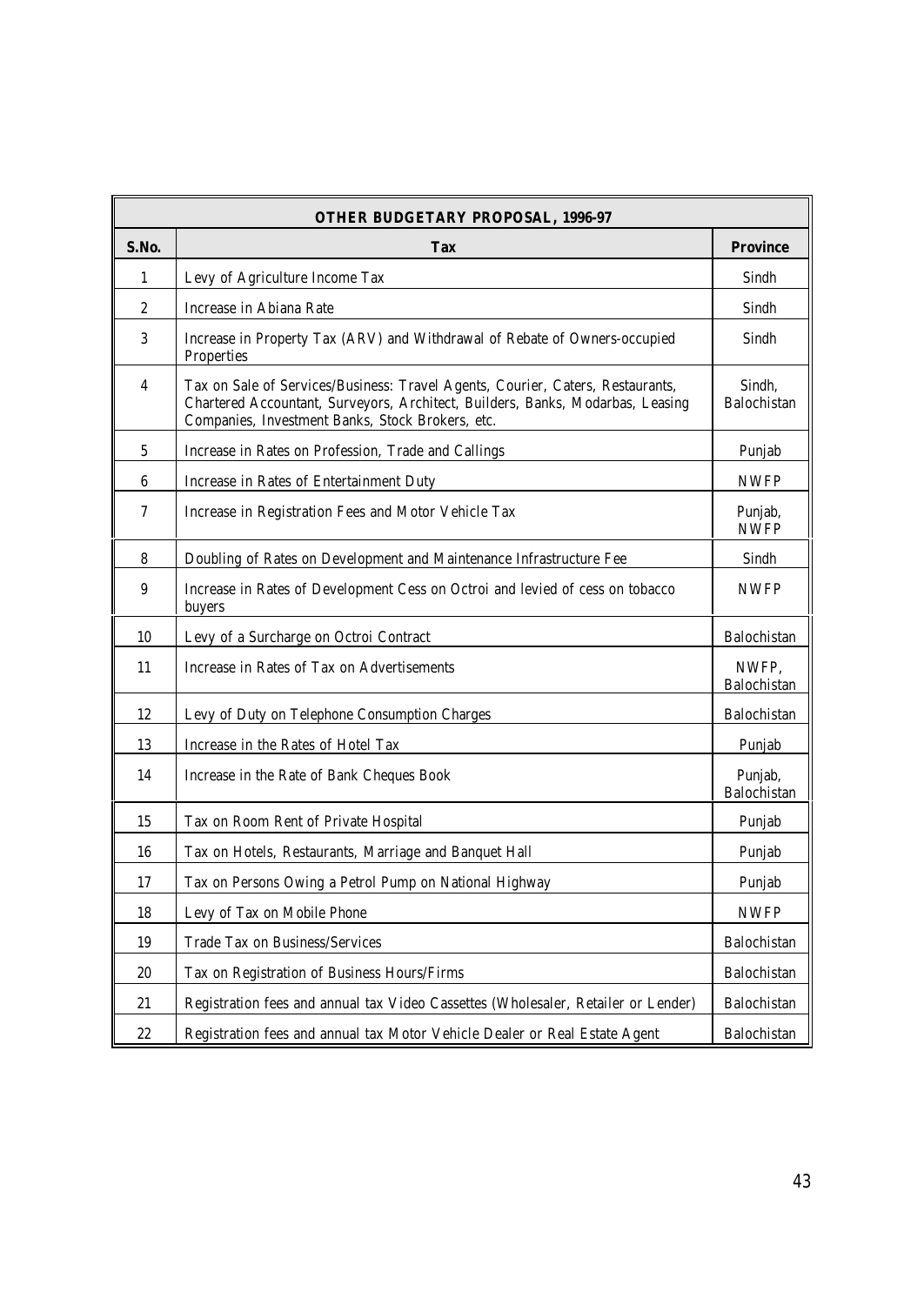## **BUDGET 1996-97: PROVINCIAL EXPENDITURE PRIORITIES BY** *Mohammad Asif Iqbal and Abu Nasar*

Provincial governments' expenditures have shown significant growth in the last few years. The fast growth may partially be attributed to first, the implementation of the Social Action Programme which priortises financial commitment to social sector development and second, the improvement in provincial resource position in the aftermath of the 1990 National Finance Commission Award. The objective of this paper is to highlight the overall role of provincial governments in public expenditure and to analyse the differences among four provinces in level, composition and growth of expenditures with special reference of allocations to the social sectors.

#### **SIZE OF PROVINCIAL BUDGETS**

Total expenditure of four provincial governments combined, both current and development expenditure, is estimated at Rs 202 billion for the year 1996-97 which is about 11 per cent

higher than the last fiscal year (see Table 1). The corresponding estimate for the federal government is about 558 billion. Therefore, provincial governments have a share of 27 per cent in public expenditures. During the period 1993-94 to 1995-96 the average growth in total expenditure is about 21 per cent per annum. This is much higher than the increase budgeted for 1996-97 and, therefore, raises doubt about the feasibility of the expenditure targets. Development

| TABLE 1<br><b>TOTAL EXPENDITURE BY PROVINCIAL GOVERNMENTS</b><br>(Four Provinces Combined)<br>[Rs in Billion]                                                        |       |       |                                 |       |              |  |
|----------------------------------------------------------------------------------------------------------------------------------------------------------------------|-------|-------|---------------------------------|-------|--------------|--|
|                                                                                                                                                                      |       |       | 1993-94 1994-95 1995-96 1996-97 |       | ACGR.<br>(%) |  |
| <b>Current Expenditure</b>                                                                                                                                           | 100.3 | 116.7 | 141.9                           | 157.4 | 16.2         |  |
| General Admin. & Debt<br>Servicing etc.                                                                                                                              | 50.5  | 55.8  | 69.2                            | 72.6  | 12.9         |  |
| <b>Social Services</b>                                                                                                                                               | 35.8  | 43.5  | 52.1                            | 61.7  | 19.9         |  |
| <b>Economic Services</b>                                                                                                                                             | 14.0  | 17.3  | 20.7                            | 23.2  | 18.2         |  |
| <b>Development Expenditure</b><br>(Budget Estimates)                                                                                                                 | 23.5  | 32.4  | 40.7                            | 44.7  | 24.0         |  |
| <b>Social Services</b>                                                                                                                                               | 12.1  | 16.2  | 20.0                            | 21.6  | 21.1         |  |
| <b>Economic Services</b>                                                                                                                                             | 11.3  | 16.2  | 20.7                            | 23.2  | 26.9         |  |
| <b>Total Expenditure</b><br>I) Annual Budget Statements of Provincial Governments.<br>Sources:<br>ii) Annual Development Programs of Provincial Governments. (Budget | 123.8 | 149.1 | 182.6                           | 202.1 | 17.7         |  |
| estimates)                                                                                                                                                           |       |       |                                 |       |              |  |

expenditures are budgeted to increase by about 10 per cent while an increase of only 11 per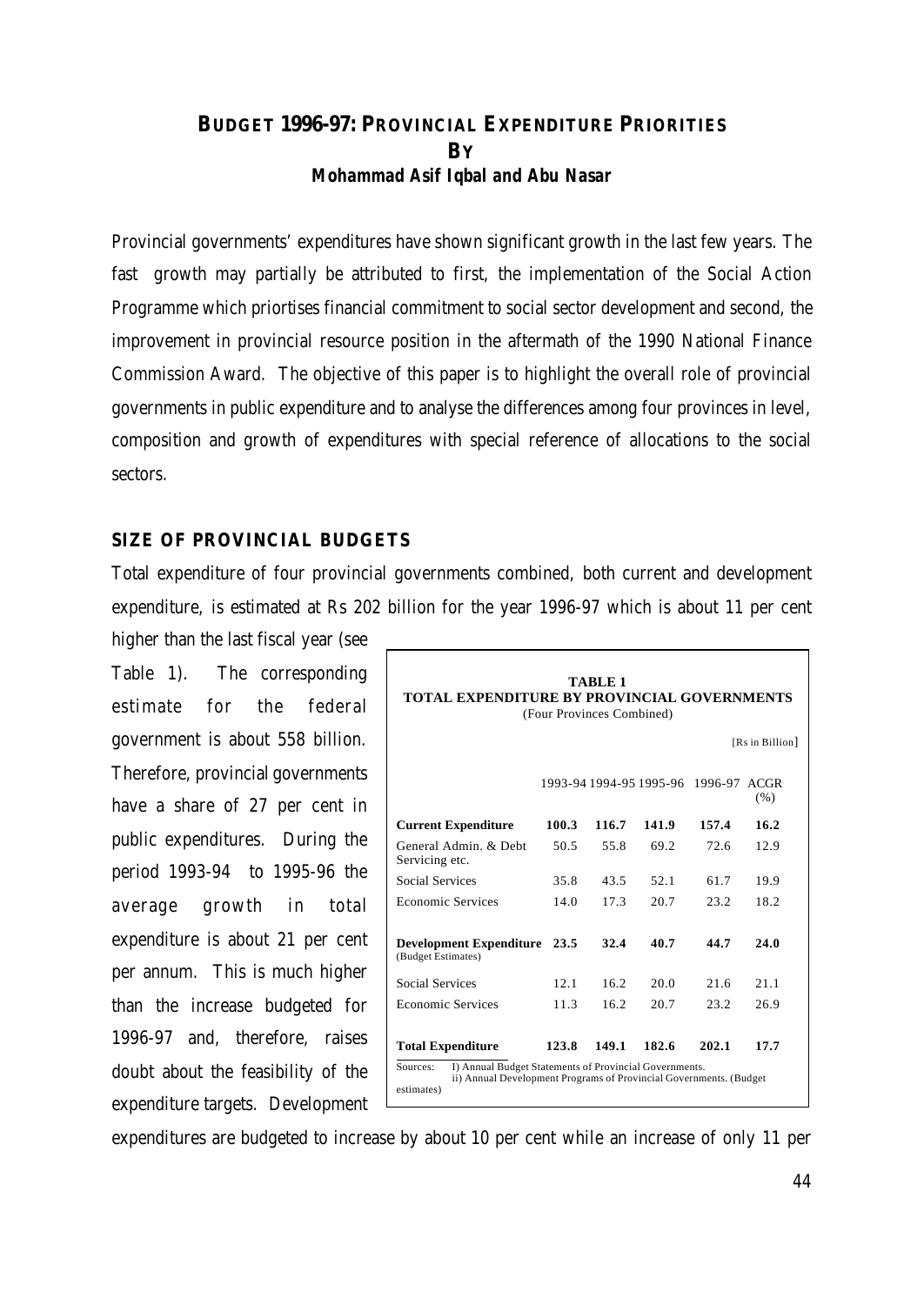cent is budgeted in current expenditure. Compared to this, growth in development and current expenditure during the last three years has been 31 % and 19 % respectively. The sizeable growth in provincial development expenditures is primarily due to increased foreign project assistance provided by donor agencies to finance provincial Annual Development Programs. The share of current and development expenditures in total provincial expenditure is 78 per cent and 22 per cent respectively in 1996-97. These have remained more or less constant since 1994-95. The share of development expenditure in the total budget was about 20 per cent in 1993-94.

| <b>SECTORAL SHARES OF RECURRING</b><br><b>EXPENDITURES OF THE PROVINCIAL</b> | TABLE 2<br><b>GOVERNMENTS</b><br>(Four Provinces Combined) |       | 1993-94 1994-95 1995-96 | [%]<br>1996- |  |  |  |
|------------------------------------------------------------------------------|------------------------------------------------------------|-------|-------------------------|--------------|--|--|--|
| 97                                                                           |                                                            |       |                         |              |  |  |  |
| <b>General Administration</b>                                                | 10.3                                                       | 11.3  | 15.8                    | 14.0         |  |  |  |
| Law and Order                                                                | 10.8                                                       | 11.0  | 9.8                     | 9.1          |  |  |  |
| Debt Servicing                                                               | 25.8                                                       | 22.9  | 20.2                    | 19.7         |  |  |  |
| Subsidies etc.                                                               | 3.4                                                        | 2.7   | 3.0                     | 3.4          |  |  |  |
| <b>Sub-Total</b>                                                             | 50.3                                                       | 47.9  | 48.8                    | 46.1         |  |  |  |
| <b>Social Services</b>                                                       | 35.7                                                       | 37.3  | 36.7                    | 39.2         |  |  |  |
| Education                                                                    | 26.5                                                       | 28.6  | 28.0                    | 29.7         |  |  |  |
| Health                                                                       | 6.7                                                        | 6.4   | 6.4                     | 6.8          |  |  |  |
| <b>Other Social Services</b>                                                 | 2.4                                                        | 2.2   | 2.2                     | 2.6          |  |  |  |
| <b>Economic Services</b>                                                     | 14.0                                                       | 14.9  | 14.6                    | 14.7         |  |  |  |
| Agriculture                                                                  | 4.4                                                        | 4.4   | 4.2.                    | 4.0          |  |  |  |
| Irrigation                                                                   | 4.0                                                        | 5.1   | 4.5                     | 4.7          |  |  |  |
| <b>Works</b>                                                                 | 3.8                                                        | 3.6   | 3.5                     | 4.0          |  |  |  |
| <b>Other Economic Services</b>                                               | 1.8                                                        | 1.8   | 2.4                     | 2.0          |  |  |  |
| Total                                                                        | 100.0                                                      | 100.0 | 100.0                   | 100.0        |  |  |  |
| I) Annual Budget Statements of Provincial Governments.<br>Source:            |                                                            |       |                         |              |  |  |  |

## **COMPOSITION OF PROVINCIAL EXPENDITURE**

*Current Expenditure:* In 1996-97, Education has the highest share in provincial current expenditure due to its labour-intensive nature, of about 30 per cent in total current expenditure as shown in Table 2. Next in importance is debt servicing, 20 per cent, and general administration, 14 per cent. The share of general administration in provincial current budget has increased rapidly from 10 % in 1993-94 to 14 % in 1996-97 increasing at the rate of about 29 per cent. Despite the generally troubled law and order situation particularly in the provinces of Sindh and Punjab expenditure on this head has increased by less than 10 % per annum.

Even though provinces are involved in the provision of some key economic services like irrigation, agriculture, animal husbandry, forestry, works, etc., the share of these services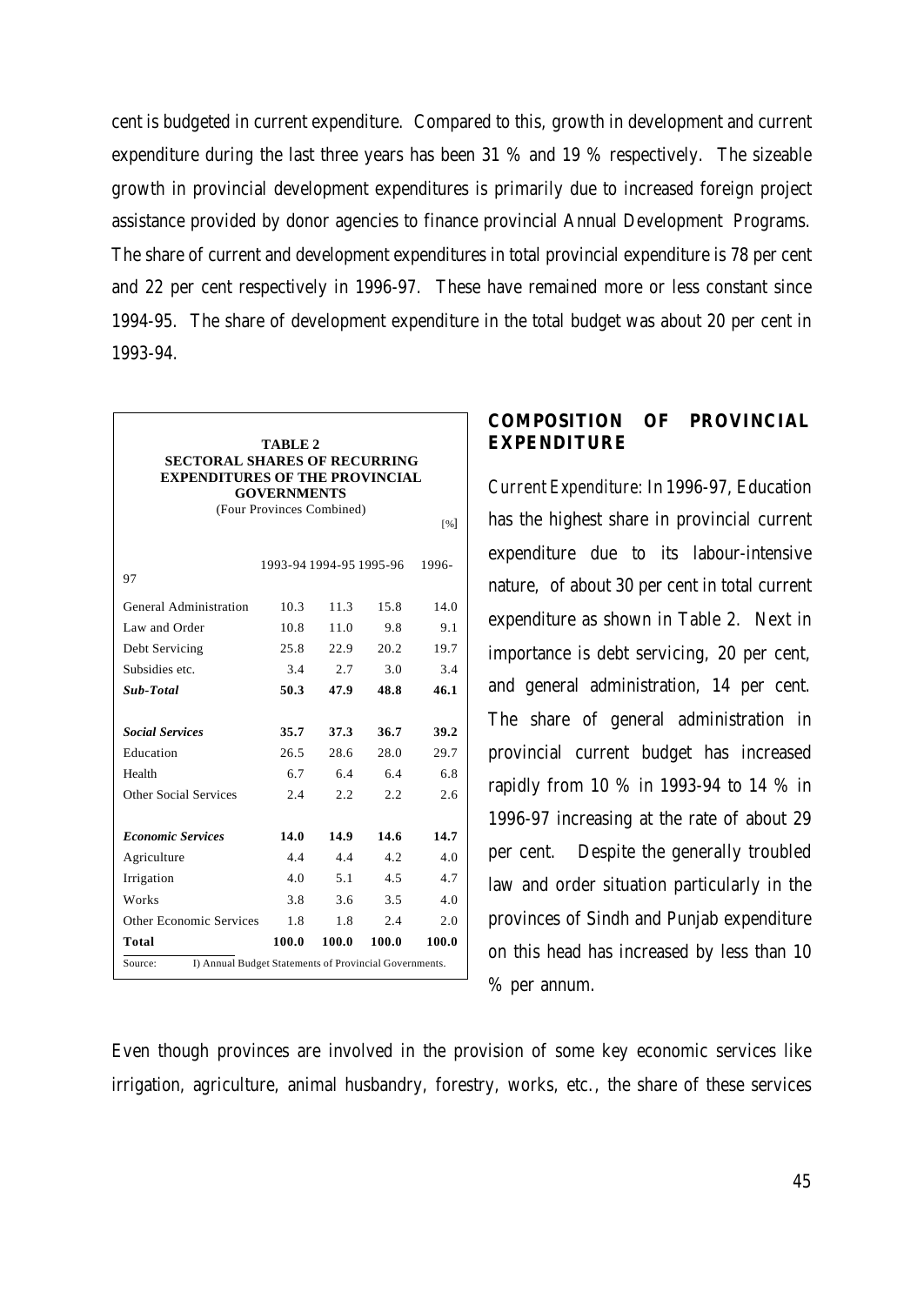together is almost the same as on general administration. Overtime this has remained more or less stagnant.

*Development Expenditure:* In 1996-97, provincial governments allocated 52 per cent of their development resources to economic sector and 48 per cent to the social sector. Following implementation of Social Action Program in 1992-93, it was expected that social sector would be given higher priority in the allocation of development expenditures by the provinces. However, Table 3 shows a declining trend in the share of development expenditure on social sector during the last four years. Social sector received a share of about 52 per cent in 1993- 94 which has come down to 49 per cent in 1995-96. A further decline is envisaged in 1996- 97. Within the social sector, education shows a modest increase while the share of health and physical planning and housing shows a decline.

In economic sectors, a high priority for water and power is indicated by the increase in its share in total development expenditure from 9 per cent in 1993-94 to over 14 per cent in 1996-

| <b>TABLE 3</b><br><b>SECTORAL SHARE OF DEVELOPMENT</b><br><b>EXPENDITURES OF THE PROVINCIAL</b><br><b>GOVERNMENTS</b><br>(Four Provinces Combined)<br>[%] |       |       |                         |       |  |  |  |
|-----------------------------------------------------------------------------------------------------------------------------------------------------------|-------|-------|-------------------------|-------|--|--|--|
| 97                                                                                                                                                        |       |       | 1993-94 1994-95 1995-96 | 1996- |  |  |  |
| <b>Social Sectors</b>                                                                                                                                     | 51.7  | 50.0  | 49.1                    | 48.2  |  |  |  |
| Education                                                                                                                                                 | 18.5  | 19.7  | 19.0                    | 19.9  |  |  |  |
| Health                                                                                                                                                    | 10.2  | 9.4   | 8.8                     | 7.2   |  |  |  |
| Physical Planning & Housing20.5                                                                                                                           |       | 18.5  | 19.2                    | 18.8  |  |  |  |
| <b>Other Social Services</b>                                                                                                                              | 2.6   | 2.4   | 2.2                     | 2.4   |  |  |  |
| <b>Economic Sectors</b>                                                                                                                                   | 48.3  | 50.0  | 50.9                    | 51.8  |  |  |  |
| Agriculture                                                                                                                                               | 8.5   | 9.4   | 8.8                     | 8.2   |  |  |  |
| <b>Rural Development</b>                                                                                                                                  | 16.7  | 13.6  | 16.7                    | 15.1  |  |  |  |
| <b>Water and Power</b>                                                                                                                                    | 9.2   | 13.0  | 10.5                    | 14.2  |  |  |  |
| Transport and Communication9.9                                                                                                                            |       | 6.7   | 8.3                     | 8.6   |  |  |  |
| <b>Other Economic Services</b>                                                                                                                            | 4.1   | 7.3   | 6.5                     | 5.7   |  |  |  |
| Total                                                                                                                                                     | 100.0 | 100.0 | 100.0                   | 100.0 |  |  |  |
| I) Annual Development Programs of Provincial<br>Source:<br>Governments.                                                                                   |       |       |                         |       |  |  |  |

97. This is mainly due to massive thrust in the development expenditure of water and power sector in the province of Punjab where an allocation of Rs 1.6 billion has been made for this sector in 1996-97 as compared to Rs 0.4 billion in the previous year . The share of other economic sectors like agriculture, transport and communications and rural development registered a decline.

### **INTER-PROVINCIAL COMPARISON**

Table 4 highlights the differences in growth of current and development expenditure among the four provinces. Growth rates have been computed for two periods, from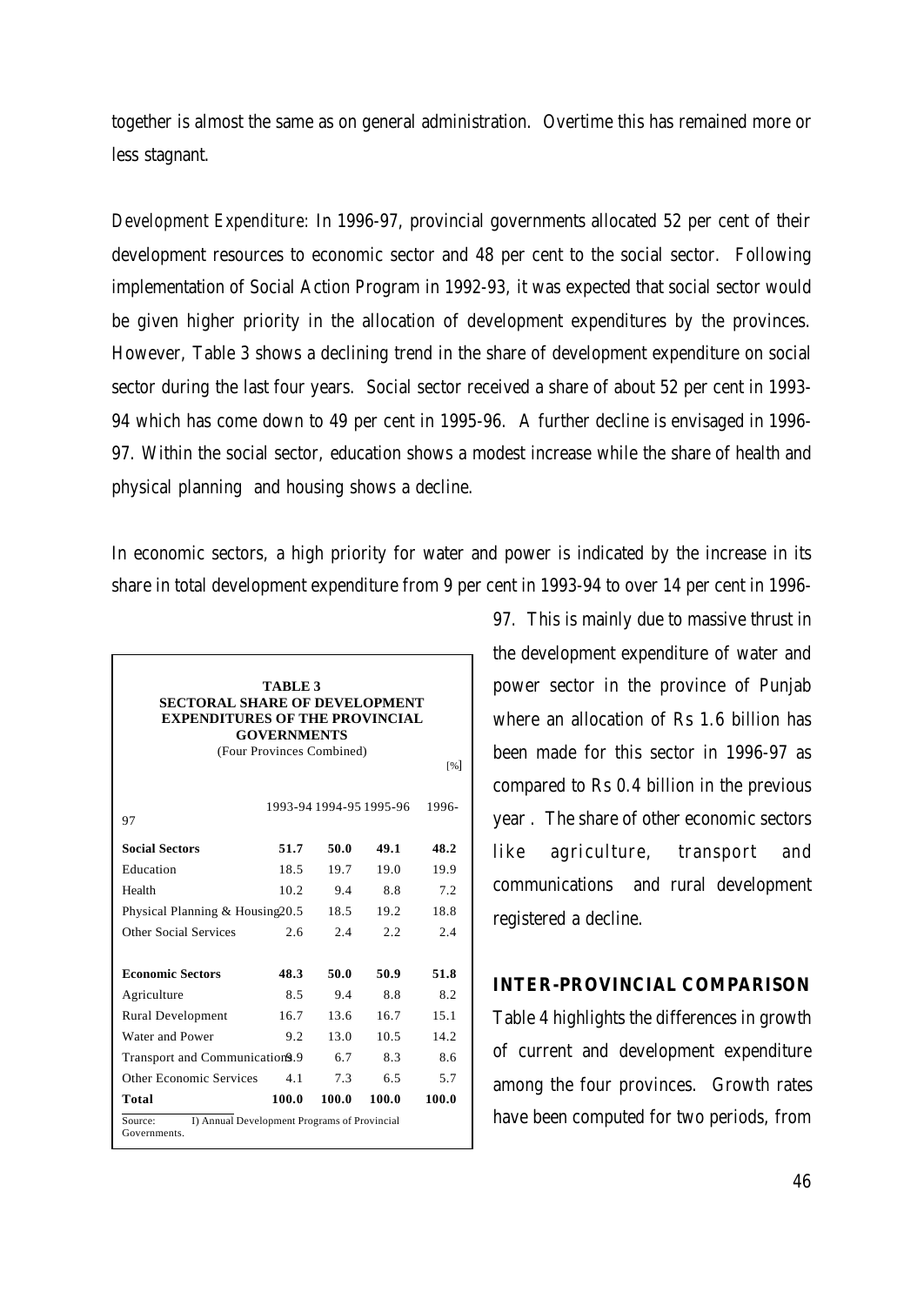1993-94 to 1995-96 and from 1995-96 to 1996-97, to highlight changes in priorities in the budget of 1996-97. The table clearly indicates that the growth of both current and development expenditures in all the provinces is very low compared to the previous period with the exception of Balochistan. Punjab has shown the highest increase of about 17 per cent in 1996- 97 while Sindh has budgeted a nominal increase of merely 3 per cent over the last year. Within development expenditure, a sharp decline in allocations to the social sector is visible, in particular in the provinces of Sindh and NWFP. In contrast, growth in current expenditure on social sector has been slightly higher in Punjab and NWFP.

Inter-sectoral priorities of provincial governments in current and development expenditures for the year of 1996-97 are presented Table 5. Punjab and NWFP have devoted highest share of current expenditure, of 41 per cent, to social sectors followed by Sindh (36 %) and Balcohistan (34 %). Within social sectors education claims the highest share of 32 % and 31 % in Punjab and NWFP respectively. Share of economic services ranges from 14 to 18 per cent of total current expenditure, the highest being in Balochistan. The share of general administration in total recurring budget is the highest in the province of Punjab implying the absence of economies of scale in management function. Burden of debt servicing is larger in NWFP in relation to the other provinces which is a consequence of relatively high level of borrowing in the past from federal government.

Physical planning and housing has the largest share (about 28 %) in the development outlay in Punjab in 1996-97. In Balochistan and NWFP education is the largest sector while in Sindh rural development and water and power has the highest share of 21 % each. Overall, social sectors claim higher shares (57% in NWFP and Balochistan and 53 % in Punjab) in development expenditure in relation to economic sectors. Exception exists in the case of Sindh where social sectors seems to be given a lower importance with a modest share of 35 per cent.

Overall, the size of provincial governments budget has expanded during the last few years due to increased responsibility of delivery of services in particular, labour intensive social services. In comparison to historical level, the budgeted expenditures for 1996-97 appears to be on the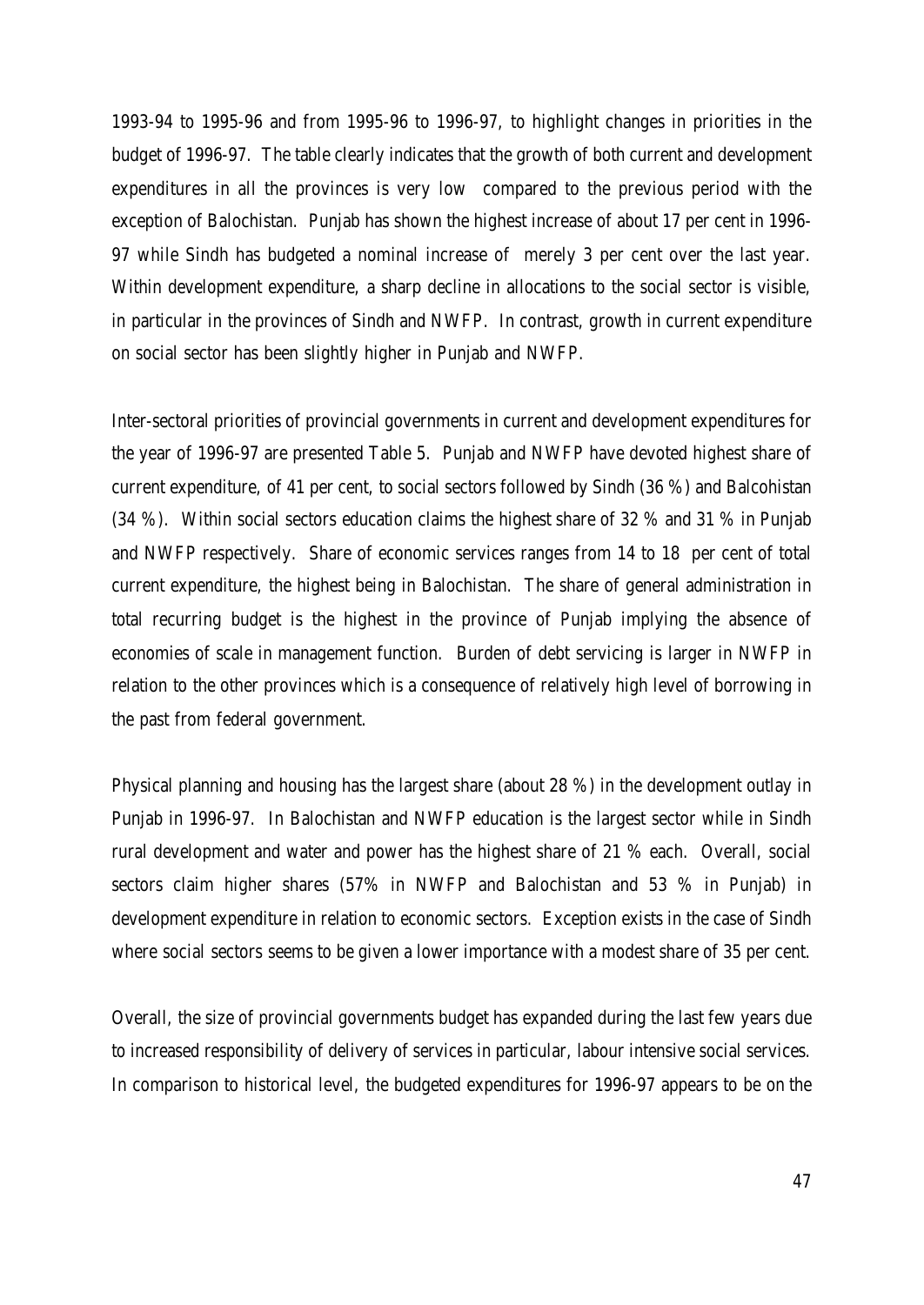| <b>TABLE 4</b><br><b>GROWTH IN RECURRING AND DEVELOPMENT EXPENDITURES</b><br>OF PROVINCIAL GOVERNMENTS<br>[%]                    |                                      |                                      |                                      |                                      |                                      |                                      |                                      |                                      |  |
|----------------------------------------------------------------------------------------------------------------------------------|--------------------------------------|--------------------------------------|--------------------------------------|--------------------------------------|--------------------------------------|--------------------------------------|--------------------------------------|--------------------------------------|--|
| $+))))))))))))$ ),                                                                                                               | <b>PUNJAB</b><br>$+))))))))))))$ ),  |                                      | <b>SINDH</b><br>$+)))))))))))),$     |                                      | <b>NWFP</b><br>$+)))))))))))$ )),    |                                      | <b>BALOCHISTAN</b>                   |                                      |  |
|                                                                                                                                  | 1993-94<br>$\mathfrak{g}$<br>1995-96 | 1995-96<br>$\mathfrak{g}$<br>1996-97 | 1993-94<br>$\mathfrak{g}$<br>1995-96 | 1995-96<br>$\mathfrak{g}$<br>1996-97 | 1993-94<br>$\mathfrak{g}$<br>1995-96 | 1995-96<br>$\mathfrak{g}$<br>1996-97 | 1993-94<br>$\mathfrak{g}$<br>1995-96 | 1995-96<br>$\mathfrak{g}$<br>1996-97 |  |
| <b>Recurring Expenditure</b>                                                                                                     | 19.4                                 | 10.0                                 | 19.6                                 | 11.7                                 | 19.0                                 | 14.0                                 | 14.2                                 | 7.8                                  |  |
| <b>Social Sectors</b>                                                                                                            | 18.9                                 | 19.4                                 | 25.1                                 | 14.3                                 | 22.2                                 | 24.4                                 | 15.3                                 | 11.8                                 |  |
| <b>Economic Sectors</b>                                                                                                          | 16.7                                 | 17.7                                 | 31.0                                 | 3.4                                  | 28.2                                 | 12.6                                 | 12.7                                 | 6.3                                  |  |
| General Administration &<br>Debt Servicing etc.                                                                                  | 20.7                                 | 0.4                                  | 13.6                                 | 12.3                                 | 14.3                                 | 6.2                                  | 14.1                                 | 5.7                                  |  |
| <b>Development Expenditure</b>                                                                                                   | 22.5                                 | 16.7                                 | 69.7                                 | 2.7                                  | 25.9                                 | 10.8                                 | 4.3                                  | 11.7                                 |  |
| <b>Social Sectors</b>                                                                                                            | 29.8                                 | 11.8                                 | 37.6                                 | 5.8                                  | 35.7                                 | 7.2                                  | 7.2                                  | 2.8                                  |  |
| <b>Economic Sectors</b>                                                                                                          | 14.8                                 | 22.7                                 | 97.7                                 | 1.1                                  | 15.1                                 | 15.8                                 | 0.1                                  | 26.1                                 |  |
| I) Annual Budget Statements of Provincial Governments.<br>Sources:<br>ii) Annual Development Programs of Provincial Governments. |                                      |                                      |                                      |                                      |                                      |                                      |                                      |                                      |  |

lower side. This raises doubts about the feasibility of budgetary estimates. As far as the expenditure priorities are concerned, the budget estimates show a tilt towards social sectors, particularly in the province of Punjab, NWFP and Balochistan. Also, provincial governments should also make conscious effort of achieving greater level of self-reliance in development budget in order to avoid burden of debt servicing in the future.

٦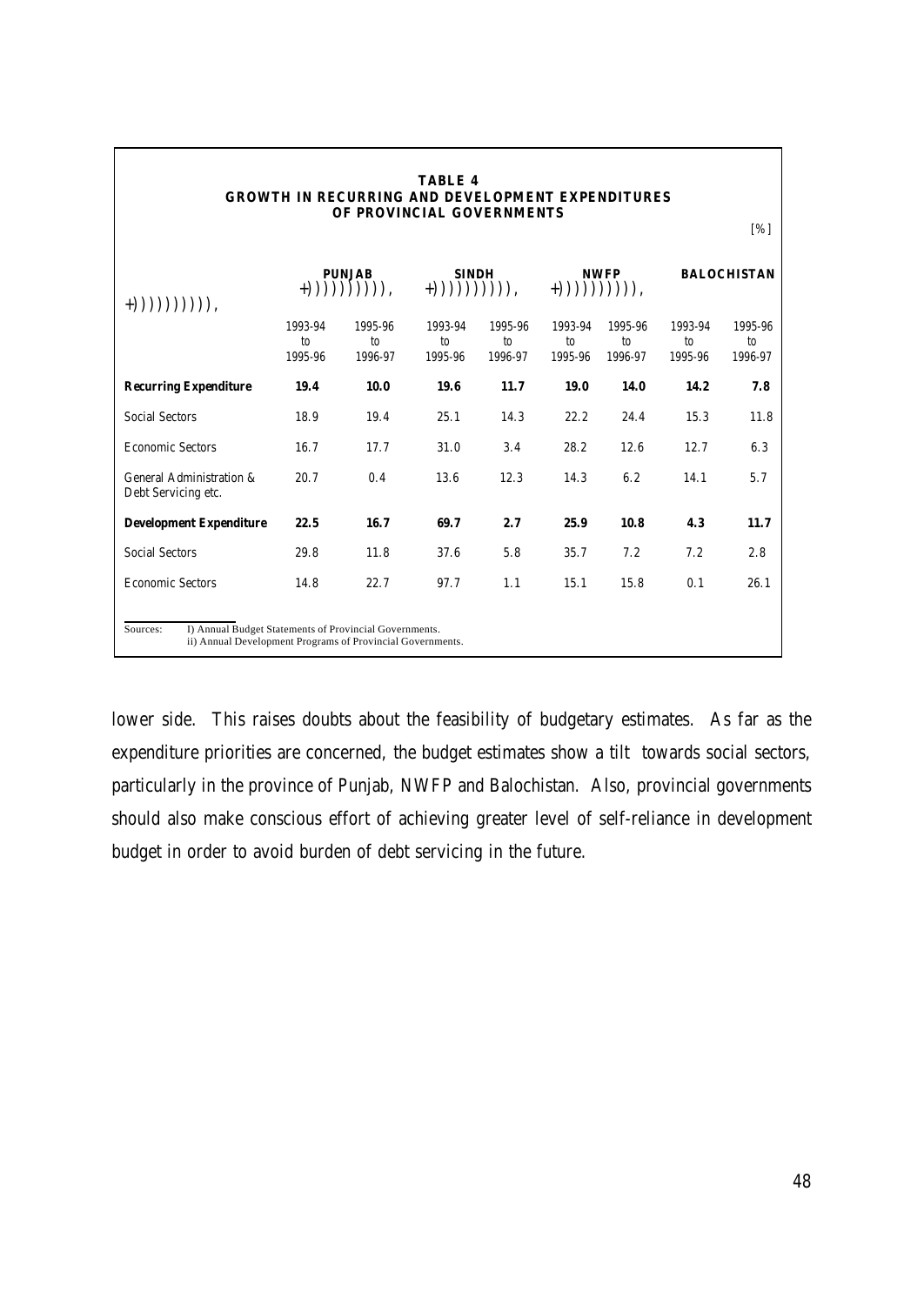#### **TABLE 5 INTER-SECTORAL PRIORITIES IN EXPENDITURES OF THE PROVINCIAL GOVERNMENTS 1996-97**

|                                                                                                                                 |               |              |             | [%]                |  |  |
|---------------------------------------------------------------------------------------------------------------------------------|---------------|--------------|-------------|--------------------|--|--|
|                                                                                                                                 | <b>PUNJAB</b> | <b>SINDH</b> | <b>NWFP</b> | <b>BALOCHISTAN</b> |  |  |
| <b>CURRENT EXPENDITURE</b>                                                                                                      |               |              |             |                    |  |  |
| <b>General Administration</b>                                                                                                   | 15.3          | 13.9         | 10.1        | 13.9               |  |  |
| Law and Order                                                                                                                   | 7.9           | 12.7         | 6.4         | 10.1               |  |  |
| Debt Servicing                                                                                                                  | 18.6          | 19.3         | 23.5        | 19.3               |  |  |
| Subsidies etc.                                                                                                                  | 2.2           | 4.5          | 4.5         | 5.0                |  |  |
| <b>Sub-Total</b>                                                                                                                | 44.1          | 50.4         | 44.4        | 48.3               |  |  |
| <b>Social Sectors</b>                                                                                                           | 41.1          | 36.0         | 41.0        | 33.8               |  |  |
| Education                                                                                                                       | 32.1          | 27.2         | 30.8        | 21.3               |  |  |
| Health                                                                                                                          | 6.6           | 6.2          | 7.9         | 7.8                |  |  |
| <b>Other Social Services</b>                                                                                                    | 2.4           | 2.7          | 2.3         | 4.6                |  |  |
| <b>Economic Sectors</b>                                                                                                         | 14.9          | 13.5         | 14.6        | 18.0               |  |  |
| <b>Total Current Expenditure</b>                                                                                                | 100.0         | 100.0        | 100.0       | 100.0              |  |  |
| DEVELOPMENT EXPENDITURE                                                                                                         |               |              |             |                    |  |  |
| <b>Social Sectors</b>                                                                                                           | 53.3          | 34.6         | 56.9        | 56.6               |  |  |
| Education                                                                                                                       | 17.3          | 16.9         | 25.2        | 26.7               |  |  |
| Health                                                                                                                          | 8.0           | 6.1          | 7.1         | 8.0                |  |  |
| Physical Planning and Housing                                                                                                   | 27.6          | 10.6         | 20.0        | 13.4               |  |  |
| Other Social Services                                                                                                           | 0.4           | 0.9          | 4.5         | 8.5                |  |  |
| <b>Economic Sectors</b>                                                                                                         | 46.7          | 65.4         | 43.1        | 43.4               |  |  |
| Agriculture                                                                                                                     | 11.0          | 5.2          | 7.6         | 9.2                |  |  |
| <b>Rural Development</b>                                                                                                        | 18.8          | 20.9         | 7.5         | 1.3                |  |  |
| <b>Water and Power</b>                                                                                                          | 10.2          | 20.5         | 11.2        | 13.8               |  |  |
| <b>Transport and Communications</b>                                                                                             | 5.9           | 7.6          | 9.1         | 17.8               |  |  |
| <b>Other Economic Services</b>                                                                                                  | 0.9           | 11.2         | 7.7         | 1.3                |  |  |
| <b>Total Development</b><br><b>Expenditure</b>                                                                                  | 100.0         | 100.0        | 100.0       | 100.0              |  |  |
| Source:<br>I) Annual Development Programs of Provincial Governments.<br>ii) Annual Budget Statements of Provincial Governments. |               |              |             |                    |  |  |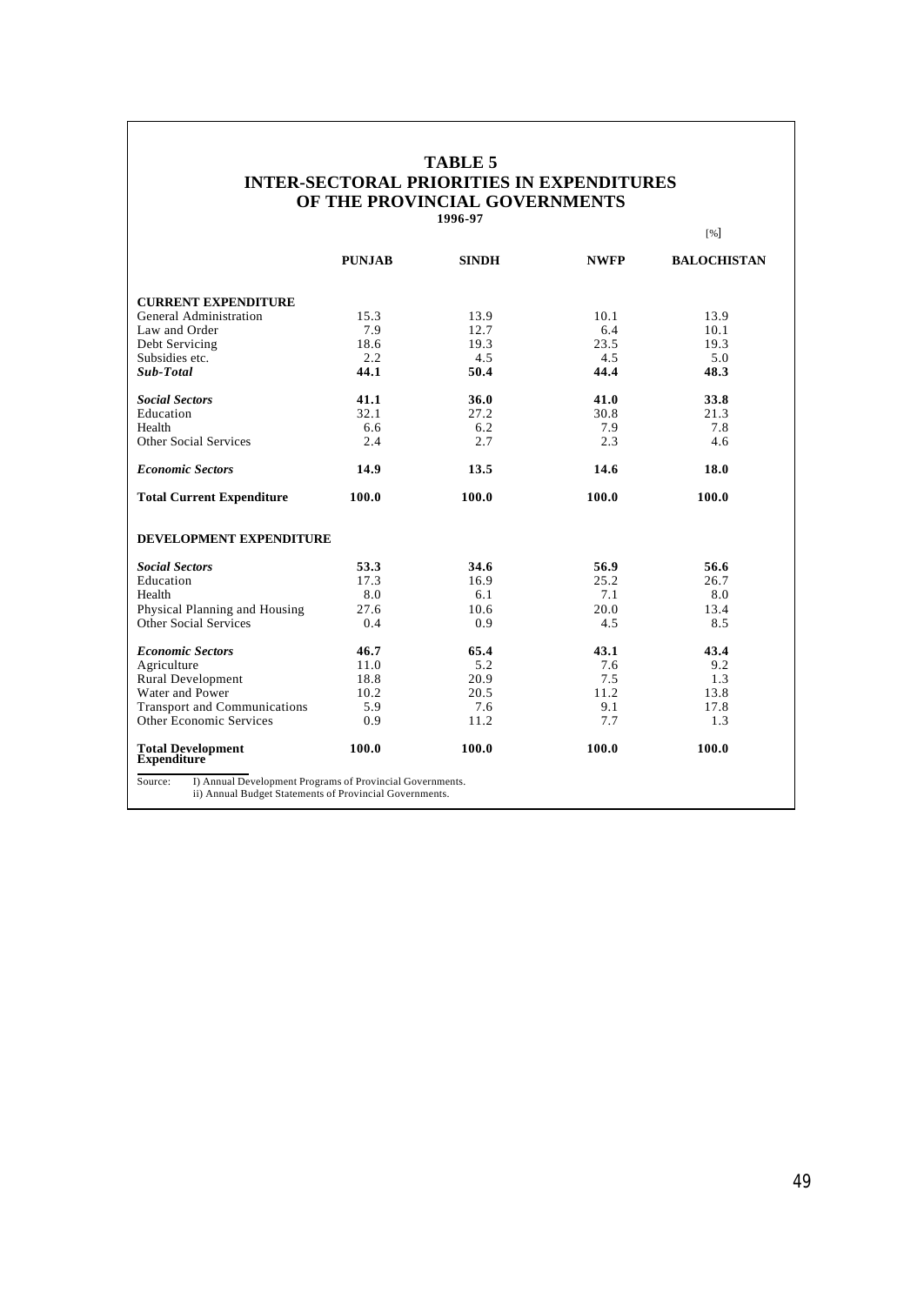## **THE MYTHICAL NUMBERS OF SAP ACHIEVEMENTS BY** *Zafar H. Ismail*

Pakistan's economic performance over the last thirty years or more has been substantially better than that of most developing countries. The quality of life of its people has not matched with the improvements in their economic well-being. This has improved only marginally. Today the infant mortality rate of 102 is well over the developing world's average of 60 per 1,000 live births, the population growth rate, officially claimed to be 2.86% per year but accepted generally to be 3.1% annually, is perhaps the highest in the world, and the adult literacy rate, 37.9% is well below the region's average of 45.5%. To improve the social development of its people, governments in Pakistan prepared the Social Action Programme with the help of the United Nations Development Programme, first as a three year effort from 1992 to 1995 and subsequently extended this to a five-year programme from 1993 to 1998.

The primary objective of the SAP is to overcome these shortcomings in the shortest span of time. The Programme is designed, therefore, to undertake an accelerated programme of constructing primary schools, particularly for girls in the rural areas, improve the availability of primary health care through a network of outreach and in-situ programmes, and substantially improve access to safe drinking water and sanitation in the rural areas. The targets set for achieving the objectives require a level of effort and dedication of resources which appear to be beyond the capacity of the departments concerned and of the government. Therefore, to claim achievements which compare favourably with targets and objectives, statistics need to be produced to maintain the myth that "all's well".

Since 1992-93, the commencement year for SAP, the Economic Survey contains a special section "Programmes for Balanced Social Development" which is the brainchild of the Planning Division. This contains information on the achievements of SAP during the year. The data source is stated to be "Planning & Development Division" itself. The Division has no capability to generate numbers on its own and it is presumed that it relies on feedback from relevant sections of the provincial Planning & Development Departments. Invariably the numbers given in this section vary from those contained in other parts of the Survey,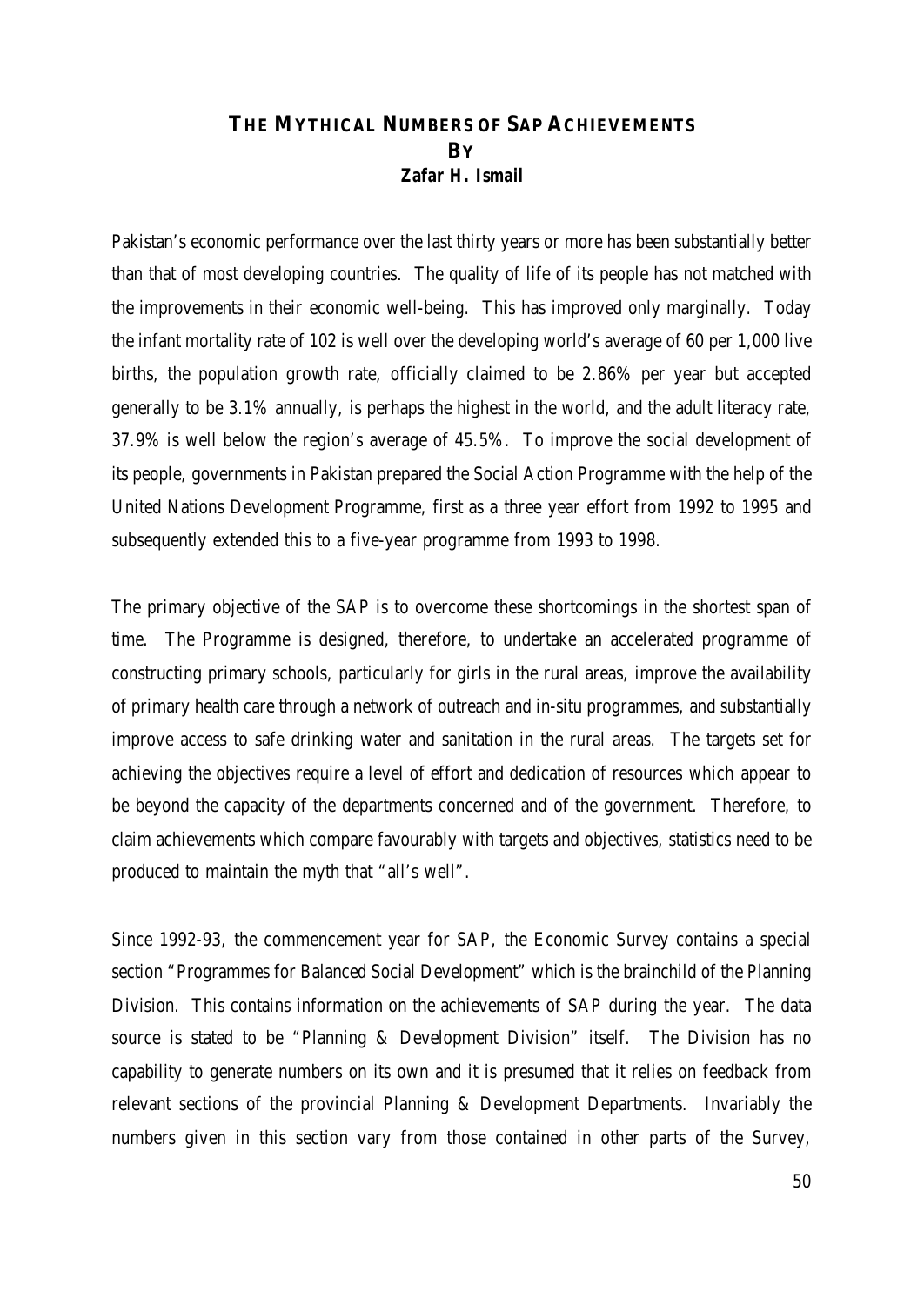particularly the narrative sections on Human Development, Chapters 13 and 14 on Education, Health and Nutrition respectively, and the data presented in the Statistical Appendix. These latter are based on information provided by the relevant Ministry and the Federal Bureau of Statistics. Once again this year the Division has produced a set of numbers which do not reconcile and the claims cross the boundaries of acceptability by a wide margin.

The Division's targets and claims for achievement are taken from Table 16.1 of the Economic Survey 1995-96. The values for actual outputs have been taken from a variety of Tables in the same Economic Survey both in the body of the text of the Survey as well as from the Tables in the Statistical Appendix.

Table 1 compares information on primary education from the two sources, namely, the Planning and Development Division and the Ministry of Education. In 1994-95 the Planning Division claims that construction of new primary schools (7175) exceeded the target (6611) by a margin of 16 percent and in the subsequent year was bang on target (7195). The Ministry of Education says that only about 721 new primary schools were constructed in each of these years. The output claimed by the Planning Division is nearly ten times that of the Ministry. Who does one believe? The Ministry obviously. Their numbers are in keeping with historical trends. The largest number of new primary schools that have ever been opened in Pakistan was under the Nai Roshni Programme in 1986-87 when over 20,000 mosque schools were integrated into the mainstream of the primary school system. The historical level of construction has ranged from about 750 in lean years to a maximum of about 2,200 schools in years when funds were released in abundance. The provincial Education Departments themselves agree that they will never be able to handle construction contracts for more than 4,000 to 4,500 schools in any one year - that is a 2-year cycle of starts.

The numbers begin to look even more suspect when one compares the increase in enrollments. The Planning Division claims it has achieved over 96% of target enrollments in 1994-95 and 100% the next year and the growth in enrollment between these two years has been of the order of 1.4 million children. The Ministry and the FBS claim a much lower level - a gross enrollment of 11.5 million in 1995-96 compared to the Planning Division's estimated 14.3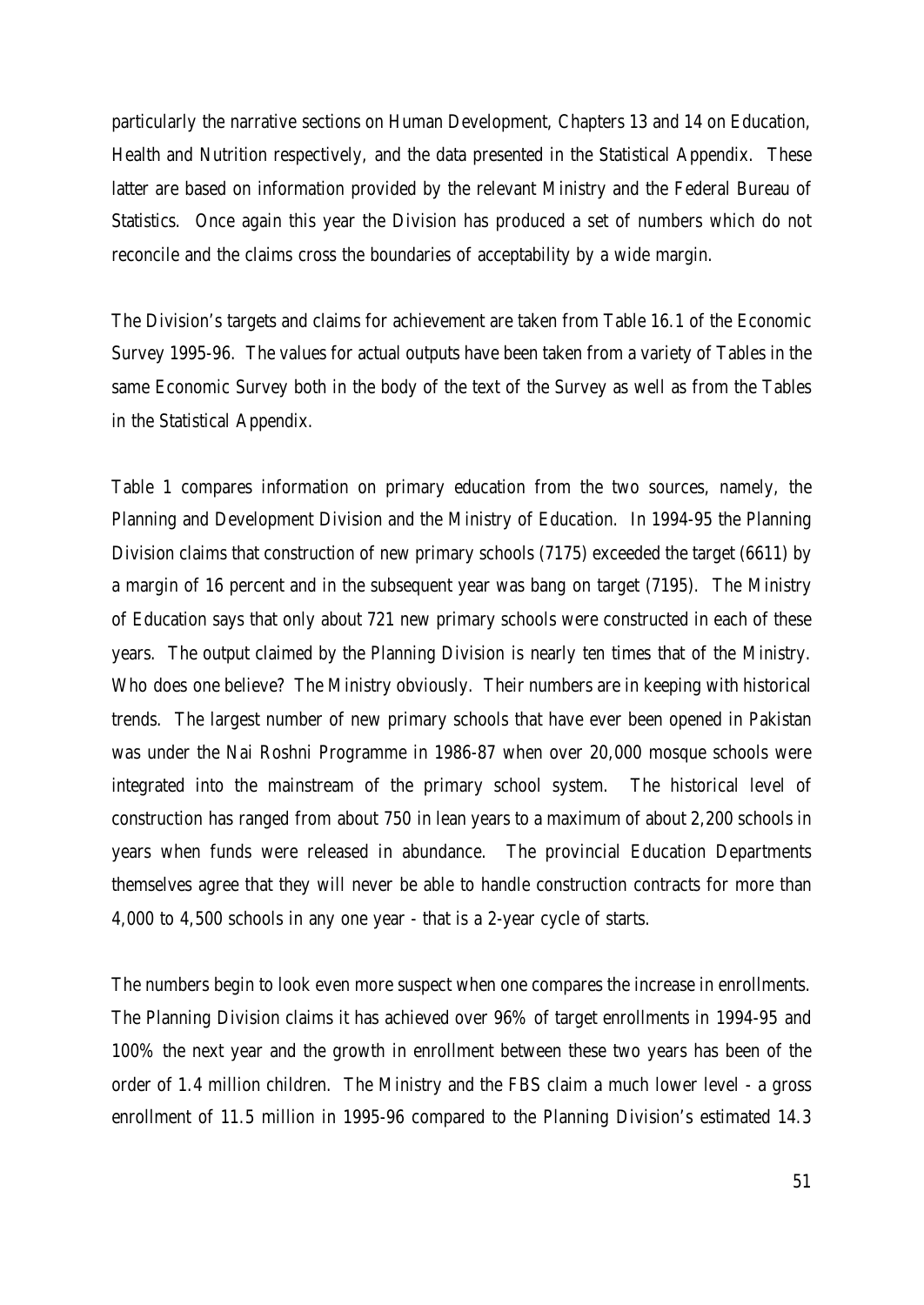million. The growth of enrollment in absolute terms was about 150,000 and not the 1.4 million shown by the Division (a factor of 10 times). It would also appear that in the hurry to lay claim to very high levels of achievement care has not been taken to add 2 and 2 and ensure that the answer is 4. Add 8.132 million (boys enrollment) to 5.041 million (girls enrollment) and the total should be 13.173 million and not the 12.825 million claimed by the Division for 1994- 95.

| 1 1 111141 v<br>Luutativii                           |                          |                 |                 |                          |                 |                 |  |  |
|------------------------------------------------------|--------------------------|-----------------|-----------------|--------------------------|-----------------|-----------------|--|--|
|                                                      |                          | 1994-95         |                 | 1995-96                  |                 |                 |  |  |
|                                                      | <b>Planning Division</b> |                 | <b>Ministry</b> | <b>Planning Division</b> |                 | <b>Ministry</b> |  |  |
|                                                      | <b>Target</b>            | <b>Achieved</b> |                 | <b>Target</b>            | <b>Achieved</b> |                 |  |  |
| New Primary Schools (Nos.)                           | 6611                     | 7175            | 721             | 7195                     | 7195            | 721             |  |  |
| Total Enrollment (000)<br>% of children of 5-9 years | 13323<br>72.1            | 12825<br>69.5   | 11338<br>60.2   | 14284<br>77.3            | 14284<br>77.3   | 11484<br>59.3   |  |  |
| <b>Boys</b> (000)<br>% of boys aged 5-9 years        | 8178<br>86.8             | 8132<br>86.4    | 6960<br>72.8    | 8451<br>89.9             | 8451<br>89.9    | 6918<br>70.4    |  |  |
| Girls $(000)$<br>% of girls aged 5-9 years           | 5145<br>58.2             | 5041<br>57.0    | 4378<br>47.2    | 5835<br>66.0             | 5835<br>66.0    | 4566<br>47.9    |  |  |

**Table 1 Primary Education**

Source: Economic Survey 1995-96 : Table 16.1 claiming to be from Planning & Development Division Economic Survey 1995-96 : Statistical Appendix Table 13.1 for Schools, Table 13.2 for Enrollment Actual Enrollment Rate based on Estimated Cohort Population derived from Table 3.1 of "Social Action Programme : Report to the Donors Meeting" prepared by the Planning Commission, September 1993

The enrollment rate is defined as the ratio of total enrollment to number of children in the relevant school going age cohort (here 5-9 years). The estimates of the denominator used by the Planning Division apparently vary for each calculation. The Division estimates that the overall cohort population in both years is 18.5 million. That is the population rate between the two years was zero percent. Once again the Division's arithmetic fails. The aggregate of the boys' and girls' cohorts  $(9.4 \text{ million} + 8.8 \text{ million respectively})$  does not match with the estimated total (18.5 million).

The Division claims that adult literacy has increased from 37% in 1994-95 to 38.6 % in 1995- 96, that is bang on target. In the same period male literacy is claimed to have increased from 55% to 58.7% and female literacy from 28% to 31.7%. The change in each of these cases is 3.7% over the two year period. The Ministry however claims that adult literacy in 1995-96 was 37.9%, male literacy was 50% and female literacy was 25.3%. The claims by the Division become doubtful when the weighted average of male and female literacy is computed. The male; female ratio in Pakistan is estimated to be 52:48, and if we weight the literacy levels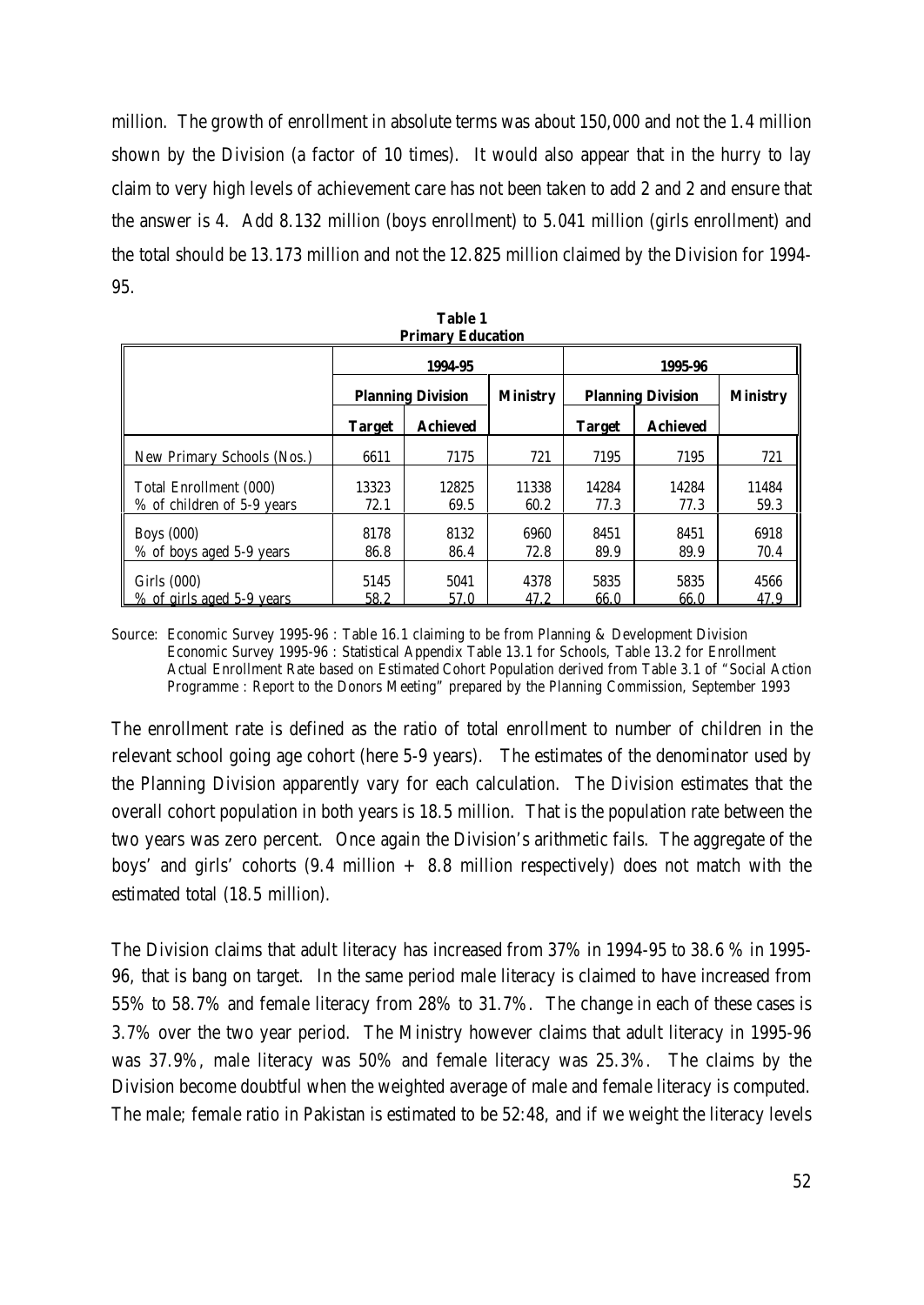by these, then the adult literacy rate for 1994-95 works out to be 42% and for 1995-96 to be 49.1% both of which are substantially higher than the rates claimed by the Division for the adult population. Therefore, either the overall literacy rate is incorrect or the values for males and females are fictitious or at best guesstimates.

| raugh Littlat       |               |                          |                 |                          |                 |      |  |  |
|---------------------|---------------|--------------------------|-----------------|--------------------------|-----------------|------|--|--|
|                     |               | 1994-95                  |                 | 1995-96                  |                 |      |  |  |
|                     |               | <b>Planning Division</b> | <b>Ministry</b> | <b>Planning Division</b> | <b>Ministry</b> |      |  |  |
|                     | <b>Target</b> | <b>Achieved</b>          |                 | <b>Target</b>            | <b>Achieved</b> |      |  |  |
| Adult Literacy (%)  | 36.8          | 37.0                     | 37.0            | 38.6                     | 38.6            | 37.9 |  |  |
| Male Literacy (%)   | 53.0          | 55.0                     | 49.0            | 58.7                     | 58.7            | 50.0 |  |  |
| Female Literacy (%) | 27.0          | 28.0                     | 24.0            | 31.7                     | 31.7            | 25.3 |  |  |

|                       | Table 2 |  |
|-----------------------|---------|--|
| <b>Adult Literacy</b> |         |  |

Source : Economic Survey 1995-96 : Table 16.1 claiming to be from Planning & Development Division Economic Survey 1995-96 : Statistical Appendix Table on Economic and social Indicators, pp 6 and 7

Similarly the claims of achievement in the Health Sector appear to be overstated. Immunisation target is claimed to have been exceeded by 20.5% in 1995-96. The Ministry of Health lays claim to an achievement of 67% of targets. The estimated output in the training of Dais (TBAs) in 1995-96 was as targeted, says the Division. The Ministry states that the output was only 67.1% of target. It is only in the construction of Basic Health Units and Rural Health Centres in 1995-96 that claims by the Division are more moderate than the reported actuals by the Ministry.

|                                   |                          | 1994-95         |                 | 1995-96                  |                 |                 |  |
|-----------------------------------|--------------------------|-----------------|-----------------|--------------------------|-----------------|-----------------|--|
|                                   | <b>Planning Division</b> |                 | <b>Ministry</b> | <b>Planning Division</b> |                 | <b>Ministry</b> |  |
|                                   | <b>Target</b>            | <b>Achieved</b> |                 | <b>Target</b>            | <b>Achieved</b> |                 |  |
| Immunization (Million Children)   | 4.10                     | 3.50            | 3.45            | 4.40                     | 5.30            | 2.95            |  |
| TBA Training (Nos.)               | 8175                     | 9735            | 7088            | 11185                    | 11185           | 7500            |  |
| New Basic Health Units (Nos.)     | 94                       | 75              | 69              | 84                       | 84              | 90              |  |
| New Rural Health Centres (Nos.)   | 23                       | 19              | 10              | 20                       | 20              | 21              |  |
| Upgradation of BHUs (Nos.)        | 239                      | 273             | 250             | 285                      | 300             | 200             |  |
| <b>Ungradition of RHCs (Nos.)</b> | 92                       | 98              | 93              | 100                      | 100             | 90              |  |

**Table 3 Primary Health Care Outputs**

Source: Economic Survey 1995-96 : Table 16.1 claiming to be from Planning & Development Division Immunisation (Ministry) : Economic Survey 1995-96 Statistical Appendix Table 13.6 TBA Training (Ministry) : Economic Survey 1994-95 and 1995-96 Tables 15.5 and 14.3 respectively BHUs and RHCs : Economic Survey 1994-95 and 1995-96 Tables 15.5 and 14.3 respectively

The implications of wrong numbers are serious. This tends to lead to a sense of complacency and if repeated often enough will imbue the reader with a false sense of achievement. The Division also lays claim to a fund utilisation rate of nearly 97%. Throughout the year we read